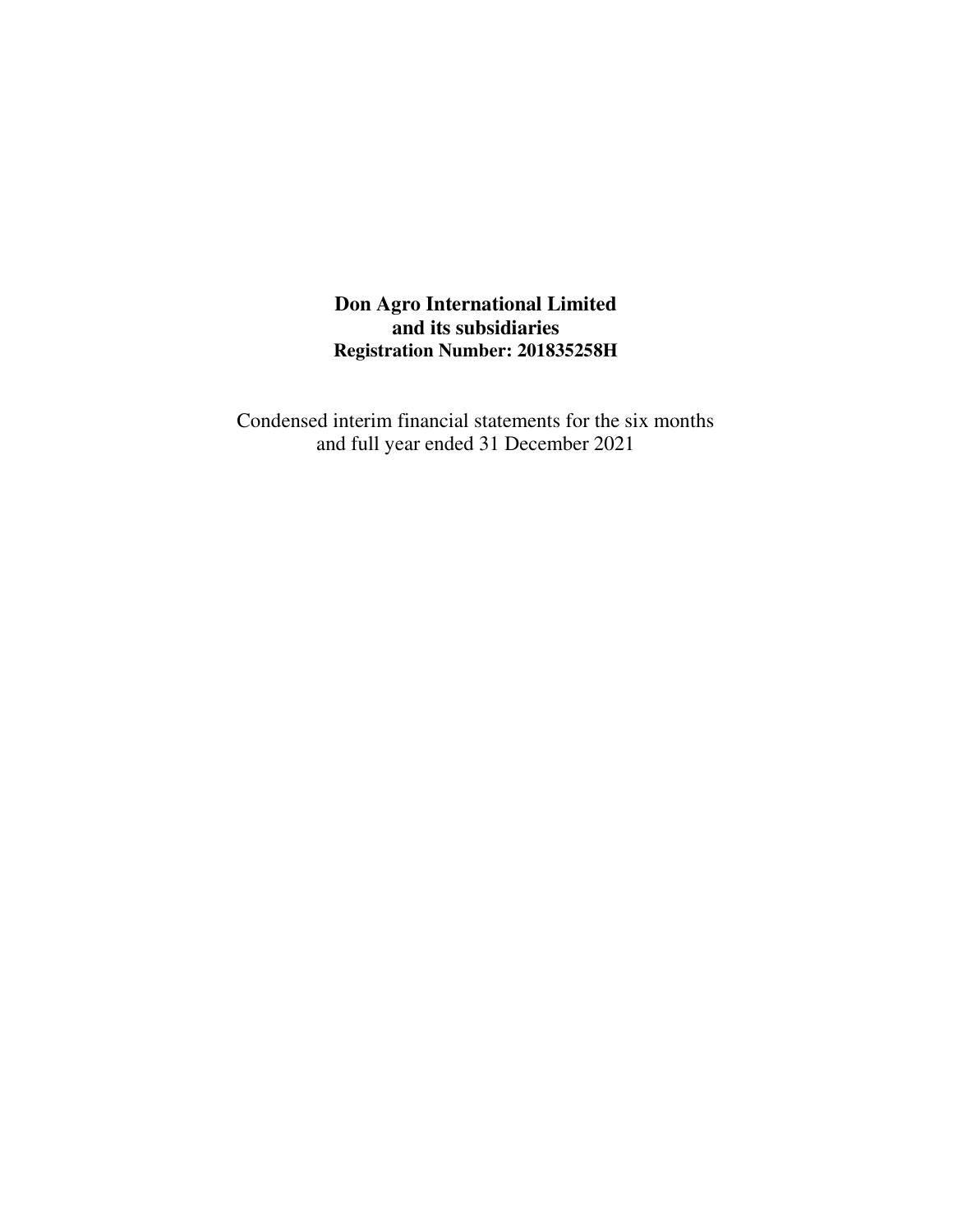#### **Statements of financial position As at 31 December 2021**

|                                     |             | Group          |                | Company                  |                |  |
|-------------------------------------|-------------|----------------|----------------|--------------------------|----------------|--|
|                                     | <b>Note</b> | 2021<br>\$2000 | 2020<br>\$'000 | 2021<br>\$'000           | 2020<br>\$'000 |  |
| <b>Assets</b>                       |             |                |                |                          |                |  |
| Property, plant and equipment       | 6           | 37,615         | 12,770         |                          |                |  |
| <b>Biological</b> assets            | 7           | 7,557          | 7,807          |                          |                |  |
| Right-of-use assets                 | 14          | 5,993          | 4,820          |                          |                |  |
| Investments in subsidiaries         |             |                |                | 16,639                   | 14,009         |  |
| Goodwill                            | 28          | 465            | 462            |                          |                |  |
| Other non-current assets            |             | 22             | 24             |                          |                |  |
| <b>Non-current assets</b>           |             | 51,652         | 25,883         | 16,639                   | 14,009         |  |
|                                     |             |                |                |                          |                |  |
| <b>Biological</b> assets            | 7           | 9,757          | 7,444          |                          |                |  |
| Current tax assets                  |             | 41             | 13             |                          |                |  |
| Inventories                         | 8           | 17,549         | 9,879          |                          |                |  |
| Investments                         | 9           |                | 4,246          |                          |                |  |
| Trade and other receivables         | 10          | 3,376          | 3,173          | 3,069                    | 4,326          |  |
| Cash and cash equivalents           | 11          | 6,769          | 9,992          | 1,544                    | 3,713          |  |
| <b>Current assets</b>               |             | 37,492         | 34,747         | 4,613                    | 8,039          |  |
| <b>Total assets</b>                 |             | 89,144         | 60,630         | 21,252                   | 22,048         |  |
|                                     |             |                |                |                          |                |  |
| <b>Equity</b>                       |             |                |                |                          |                |  |
| Share capital                       | 12          | 40,667         | 40,667         | 40,911                   | 40,911         |  |
| Capital reserves                    | 12          | (10, 450)      | (10, 450)      | (21,270)                 | (21,270)       |  |
| <b>Revaluation reserves</b>         | 29          | 16,975         |                |                          |                |  |
| Foreign currency translation        |             |                |                |                          |                |  |
| reserve                             |             | (7,539)        | (7, 496)       |                          |                |  |
| Accumulated profits                 |             | 27,948         | 20,646         | 833                      | 1,718          |  |
| Equity attributable to the          |             |                |                |                          |                |  |
| owners of the Company               |             | 67,601         | 43,367         | 20,474                   | 21,359         |  |
| Non-controlling interests           |             | 43             | 32             |                          |                |  |
| <b>Total equity</b>                 |             | 67,644         | 43,399         | 20,474                   | 21,359         |  |
| <b>Liabilities</b>                  |             |                |                |                          |                |  |
| Loans and borrowings                | 13          | 452            | 1,061          |                          |                |  |
| Lease liabilities                   | 14          | 5,396          | 4,530          |                          |                |  |
| Trade and other payables            | 15          |                |                |                          | 70             |  |
| Deferred tax liabilities            | 17          | 4,195          |                |                          |                |  |
| Deferred income                     |             | 286            | 336            | $\overline{\phantom{0}}$ |                |  |
| <b>Non-current liabilities</b>      |             | 10,329         | 5,927          |                          | 70             |  |
|                                     |             |                |                |                          |                |  |
| Loans and borrowings                | 13          | 6,299          | 6,085          |                          |                |  |
| Lease liabilities                   | 14          | 1,123          | 652            |                          |                |  |
| Current tax liabilities             |             | 156            | 238            |                          |                |  |
| Trade and other payables            | 15          | 2,887          | 3,520          | 778                      | 619            |  |
| Deferred income                     |             | 78             | 109            |                          |                |  |
| Provisions                          | 16          | 628            | 700            |                          |                |  |
| <b>Current liabilities</b>          |             | 11,171         | 11,304         | 778                      | 619            |  |
| <b>Total liabilities</b>            |             | 21,500         | 17,231         | 778                      | 689            |  |
| <b>Total equity and liabilities</b> |             | 89,144         | 60,630         | 21,252                   | 22,048         |  |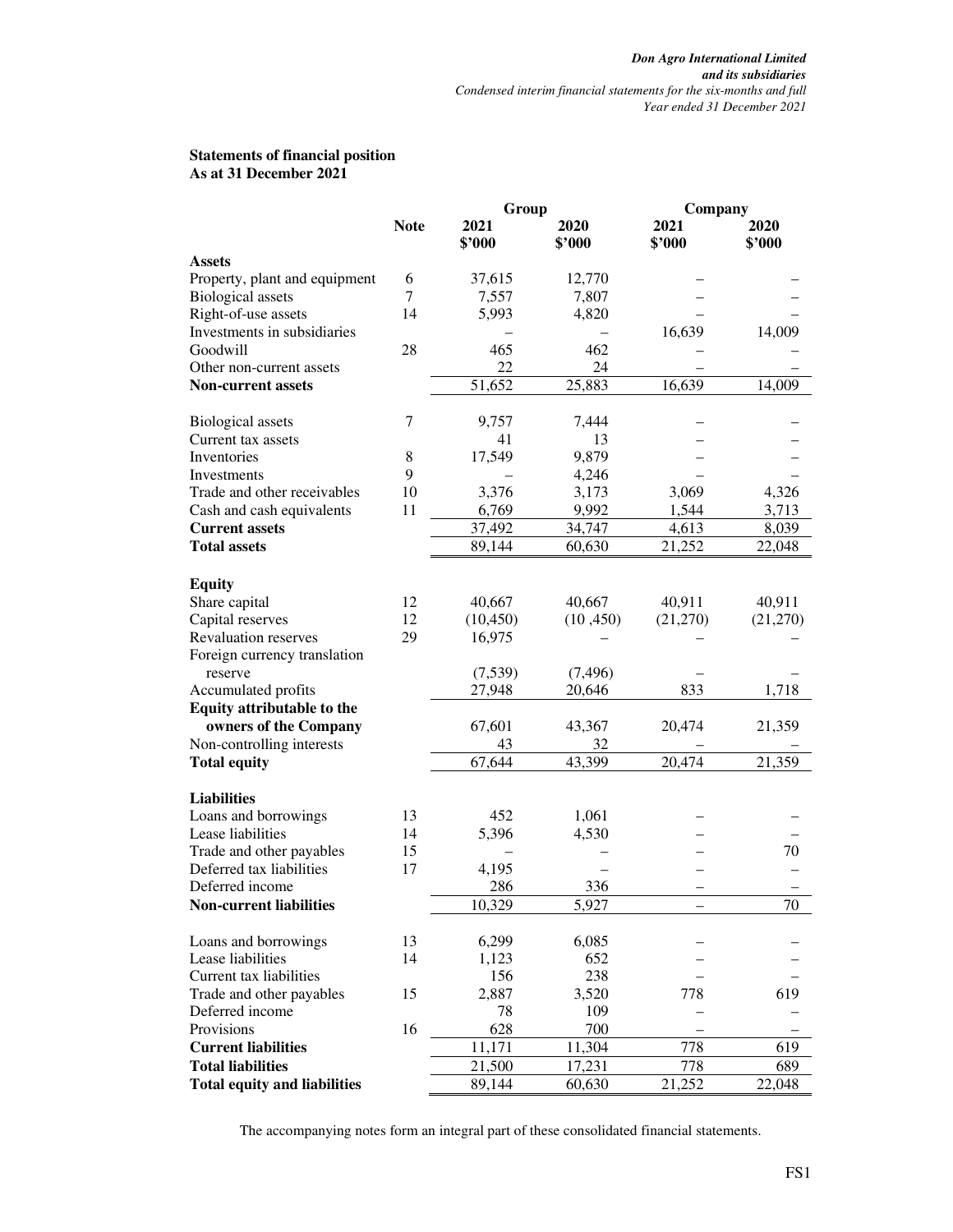|                                                                                                                                                                                                          | <b>Note</b> | 6 months<br>ended 31<br><b>December</b><br>2021<br>\$2000 | 6 months<br>ended 31<br><b>December</b><br>2020<br>\$2000 | Change,<br>$\%$ | 12 months 12 months<br>ended 31<br><b>December December</b><br>2021<br>\$2000 | ended 31<br>2020<br>\$'000 | Change,<br>$\%$ |
|----------------------------------------------------------------------------------------------------------------------------------------------------------------------------------------------------------|-------------|-----------------------------------------------------------|-----------------------------------------------------------|-----------------|-------------------------------------------------------------------------------|----------------------------|-----------------|
|                                                                                                                                                                                                          |             |                                                           |                                                           |                 |                                                                               |                            |                 |
| Revenue                                                                                                                                                                                                  | 18          | 21,517                                                    | 24,080                                                    | (10.6)          | 30,944                                                                        | 30,996                     | (0.3)           |
| Cost of sales<br>Gain from change in fair value of<br>biological assets and                                                                                                                              | 19          | (20,938)                                                  | (20, 450)                                                 | 2.4             | (29,025)                                                                      | (25,587)                   | 13.2            |
| agricultural produce                                                                                                                                                                                     | 7           | 5,046                                                     | 3,747                                                     | (34.7)          | 9,956                                                                         | 9,217                      | 7.6             |
| <b>Gross profit</b>                                                                                                                                                                                      |             | 5,625                                                     | 7,377                                                     | (23.7)          | 11,875                                                                        | 14,626                     | (18.8)          |
| Administrative expenses<br>Bargain purchase from acquisition                                                                                                                                             | 20          | (1,930)                                                   | (1,800)                                                   | 7.2             | (3,335)                                                                       | (3,117)                    | 6.45            |
| of subsidiary<br>Other operating                                                                                                                                                                         | 27          | 2,567                                                     |                                                           | 100.0           | 2,567                                                                         |                            | 100.0           |
| income/(expenses), net                                                                                                                                                                                   | 20          | 4                                                         | (443)                                                     | 100.9           | 276                                                                           | (1,807)                    | 117.0           |
| <b>Results from operating activities</b>                                                                                                                                                                 |             | 6,266                                                     | 5,134                                                     | 22.0            | 11,383                                                                        | 9,702                      | 17.5            |
| Finance income                                                                                                                                                                                           |             | 191                                                       | 90                                                        | 112.2           | 191                                                                           | 90                         | 112.2           |
| Finance costs                                                                                                                                                                                            |             | (771)                                                     | (634)                                                     | 21.6            | (962)                                                                         | (781)                      | 12.5            |
| <b>Net finance costs</b>                                                                                                                                                                                 |             | (580)                                                     | (544)                                                     | 6.6             | (771)                                                                         | (691)                      | 14.3            |
| Profit before tax                                                                                                                                                                                        |             | 5,686                                                     | 4,590                                                     | 23.9            | 10,612                                                                        | 9,011                      | 17.8            |
| Tax expense                                                                                                                                                                                              | 22          | (121)                                                     | (295)                                                     | (60.0)          | (280)                                                                         | (315)                      | (6.7)           |
| Profit for the year                                                                                                                                                                                      |             | 5,565                                                     | 4,295                                                     | 29.6            | 10,332                                                                        | 8,696                      | 18.4            |
| Profit attributable to:                                                                                                                                                                                  |             |                                                           |                                                           |                 |                                                                               |                            |                 |
| Owners of the Company                                                                                                                                                                                    |             | 5,560                                                     | 4,298                                                     | 29.4            | 10,321                                                                        | 8,696                      | 18.4            |
| Non-controlling interests                                                                                                                                                                                |             | 5                                                         | (3)                                                       | N.M.            | 11                                                                            |                            | N.M.            |
| Profit for the year                                                                                                                                                                                      |             | 5,565                                                     | 4,295                                                     | 29.6            | 10,332                                                                        | 8,696                      | 18.4            |
| Other comprehensive<br>(loss)/income<br>Items that will not be reclassified<br>subsequently to profit or loss<br>Foreign currency translation<br>differences arising from<br>functional and presentation |             |                                                           |                                                           |                 |                                                                               |                            |                 |
| currency                                                                                                                                                                                                 |             | (1,190)                                                   | (3,150)                                                   | (62.2)          | (43)                                                                          | (6,670)                    | 100.6           |
| Revaluation of property plant and                                                                                                                                                                        | 29          | 21,219                                                    |                                                           | 100.0           | 21,219                                                                        |                            | 100.0           |
| equipment<br>Related income tax                                                                                                                                                                          | 17          | (4,244)                                                   |                                                           | 100.0           | (4,244)                                                                       | $\overline{\phantom{0}}$   | 100.0           |
| Other comprehensive<br>(loss)/income for the year, net<br>of tax                                                                                                                                         |             | 15,785                                                    | -<br>(3,150)                                              | 601.1           | 16,932                                                                        | (6,670)                    | 353.9           |
|                                                                                                                                                                                                          |             |                                                           |                                                           |                 |                                                                               |                            |                 |
| Total comprehensive income for<br>the year                                                                                                                                                               |             | 21,350                                                    | 1,145                                                     | 1,764.6         | 27,264                                                                        |                            | 2,026 1,245.7   |
| <b>Total comprehensive income</b><br>attributable to:                                                                                                                                                    |             |                                                           |                                                           |                 |                                                                               |                            |                 |
| Owners of the Company                                                                                                                                                                                    |             | 21,345                                                    | 1,145                                                     | 1,764.2         | 27,253                                                                        | 2,026                      | 1,245.2         |
| Non-controlling interests                                                                                                                                                                                |             | 5                                                         |                                                           | N.M             | 11                                                                            |                            | N.M             |
| Total comprehensive income for<br>the year                                                                                                                                                               |             | 21,350                                                    | 1,145                                                     | 1,764.6         | 27,264                                                                        | 2,026                      | 1,245.7         |
| <b>Earnings per share</b>                                                                                                                                                                                |             |                                                           |                                                           |                 |                                                                               |                            |                 |
| Basic and diluted earnings per                                                                                                                                                                           |             |                                                           |                                                           |                 |                                                                               |                            |                 |
| share (cents)                                                                                                                                                                                            | 25          | 3.70                                                      | 2.86                                                      |                 | 6.87                                                                          | 5.79                       |                 |

#### **Condensed interim consolidated interim consolidated statement of profit or loss and other comprehensive income**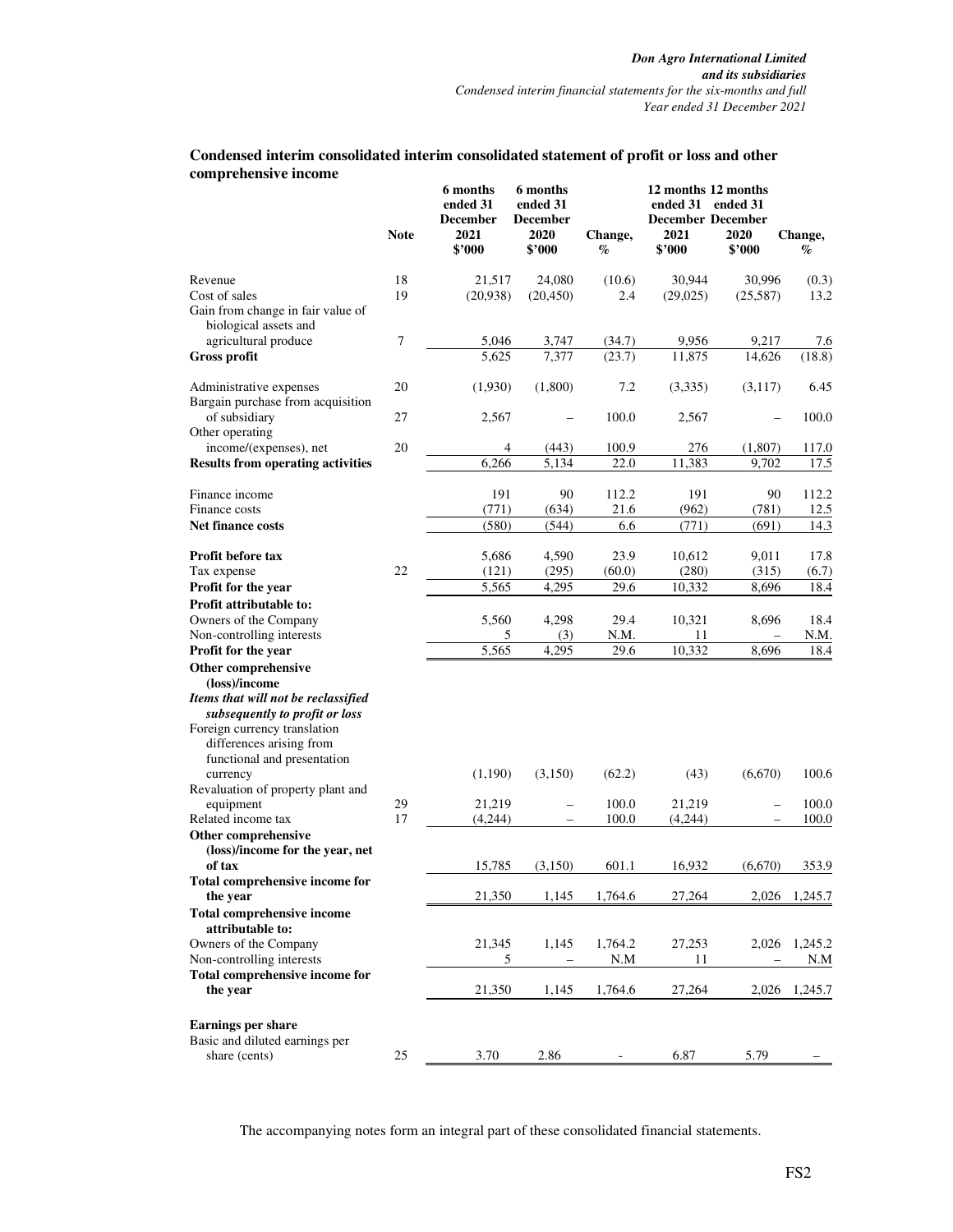# **Condensed statement of changes in equity (Group) For the year ended 31 December 2021**

|                                                                   |             |                                   |                               |                                              |                   | <b>Attributable to owners of the Company</b>        |                        |                                            |                                  |
|-------------------------------------------------------------------|-------------|-----------------------------------|-------------------------------|----------------------------------------------|-------------------|-----------------------------------------------------|------------------------|--------------------------------------------|----------------------------------|
|                                                                   |             |                                   |                               |                                              |                   |                                                     |                        |                                            |                                  |
|                                                                   | <b>Note</b> | <b>Share</b><br>capital<br>\$'000 | Capital<br>reserves<br>\$'000 | currency<br>translation<br>reserve<br>\$'000 | reserve<br>\$2000 | <b>Revaluation Accumulated</b><br>profits<br>\$'000 | <b>Total</b><br>\$'000 | Non-<br>controlling<br>interests<br>\$2000 | <b>Total</b><br>equity<br>\$'000 |
| At 1 January 2021                                                 |             | 40,667                            | (10, 450)                     | (7, 496)                                     |                   | 20,646                                              | 43,367                 | 32                                         | 43,399                           |
| <b>Total comprehensive income</b>                                 |             |                                   |                               |                                              |                   |                                                     |                        |                                            |                                  |
| for the year                                                      |             |                                   |                               |                                              |                   |                                                     |                        |                                            |                                  |
| Profit for the year                                               |             |                                   |                               |                                              |                   | 10,321                                              | 10,321                 | 11                                         | 10,332                           |
| Other comprehensive loss                                          |             |                                   |                               |                                              |                   |                                                     |                        |                                            |                                  |
| Foreign currency translation<br>differences                       |             |                                   |                               | (43)                                         |                   |                                                     | (43)                   |                                            | (43)                             |
| Revaluation of property plant and                                 |             |                                   |                               |                                              |                   |                                                     |                        |                                            |                                  |
| equipment                                                         |             |                                   |                               | $\qquad \qquad$                              | 21,219            | $\qquad \qquad$                                     | 21,219                 |                                            | 21,219                           |
| Related income tax                                                |             |                                   |                               | $\overline{\phantom{0}}$                     | (4,244)           |                                                     | (4,244)                |                                            | (4,244)                          |
| <b>Total comprehensive income</b><br>for the year                 |             |                                   | $\qquad \qquad -$             | (43)                                         | 16,975            | 10,321                                              | 27,253                 | 11                                         | 27,264                           |
| <b>Transactions with owners,</b><br>recognised directly in equity |             |                                   |                               |                                              |                   |                                                     |                        |                                            |                                  |
| Dividends                                                         | 12          |                                   |                               |                                              | —                 | (3,019)                                             | (3,019)                |                                            | (3,019)                          |
| <b>Total transactions with owners</b>                             |             |                                   | $\qquad \qquad -$             | $\overline{\phantom{0}}$                     | $\qquad \qquad -$ | (3,019)                                             | (3,019)                | $\qquad \qquad -$                          | (3,019)                          |
| At 31 December 2021                                               |             | 40,667                            | (10, 450)                     | (7,539)                                      | 16,975            | 27,948                                              | 67,601                 | 43                                         | 67,644                           |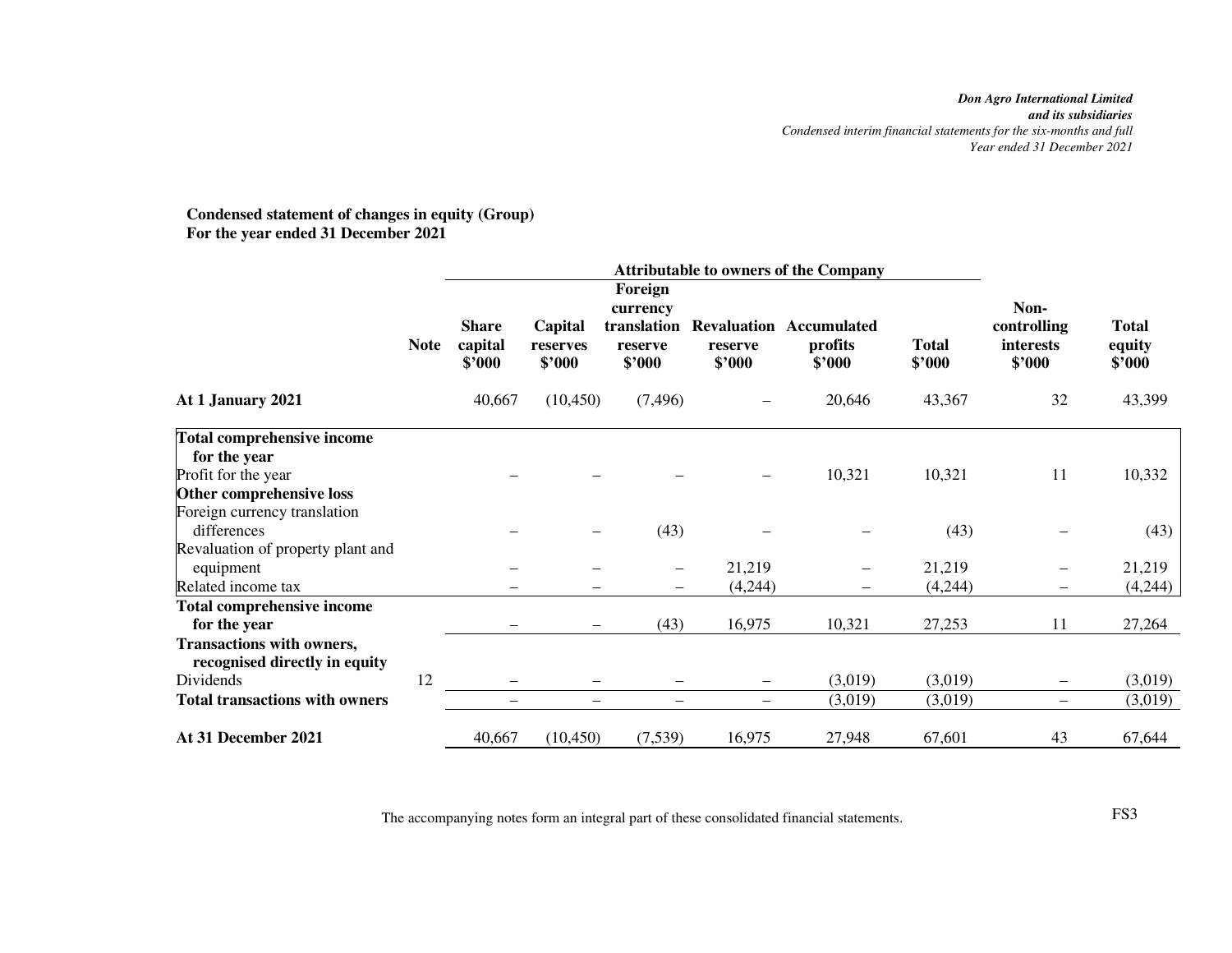#### **Condensed statement of changes in equity (cont'd) (Group) For the year ended 31 December 2021**

|                                                            |             |                                   | <b>Attributable to owners of the Company</b> |                                                         |                                         |                        |                                            |                                  |
|------------------------------------------------------------|-------------|-----------------------------------|----------------------------------------------|---------------------------------------------------------|-----------------------------------------|------------------------|--------------------------------------------|----------------------------------|
|                                                            | <b>Note</b> | <b>Share</b><br>capital<br>\$'000 | Capital<br>reserves<br>\$'000                | Foreign<br>currency<br>translation<br>reserve<br>\$'000 | <b>Accumulated</b><br>profits<br>\$'000 | <b>Total</b><br>\$'000 | Non-<br>controlling<br>interests<br>\$'000 | <b>Total</b><br>equity<br>\$'000 |
| At 1 January 2020                                          |             | 35,741                            | (10, 450)                                    | (826)                                                   | 12,992                                  | 37,457                 | 32                                         | 37,489                           |
| <b>Total comprehensive income</b>                          |             |                                   |                                              |                                                         |                                         |                        |                                            |                                  |
| for the year                                               |             |                                   |                                              |                                                         |                                         |                        |                                            |                                  |
| Profit for the year                                        |             |                                   |                                              |                                                         | 8,696                                   | 8,696                  |                                            | 8,696                            |
| Other comprehensive loss                                   |             |                                   |                                              |                                                         |                                         |                        |                                            |                                  |
| Foreign currency translation                               |             |                                   |                                              |                                                         |                                         |                        |                                            |                                  |
| differences                                                |             |                                   |                                              | (6,670)                                                 |                                         | (6,670)                |                                            | (6,670)                          |
| Total comprehensive income                                 |             |                                   |                                              |                                                         |                                         |                        |                                            |                                  |
| for the year                                               |             |                                   |                                              | (6,670)                                                 | 8,696                                   | 2,026                  |                                            | 2,026                            |
| Transactions with owners,<br>recognised directly in equity |             |                                   |                                              |                                                         |                                         |                        |                                            |                                  |
| Dividends                                                  | 12          |                                   |                                              |                                                         | (1,042)                                 | (1,042)                |                                            | (1,042)                          |
| Placement shares issued                                    | 12          | 5,060                             |                                              |                                                         |                                         | 5,060                  |                                            | 5,060                            |
| Share based payment                                        | 12          | 500                               |                                              |                                                         |                                         | 500                    |                                            | 500                              |
| Capitalisation of listing expenses                         | 12          | (634)                             | $\overline{\phantom{0}}$                     |                                                         |                                         | (634)                  | $\qquad \qquad$                            | (634)                            |
| <b>Total transactions with owners</b>                      |             | 4,926                             | $\qquad \qquad -$                            | $\qquad \qquad -$                                       | (1,042)                                 | 3,884                  | $\overline{\phantom{0}}$                   | 3,884                            |
| At 31 December 2020                                        |             | 40,667                            | (10, 450)                                    | (7, 496)                                                | 20,646                                  | 43,367                 | 32                                         | 43,399                           |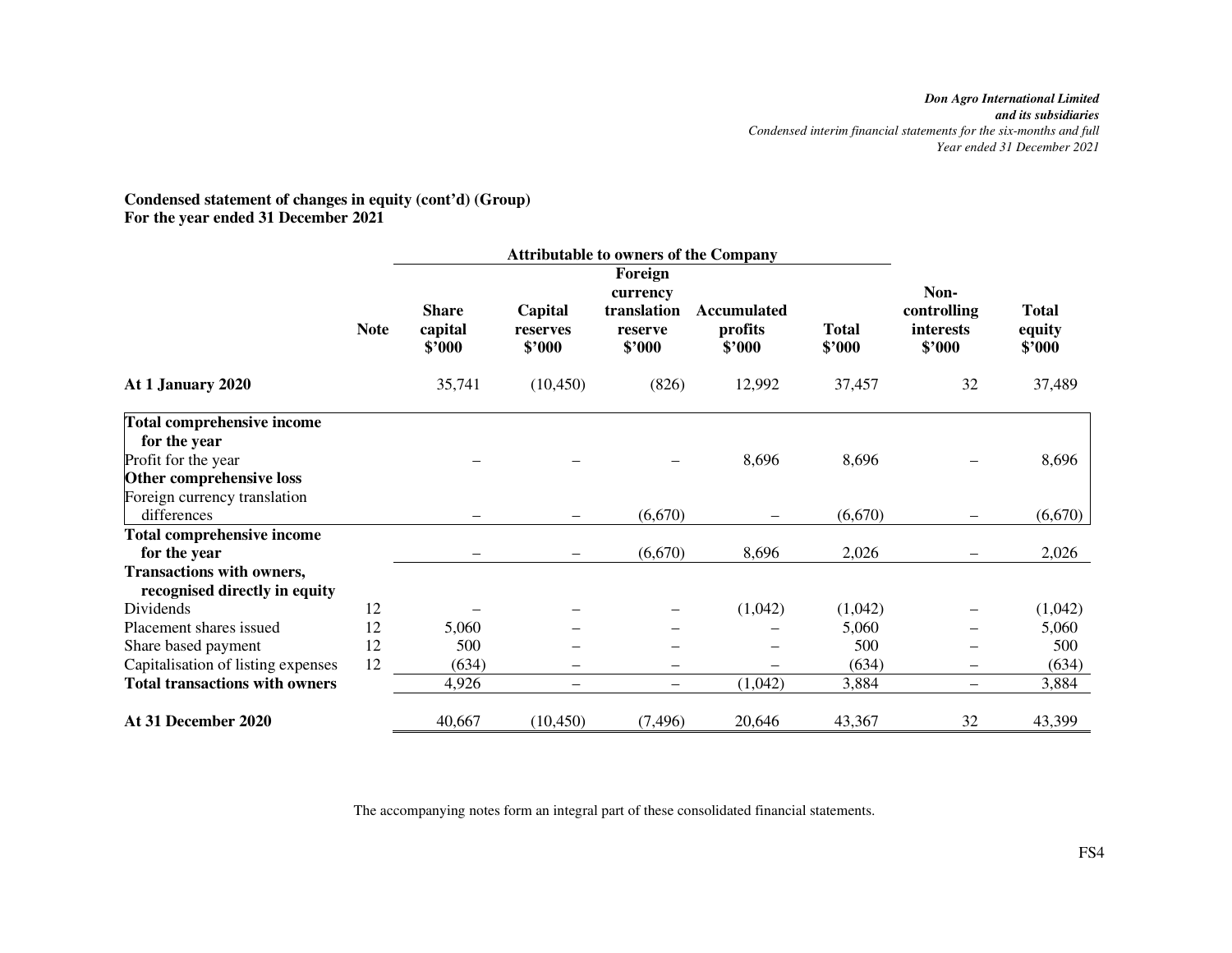#### **Condensed statement of changes in equity (Company) For the year ended 31 December 2021**

|                                                          | <b>Note</b> | <b>Attributable to owners of the Company (Company)</b> |                               |                                  |                                  |  |
|----------------------------------------------------------|-------------|--------------------------------------------------------|-------------------------------|----------------------------------|----------------------------------|--|
|                                                          |             | <b>Share</b><br>capital<br>\$2000                      | Capital<br>reserves<br>\$2000 | Accumulated<br>profits<br>\$'000 | <b>Total</b><br>equity<br>\$'000 |  |
| At 1 January 2021                                        |             | 40,911                                                 | (21,270)                      | 1,718                            | 21,359                           |  |
| Total comprehensive income for the period                |             |                                                        |                               |                                  |                                  |  |
| Profit for the year                                      |             |                                                        | —                             | 2,134                            | 2,134                            |  |
| Total comprehensive income for the year                  |             |                                                        |                               | 2,134                            | 2,134                            |  |
| Transactions with owners, recorded directly in<br>equity |             |                                                        |                               |                                  |                                  |  |
| Dividends                                                | 12          |                                                        | $\overline{\phantom{0}}$      | (3,019)                          | (3,019)                          |  |
| <b>Total transactions with owners</b>                    |             | —                                                      |                               | (3,019)                          | (3,019)                          |  |
| At 31 December 2021                                      |             | 40,911                                                 | (21,270)                      | 833                              | 20,474                           |  |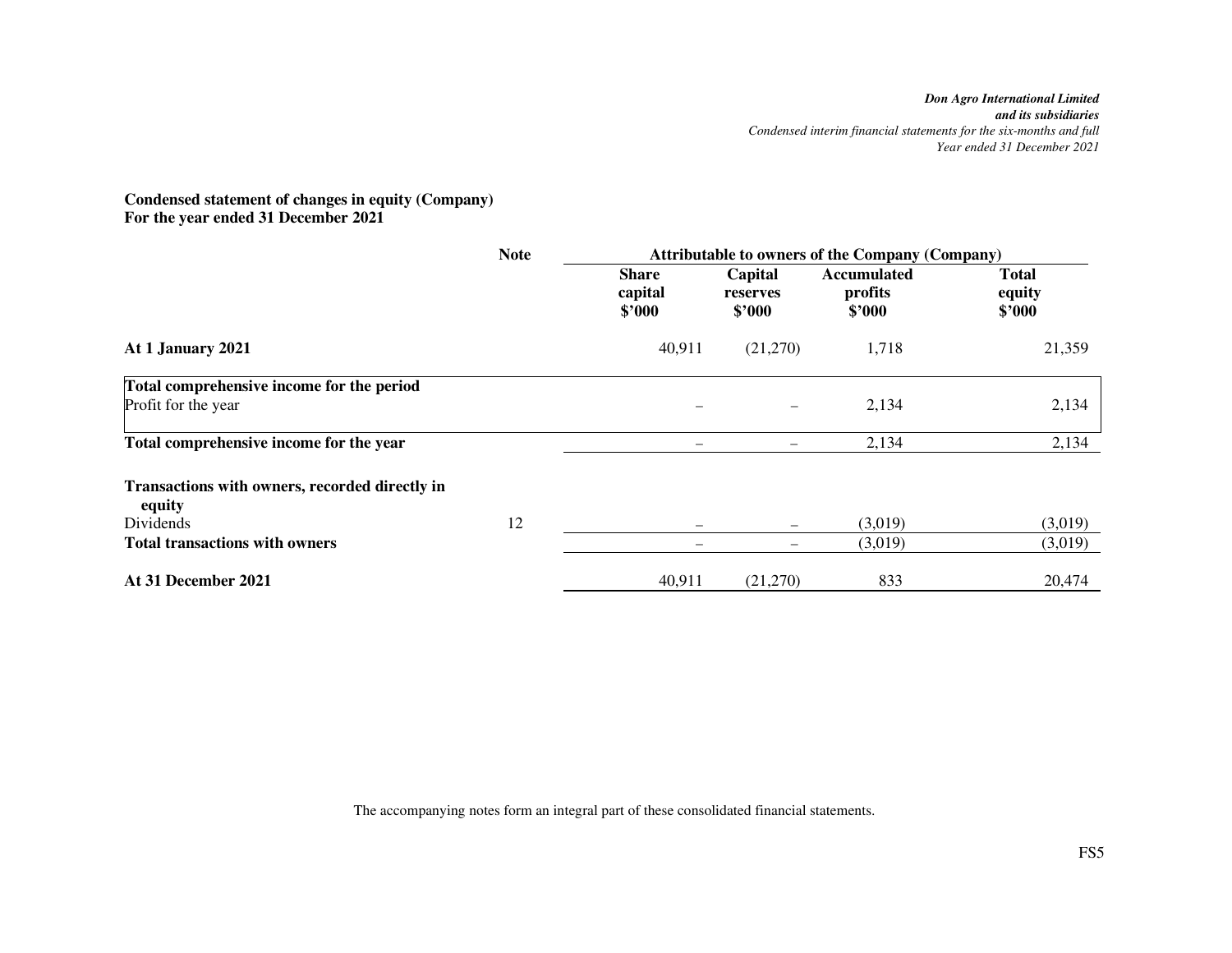#### **Condensed statement of changes in equity (cont'd) (Company) For the year ended 31 December 2020**

|                                                       |             | <b>Attributable to owners of the Company (Company)</b> |          |                                                       |                                  |  |  |
|-------------------------------------------------------|-------------|--------------------------------------------------------|----------|-------------------------------------------------------|----------------------------------|--|--|
|                                                       | <b>Note</b> | <b>Share</b><br>capital<br>\$3000                      | \$2000   | <b>Capital reserves Accumulated profits</b><br>\$'000 | <b>Total</b><br>equity<br>\$2000 |  |  |
| At 1 January 2020                                     |             | 35,741                                                 | (21,270) | 962                                                   | 15,433                           |  |  |
| Total comprehensive income for the year               |             |                                                        |          |                                                       |                                  |  |  |
| Profit for the year                                   |             |                                                        |          | 1,798                                                 | 1,798                            |  |  |
| Total comprehensive income for the year               |             |                                                        |          | 1,798                                                 | 1,798                            |  |  |
| Transactions with owners, recorded directly in equity |             |                                                        |          |                                                       |                                  |  |  |
| Dividends                                             | 12          |                                                        |          | (1,042)                                               | (1,042)                          |  |  |
| Share based payment                                   |             | 500                                                    |          |                                                       | 500                              |  |  |
| Placement shares issued                               |             | 5,060                                                  |          |                                                       | 5,060                            |  |  |
| Offset of listing expenses                            |             | (390)                                                  |          |                                                       | (390)                            |  |  |
| <b>Total transactions with owners</b>                 |             | 5,170                                                  |          | (1,042)                                               | 4,128                            |  |  |
| At 31 December 2020                                   |             | 40,911                                                 | (21,270) | 1,718                                                 | 21,359                           |  |  |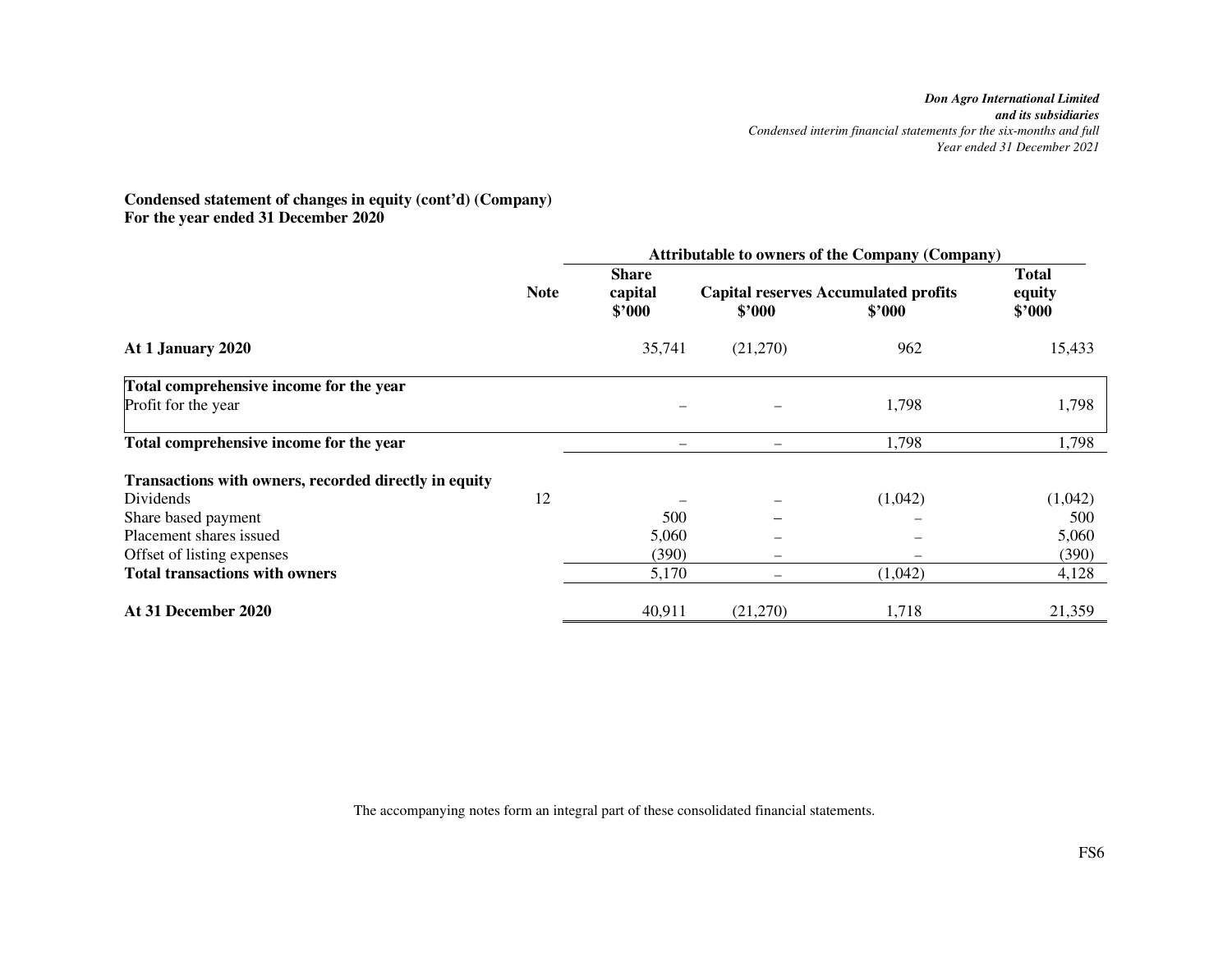#### **Condensed interim consolidated statement of cash flows For the year ended 31 December 2021**

|                                                          | 2021<br>\$'000 | 2020<br>\$3000 |
|----------------------------------------------------------|----------------|----------------|
| <b>Cash flows from operating activities</b>              |                |                |
| Profit for the year                                      | 10,332         | 8,696          |
| Adjustments for:                                         |                |                |
| Depreciation of property, plant and equipment and        |                |                |
| right-of-use assets                                      | 2,958          | 2,139          |
| (Gain)/loss on disposal of property, plant and equipment | (46)           | 60             |
| Income from trade payable write-off                      | (22)           |                |
| Income from write back of unused vacation                | (19)           |                |
| Finance costs                                            | 964            | 780            |
| Finance income                                           | (191)          | (90)           |
| Tax expense                                              | 280            | 315            |
| Gain from change in fair value of biological assets and  |                |                |
| agricultural produce                                     | (9,956)        | (9,217)        |
| Revaluation of sold biological assets recognised in      |                |                |
| cost of sales                                            | 7,771          | 7,847          |
| Impairment loss/(reversal of impairment) on trade and    |                |                |
| other receivables and short-term investments             | 1              | (219)          |
| Impairment loss on inventories relating to agricultural  |                |                |
| produce                                                  | 457            | 83             |
| Impairment loss/(reversal of impairment) on other        |                |                |
| inventories made                                         | 165            | (54)           |
| Bargain purchase from acquisition of subsidiary          | (2,567)        |                |
|                                                          | 10,127         | 10,340         |
| Changes in:                                              |                |                |
| Trade and other receivables                              | (168)          | (405)          |
| Inventories                                              | (16, 915)      | (13, 647)      |
| <b>Biological</b> assets                                 | 9,867          | 8,304          |
| Trade and other payables and provisions                  | (1,169)        | 1,596          |
| Deferred income                                          | (85)           | 66             |
| <b>Cash from operations</b>                              | 1,657          | 6,254          |
| Tax paid                                                 | (258)          | (144)          |
| Net cash from operating activities                       | 1,399          | 6,110          |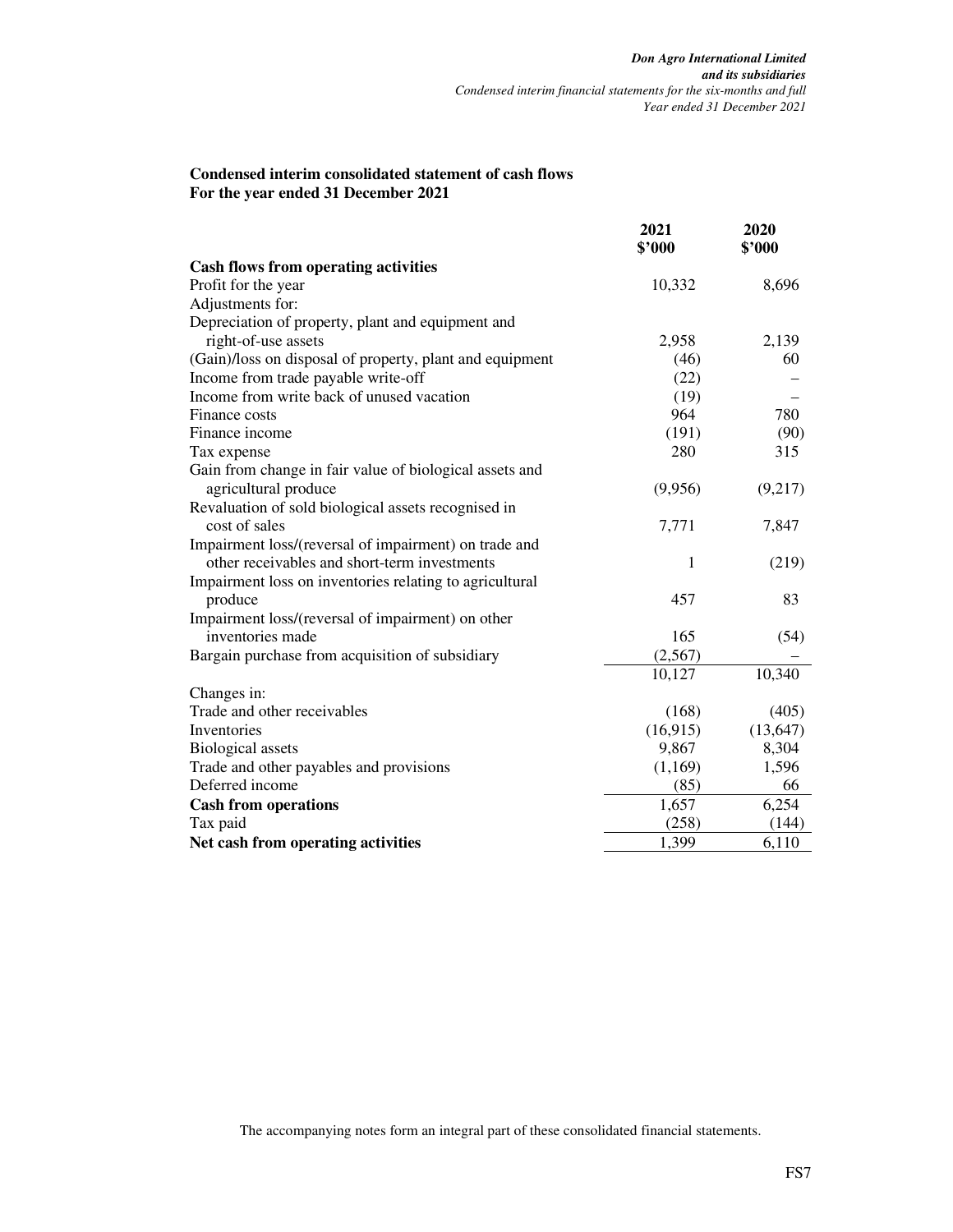#### **Consolidated interim consolidated statement of cash flows (cont'd) For the year ended 31 December 2021**

|                                                                                               | <b>Note</b> | 2021<br>\$'000 | 2020<br>\$'000 |
|-----------------------------------------------------------------------------------------------|-------------|----------------|----------------|
| <b>Cash flows from investing activities</b>                                                   |             |                |                |
| Purchase of property, plant and equipment                                                     |             | (2,607)        | (4,072)        |
| Proceeds from sale and disposal of property, plant and                                        |             |                |                |
| equipment                                                                                     |             | 120            | 287            |
| Deposits returned                                                                             |             | 4,246          | 2,751          |
| Deposits placed with financial institutions                                                   |             |                | (4, 481)       |
| Interest received                                                                             |             | 173            | 223            |
| Acquisition of subsidiary, net of cash acquired                                               | 26          | (2,636)        | (747)          |
| Net cash used in investing activities                                                         |             | (704)          | (6,039)        |
| <b>Cash flows from financing activities</b>                                                   |             |                |                |
| Proceeds from borrowings                                                                      |             | 6,653          | 8,848          |
| Repayment of borrowings                                                                       |             | (7,293)        | (6,293)        |
| Repayment of lease liabilities                                                                |             | (121)          | (86)           |
| Proceeds from placement shares issued                                                         |             |                | 5,060          |
| Interest paid                                                                                 |             | (362)          | (313)          |
| Dividends paid                                                                                |             | (2,900)        | (990)          |
| Net cash (used in)/from financing activities                                                  |             | (4,023)        | 6,226          |
|                                                                                               |             | (3,328)        | 6,297          |
| Net increase in cash and cash equivalents                                                     |             |                |                |
| Cash and cash equivalents at 1 January                                                        |             | 9,992<br>105   | 4,646<br>(951) |
| Effect of exchange rate fluctuations on cash held<br>Cash and cash equivalents at 31 December | 11          | 6,769          | 9,992          |
|                                                                                               |             |                |                |

#### **Significant non-cash transactions**

Significant non-cash transactions are disclosed in Note 12 – Capital and reserves.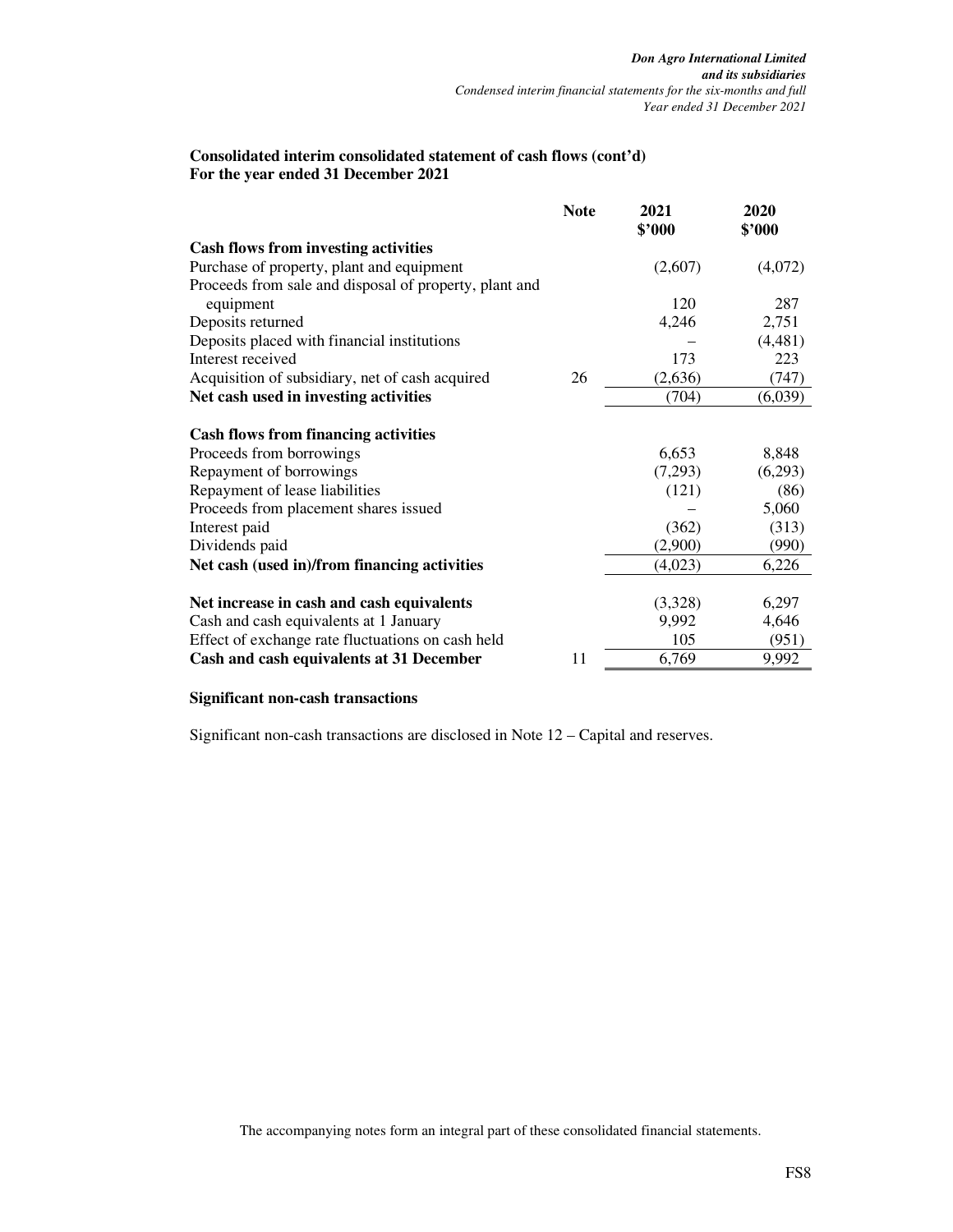### **Notes to the condensed interim consolidated financial statements**

These notes form an integral part of the condensed interim consolidated financial statements.

### **1 Business and organisation**

The Company was incorporated as Don Agro International Private Limited on 16 October 2018 and is domiciled in the Republic of Singapore. The Company was a private company limited by shares with an issued and paid-up share capital of \$100 comprising 100 shares of which 6% and 94% are held by Mr Marat Devlet-Kildeyev and Mr Evgeny Tugolukov, respectively. On 4 February 2020, the Company was converted into a public company limited by shares and changed its name to Don Agro International Limited. The Company's registered address is 10 Collyer Quay, #10-01, Ocean Financial Centre, Singapore 049315.

The financial statements of the Group comprise the Company and its subsidiaries (together referred to as the "Group" and individually as "Group entities").

The Company was listed on the Catalist Board of Singapore Exchange Securities Trading Limited on 14 February 2020.

The Group's principal business activity is growing, processing and distribution of agricultural and dairy products, mainly grain and milk at farms located in the Rostov Region. The Group's products are sold in the Russian Federation.

The condensed financial statements reflect management's assessment of the impact of the Russian business environment on the operations and the financial position of the Group. The future business environment may differ from management's assessment.

### **2 Basis of preparation**

The condensed interim consolidated financial statements for the six months ended 31 December 2021 have been prepared in accordance with SFRS(I) 1-34 *Interim Financial Reporting* issued by the Accounting Standards Council Singapore. The condensed interim financial statements do not include all the information required for a complete set of financial statements. However, selected explanatory notes are included to explain events and transactions that are significant to an understanding of the changes in the Group's financial position and performance of the Group since the last interim financial statements for the period ended 30 June 2021.

The accounting policies adopted are consistent with those of the previous financial year which were prepared in accordance with SFRS(I)s, except for the adoption of new and amended standards as set out in Note 2.1 and Note 4, which addresses changes in accounting policies.

These interim consolidated financial statements are presented in Singapore dollars ("\$"). The functional currency of the Company is the Russian rouble ("RUB"). Assets and liabilities are translated from RUB functional currency to \$ at rates of exchange ruling at the respective reporting dates. All equity items are translated at historical rates. The result for the respective years are translated using the average rate. Resultant exchange differences are recognised directly in equity, in the foreign currency translation reserve. All financial information presented in \$ has been rounded to nearest thousand, unless otherwise stated.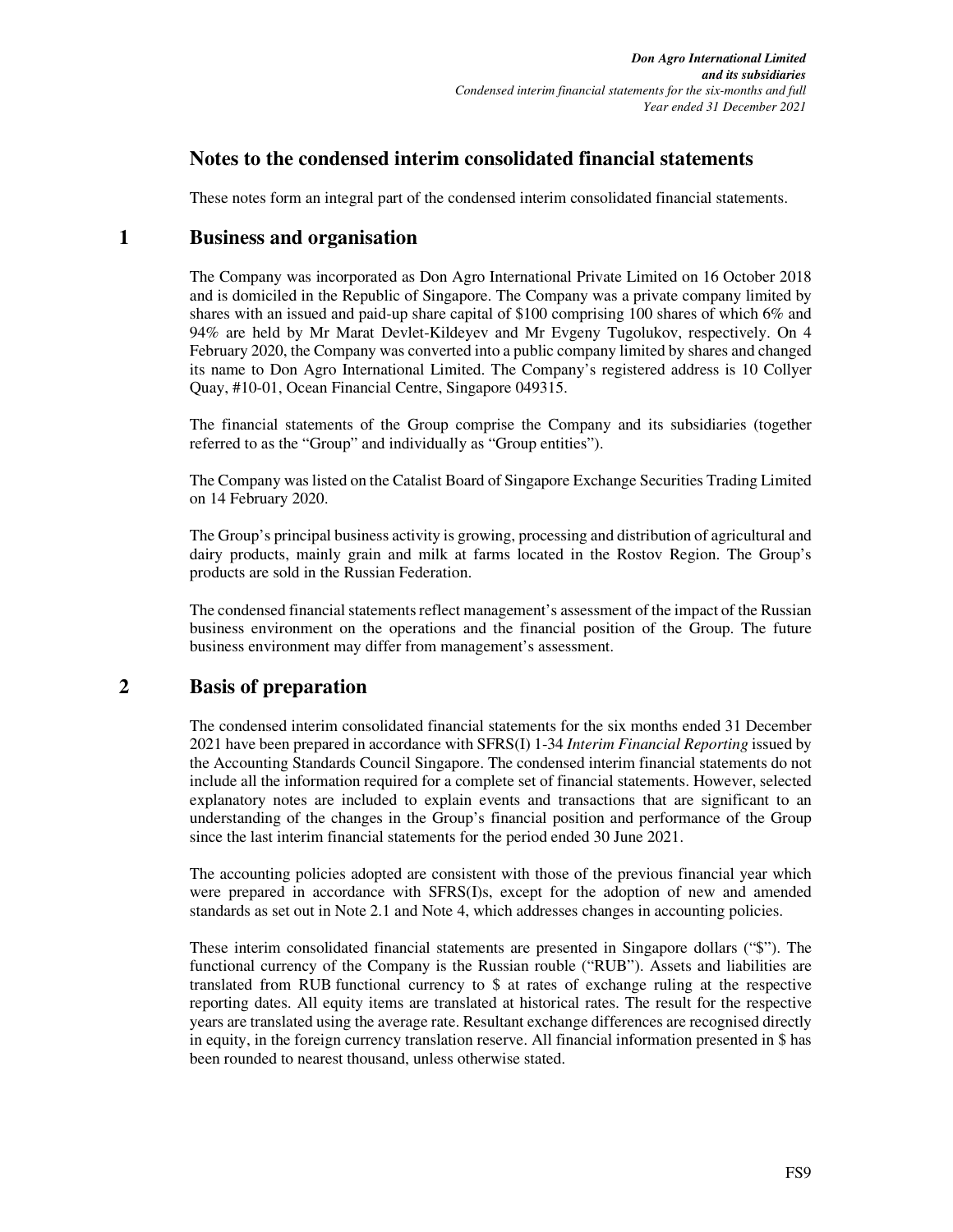### **2.1. New standards and amendments**

The Group has applied the following SFRS(I)s, amendments to and interpretations of SFRS(I) for the first time for the annual period beginning on 1 January 2021:

- *Covid-19-Related Rent Concessions* (Amendments to SFRS(I) 16)
- *Interest Rate Benchmark Reform Phase 2* (Amendments to SFRS(I) 9, SFRS(I) 39 and SFRS(I) 7, SFRS(I) 4 and SFRS(I) 16.

The application of these amendments to standards and interpretations does not have a material effect on the financial statements. The Group did not have to change its accounting policies or make retrospective adjustments as a result of adopting these amendments and interpretations.

### **3 Use of judgements and estimates**

In preparing the unaudited interim consolidated financial statements, management has made judgements, estimates and assumptions that affect the application of the Group's accounting policies and the reported amounts of assets, liabilities, income and expenses. Actual results may differ from these estimates.

The significant judgements made by management in applying the Group's accounting policies and the key sources of estimation uncertainty were the same as those described in the last issued audited consolidated financial statements.

Estimates and underlying assumptions are reviewed on an ongoing basis. Revisions to estimates are recognised prospectively.

#### *Assumptions and estimation uncertainties*

Information about assumptions and estimation uncertainties that have significant risk of resulting in a material adjustment to the carrying amounts of assets and liabilities within the twelve-month period ended 31 December 2021 are included in note 7 – determining the fair value of biological assets and agricultural produce on the basis of significant unobservable inputs and included in note 29- determining the fair value of land plots on the basis of significant unobservable inputs.

#### *Measurement of fair values*

A number of the Group's accounting policies and disclosures require the measurement of fair values, for both financial and non-financial assets and liabilities.

The Group has an established control framework with respect to the measurement of fair value. This includes a finance team that has overall responsibility for all significant fair value measurements, including Level 3 fair values, and report directly to the Chief Financial Officer.

The finance team regularly reviews significant unobservable inputs and valuation adjustments. If third party information, such as source documents, is used to measure values, then the valuation team assesses and documents the evidence obtained from the third parties to support the conclusion that these valuations meet the requirement of SFRS(I), including the level in fair value hierarchy in which the valuations should be classified.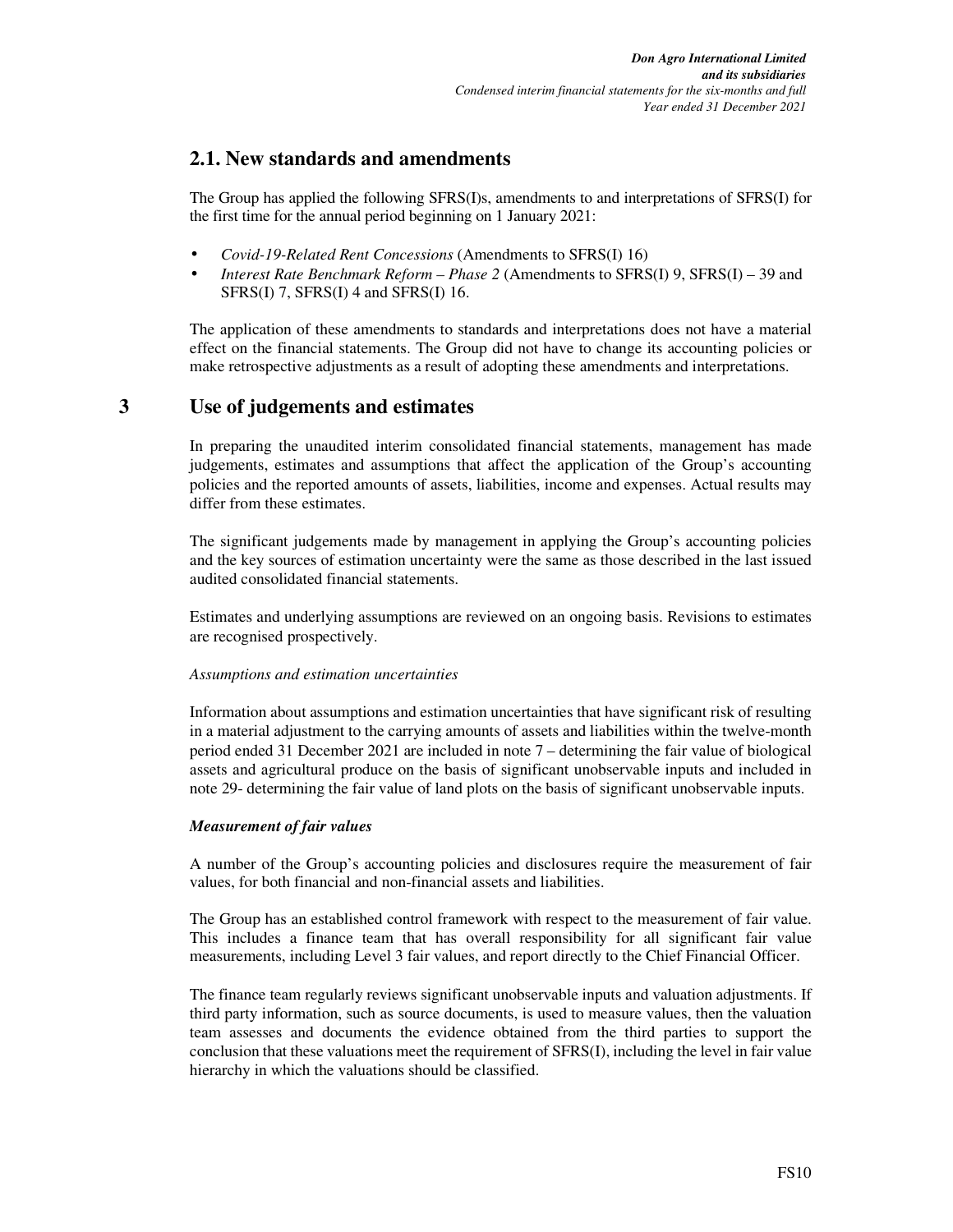Significant valuation issues are reported to the Board of directors.

When measuring the fair value of an asset or a liability, the Group uses observable market data as far as possible. Fair values are categorised into different levels in a fair value hierarchy based on the inputs used in the valuation techniques as follows:

- *Level 1* : quoted prices (unadjusted) in active markets for identical assets or liabilities.
- *Level* 2 : inputs other than quoted prices included in Level 1 that are observable for the asset or liability, either directly (i.e. as prices) or indirectly (i.e. derived from prices).
- *Level 3* : inputs for the asset or liability that are not based on observable market data (unobservable inputs).

If the inputs used to measure the fair value of an asset or a liability fall into different levels of the fair value hierarchy, then the fair value measurement is categorised in its entirety in the same level of the fair value hierarchy as the lowest level input that is significant to the entire measurement (with Level 3 being the lowest).

The Group recognises transfers between levels of the fair value hierarchy as of the end of the reporting period during which the change has occurred.

Further information about the assumptions made in measuring fair values is included in note 7 – biological assets, and in note 29 – revaluation of land plots.

### **4 Changes in significant accounting policies**

On 31 December 2021, the Group changed its accounting policy with respect to the subsequent measurement of land in property, plant and equipment from the cost model to revaluation model.

Any revaluation gains will be recorded in other comprehensive income unless it represents the reversal of a revaluation decrease of the same asset previously recognised as an expense, in which case it should be recognised in profit or loss. A decrease arising as a result of a revaluation will be recognised as an expense to the extent that it exceeds any amount previously credited to the revaluation surplus relating to the same asset.

The Group believes that subsequent measurement using the revaluation model provides more relevant information about the financial performance of the assets, assists users to better understand the risks associated with these assets and is consistent with industry practice in relation to these types of assets.

This change in accounting policy is applied prospectively. The change in accounting policy did not result in any restatement of comparatives. For details please refer to note 29.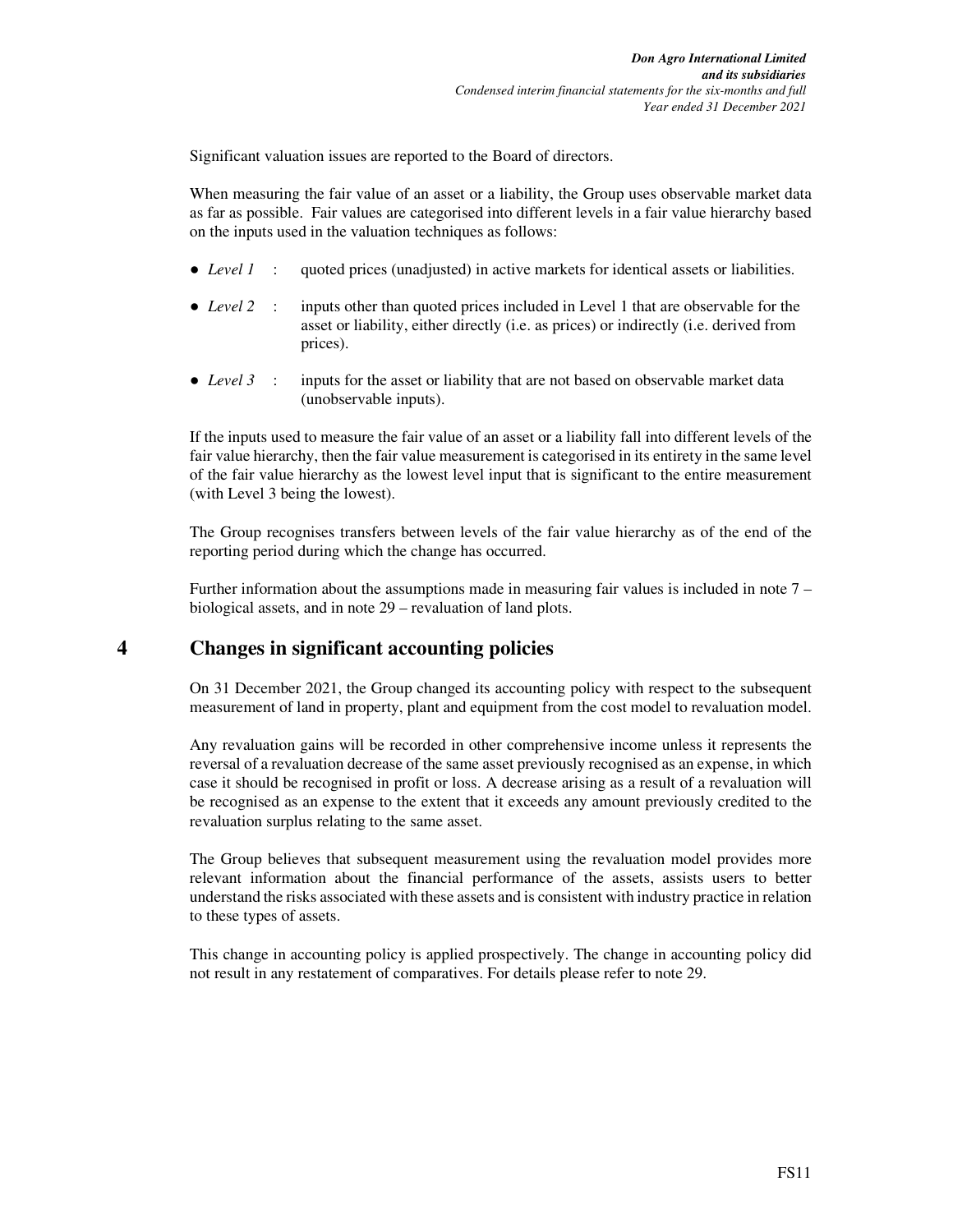### **5 Seasonality of operations**

The Group's crops segment is subject to seasonal fluctuations due to the different cultivation period for each type of crops. In particular, winter wheat are cultivated between October and August in separate calender years, while other crops such as sunflower and corn are cultivated between April and October.

The Group attempts to minimise the seasonal impact by managing inventories to meet demand during this period.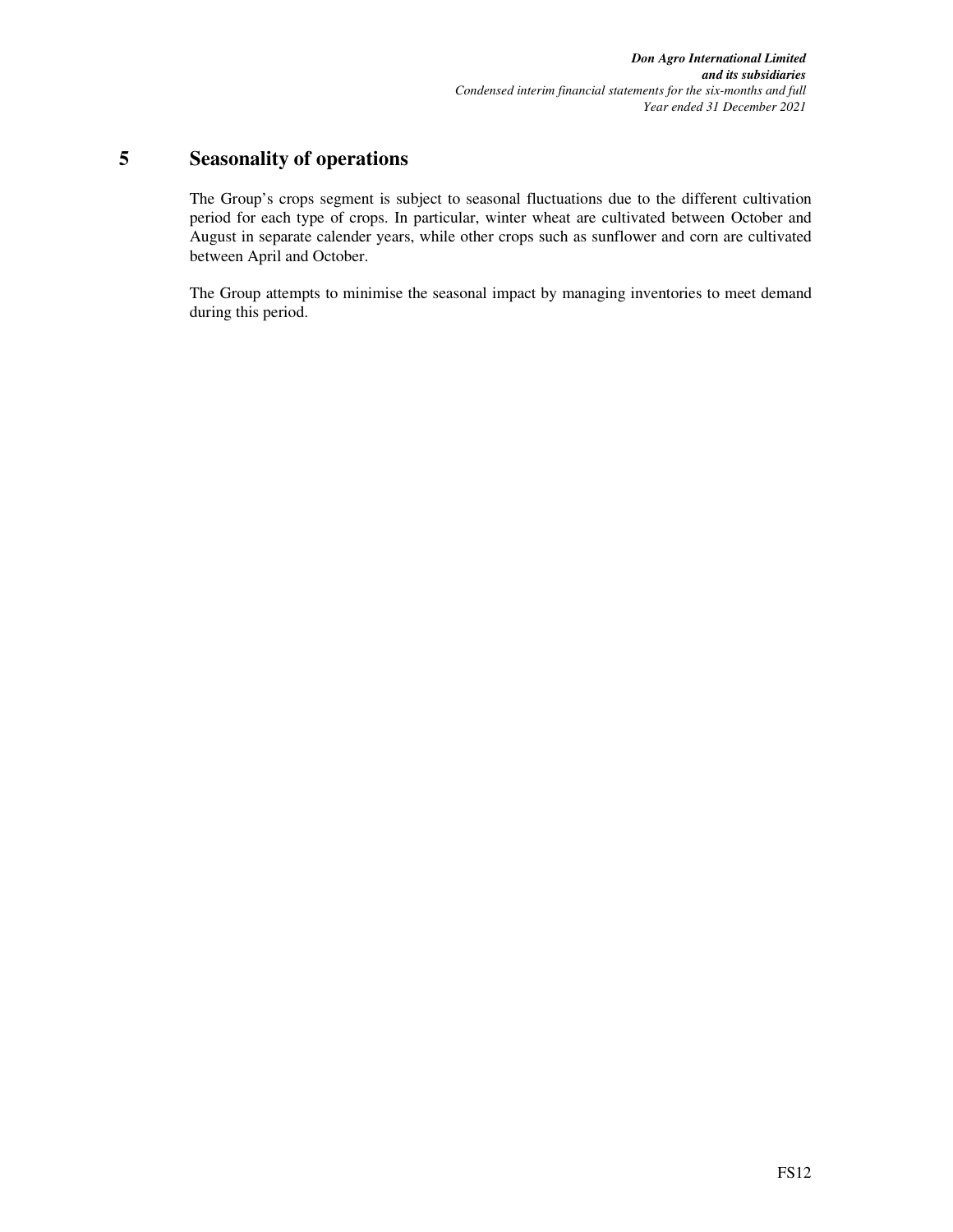#### **6Property, plant and equipment**

|                                                       | Land<br>\$'000           | <b>Buildings</b><br>\$2000 | <b>Plant</b> and<br>equipment<br>\$2000 | <b>Motor</b><br><b>Vehicles</b><br>\$2000 | <b>Construction</b><br>in progress<br>\$'000 | <b>Total</b><br>\$'000 |
|-------------------------------------------------------|--------------------------|----------------------------|-----------------------------------------|-------------------------------------------|----------------------------------------------|------------------------|
| <b>Valuation/Cost</b>                                 |                          |                            |                                         |                                           |                                              |                        |
| At 1 January 2020                                     | 4,102                    | 3,571                      | 13,619                                  | 1,037                                     | 395                                          | 22,724                 |
| Additions                                             | 335                      | 2,085                      | 1,396                                   | 254                                       | $\overline{c}$                               | 4,072                  |
| Acquisition of subsidiary                             | 345                      |                            | 574                                     | 26                                        | 6                                            | 952                    |
| Disposals/Write-off                                   |                          | (4)                        | (10)                                    | (8)                                       | (344)                                        | (366)                  |
| Effect on movements in exchanges rates                | (757)                    | (736)                      | (2, 495)                                | (196)                                     | (52)                                         | (4,236)                |
| At 31 December 2020                                   | 4,025                    | 4,917                      | 13,084                                  | 1,113                                     | 7                                            | 23,146                 |
| <b>Additions</b>                                      | 548                      | 108                        | 1,762                                   | 185                                       | 4                                            | 2,607                  |
| Acquisition of subsidiary                             | 1,207                    | 1,191                      | 882                                     | 24                                        | 21                                           | 3,325                  |
| Disposals/Write-off                                   |                          | (9)                        | (177)                                   | (6)                                       | (6)                                          | (198)                  |
| Revaluation                                           | 21,219                   |                            |                                         |                                           |                                              | 21,219                 |
| Effect on movements in exchanges rates                | (234)                    | 19                         | 61                                      | 5                                         |                                              | (149)                  |
| At 31 December 2021                                   | 26,765                   | 6,226                      | 15,612                                  | 1,321                                     | 26                                           | 49,950                 |
| <b>Accumulated depreciation and impairment losses</b> |                          |                            |                                         |                                           |                                              |                        |
| At 1 January 2020                                     |                          | (1,329)                    | (8,699)                                 | (806)                                     | $\qquad \qquad -$                            | (10, 834)              |
| Depreciation charge for the year                      |                          | (269)                      | (1,203)                                 | (72)                                      | $\overline{\phantom{0}}$                     | (1,544)                |
| Disposals/Write-off                                   |                          |                            | 10                                      | 8                                         | $\overline{\phantom{0}}$                     | 19                     |
| Effect on movements in exchange rates                 | -                        | 248                        | 1,590                                   | 145                                       | $\overline{\phantom{0}}$                     | 1,983                  |
| At 1 January 2021                                     | $\overline{\phantom{0}}$ | (1, 349)                   | (8,302)                                 | (725)                                     | $\qquad \qquad -$                            | (10, 376)              |
| Depreciation charge for the year                      |                          | (405)                      | (1,513)                                 | (116)                                     |                                              | (2,034)                |
| Disposals/Write-off                                   |                          | 3                          | 115                                     | 6                                         |                                              | 124                    |
| Effect on movements in exchange rates                 |                          | (5)                        | (40)                                    | (4)                                       |                                              | (49)                   |
| At 31 December 2021                                   | $\overline{\phantom{0}}$ | (1,756)                    | (9,740)                                 | (839)                                     |                                              | (12, 335)              |
| <b>Carrying amounts</b>                               |                          |                            |                                         |                                           |                                              |                        |
| At 1 January 2020                                     | 4,102                    | 2,242                      | 4,920                                   | 231                                       | 395                                          | 11,890                 |
| At 31 December 2020                                   | 4,025                    | 3,568                      | 4,782                                   | 388                                       | $\tau$                                       | 12,770                 |
| At 31 December 2021                                   | 26,765                   | 4,470                      | 5,872                                   | 482                                       | 26                                           | 37,615                 |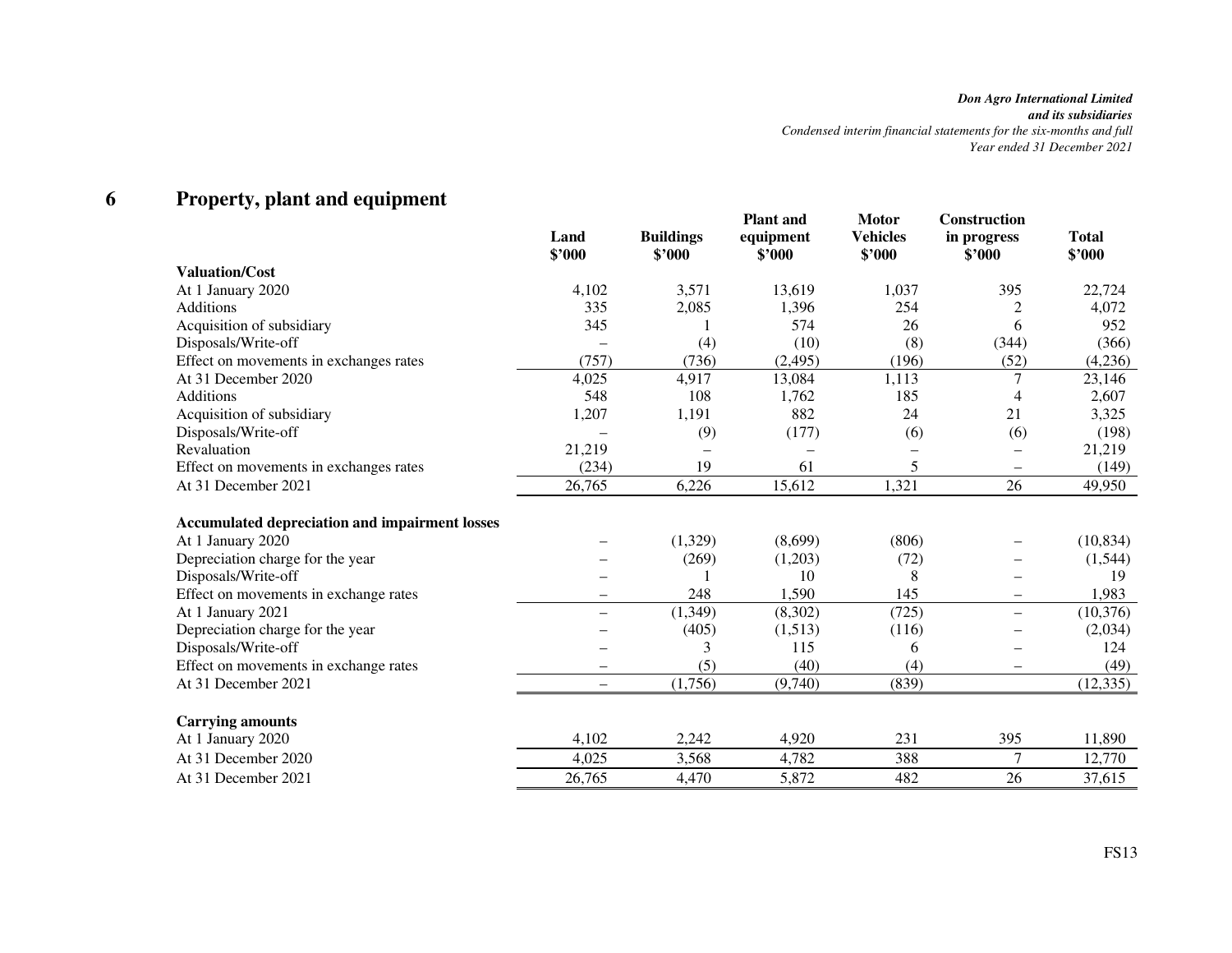### **7 Biological assets**

| o                 | 2021<br>\$'000 | 2020<br>\$'000 |
|-------------------|----------------|----------------|
| Livestock         | 7,176          | 7,503          |
| Permanent grasses | 381            | 304            |
| Non-current       | 7,557          | 7,807          |
| $Current - crops$ | 9,757          | 7,444          |
|                   | 17,314         | 15,251         |

#### *Biological assets - crops*

In 2021 and 2020, the Group cultivated wheat, sunflower, corn and other crops. As at 31 December, the unharvested crops are represented by the following types.

|                                  | 2021<br>\$'000 | 2020<br>\$2000 |
|----------------------------------|----------------|----------------|
| Winter wheat                     | 9.734          | 7.444          |
| Corn                             | 23             |                |
| Balance at 31 December – current | 9.757          | 444            |

Changes in biological assets - crops balances are disclosed below:

|                                                        | <b>Note</b> | 2021<br>\$3000 | 2020<br>\$3000 |
|--------------------------------------------------------|-------------|----------------|----------------|
| Balance at 1 January                                   |             | 7.444          | 6,747          |
| Increase due to costs on growing crops                 |             | 19,659         | 14,907         |
| Acquisition of subsidiary                              | 29          | 1.748          | 622            |
| Gain arising from changes in fair value less estimated |             |                |                |
| cost to sell                                           |             | 12,002         | 10,935         |
| Decrease of crops due to harvest                       |             | (31, 120)      | (24, 478)      |
| Effect on movements in exchange rates                  |             | 24             | (1,289)        |
| Balance at 31 December – current                       |             | 9.757          | 7.444          |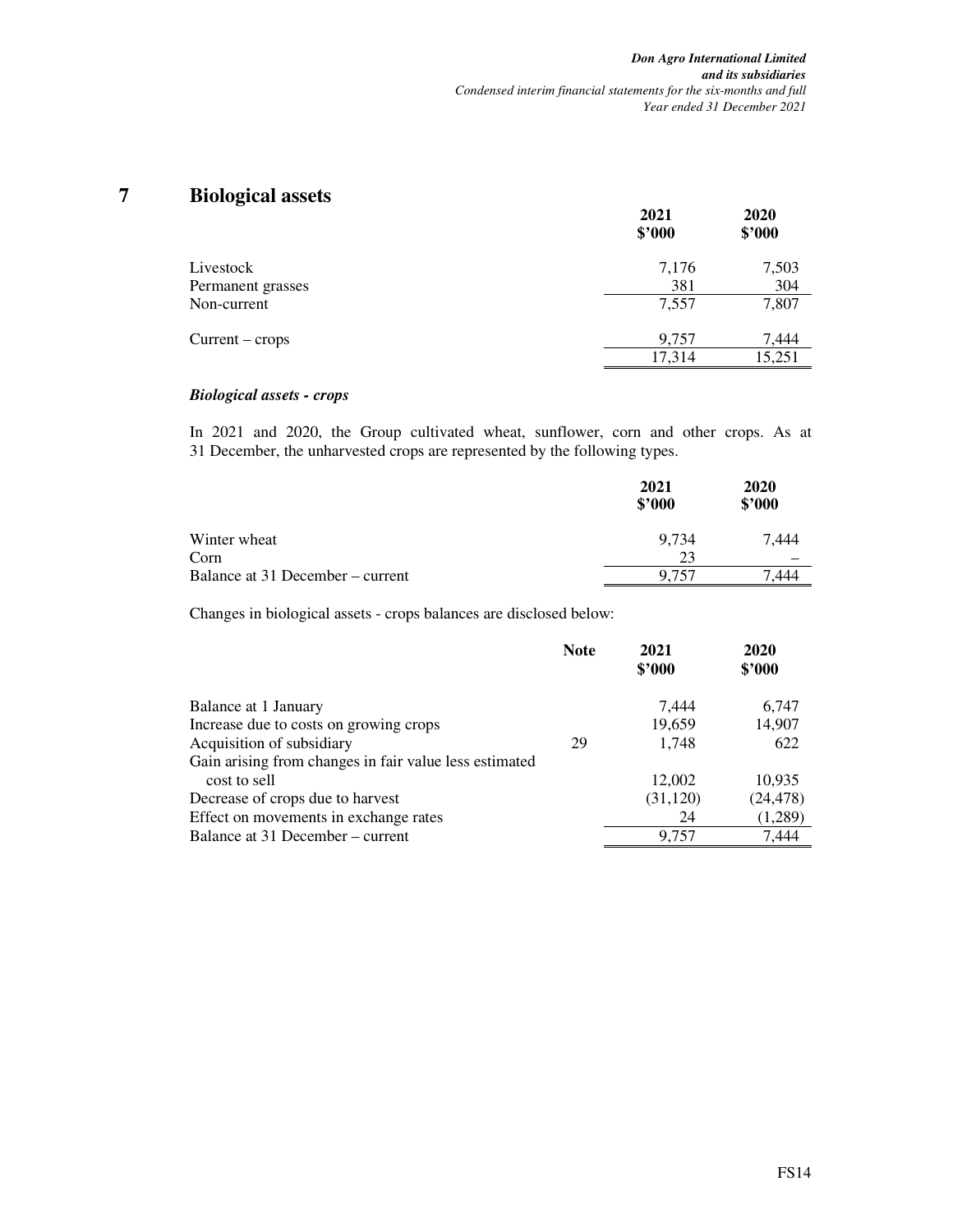#### *Biological assets - permanent grasses*

Changes in biological assets - permanent grasses balances are disclosed below:

|                                        | 2021<br>\$3000 | 2020<br>\$'000 |
|----------------------------------------|----------------|----------------|
| Balance at 1 January                   | 304            | 181            |
| Increase due to costs on growing crops | 869            | 540            |
| Decrease of crops due to harvest       | (793)          | (376)          |
| Effect on movements in exchange rates  |                | (41)           |
| Balance at 31 December – non-current   | 381            | 304            |

#### *Biological assets - livestock*

Changes in biological assets - livestock balances are disclosed below:

|                                                        | 2021<br>\$3000 | 2020<br>\$'000 |
|--------------------------------------------------------|----------------|----------------|
|                                                        |                |                |
| Balance at 1 January                                   | 7,503          | 9,808          |
| Acquisition of subsidiary                              | 146            |                |
| Increase due to cost on growth                         | 10,261         | 8,104          |
| Disposal due to mortality                              | (44)           | (27)           |
| Decrease due to sales of livestock                     | (1,058)        | (1,092)        |
| Decrease due to sales of milk                          | (7,641)        | (5,881)        |
| Loss arising from changes in fair value less estimated |                |                |
| cost to sell                                           | (2,046)        | (1,718)        |
| Effect on movements in exchange rates                  | 55             | (1,691)        |
| Balance at 31 December – non-current                   | 7,176          | 7,503          |

#### **Risk management strategy related to agriculture activities**

The Group is exposed to the following risks related to its crops and livestock:

#### *Regulatory and environmental risks*

The Group has established environmental policies and procedures aimed at compliance with local environmental and other laws. Management performs regular reviews to identify environmental risks and to ensure that the systems are in place to manage those risks.

#### *Supply and demand risk*

The Group is exposed to risks arising from fluctuations in the price and sales volume of grain and milk products. Whenever possible, the Group manages this risk by aligning its production volume to market supply and demand. Management performs regular industry trend analyses to ensure that the Group's pricing structure is in line with the market and to ensure that the projected harvest and milk volumes are consistent with expected demand.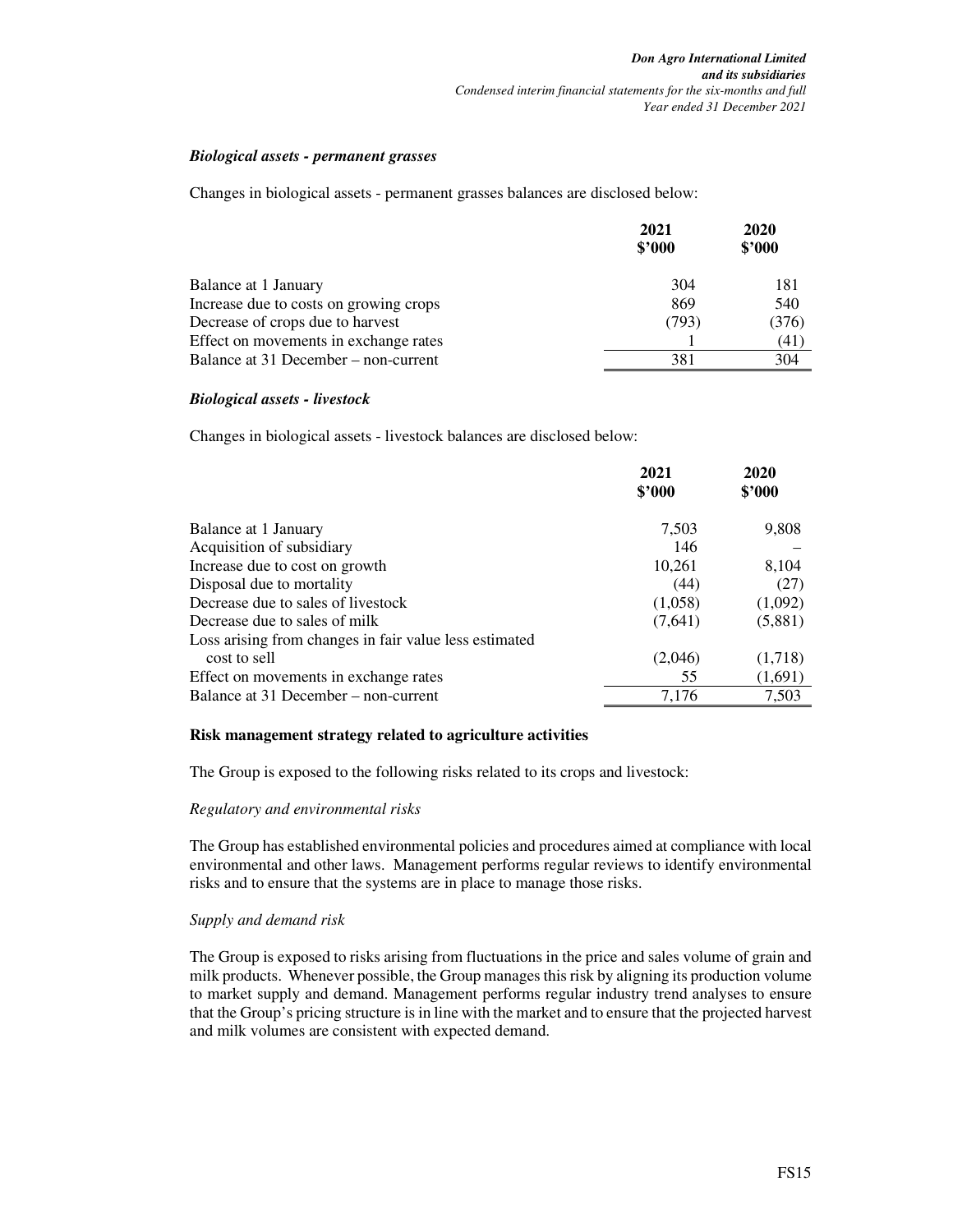#### *Climate and other risks*

The Group's crops are exposed to the risk of damage from climatic changes and diseases. The Group has extensive processes in place aimed at monitoring and mitigating those risks. The Group does not insure itself against failure of crops.

#### **Measurement of fair values**

#### *Fair value hierarchy*

The fair value measurements for the crops and livestock have been categorised as Level 3 fair values based on the inputs to the valuation techniques used.

Permanent grass is stated at cost less accumulated impairment losses as the fair value of permanent grass cannot be measured reliably. The permanent grass is grown for internal consumption and has neither comparable nor observable market sales data.

#### *Level 3 fair value*

The following table shows a breakdown of the total gains/(losses) recognised in respect of Level 3 fair values.

|                                                                                 | 2021<br>\$3000 | 2020<br>\$'000 |
|---------------------------------------------------------------------------------|----------------|----------------|
| Gain from change in fair value of biological assets and<br>agricultural produce |                |                |
| - Change in fair value (realised)                                               | 2,728          | 5,945          |
| - Change in fair value (unrealised)                                             | 7,228          | 3,272          |
|                                                                                 | 9,956          | 9,217          |
| Gain/(loss) included in OCI                                                     |                |                |
| Effect of movements in exchange rates                                           | 80             | (3,021)        |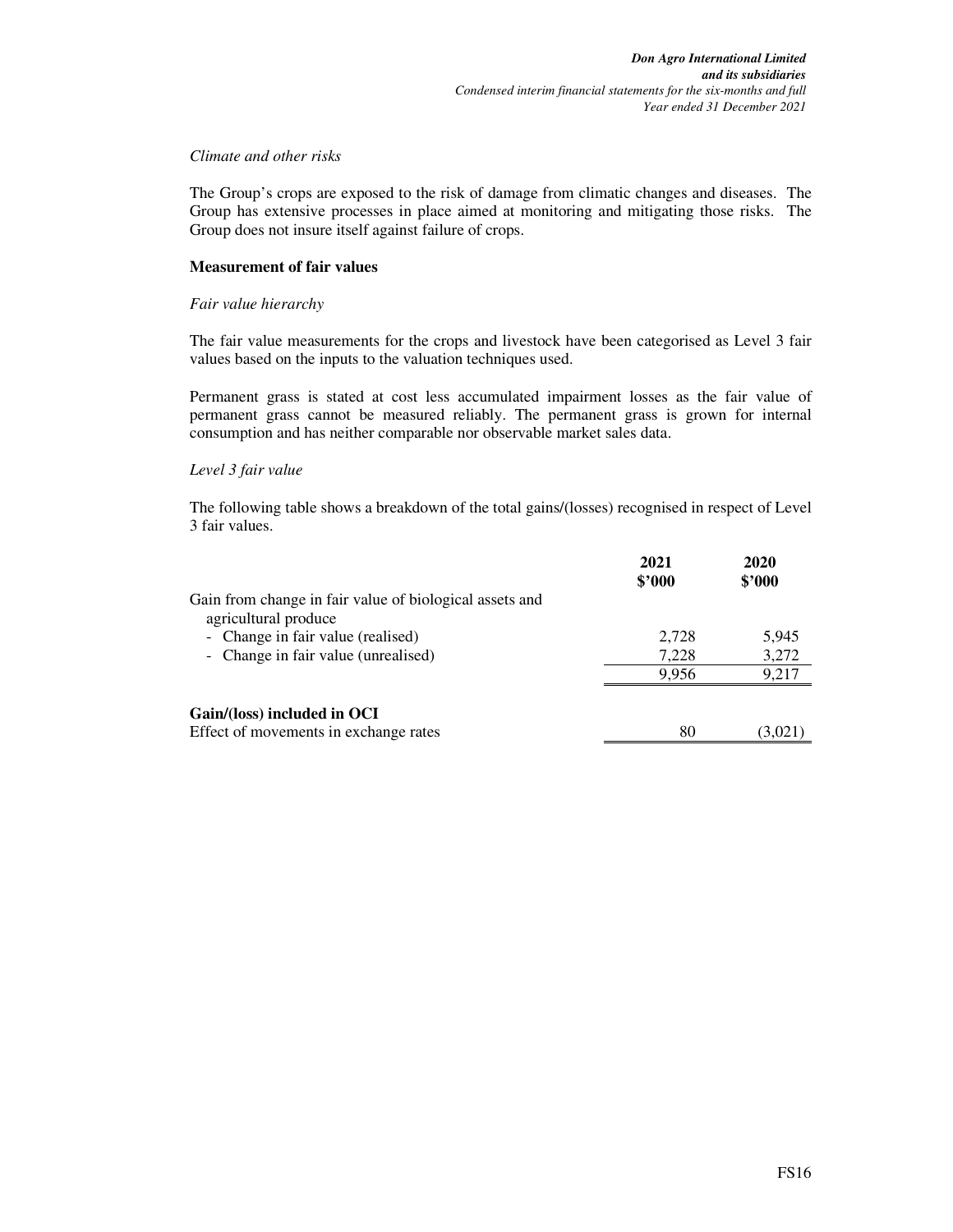*Don Agro International Limited and its subsidiaries Condensed interim financial statements for the six-months and full Year ended 31 December 2021*

#### **Valuation techniques and significant unobservable inputs**

The following table shows the Group's valuation techniques used in measuring Level 3 fair values of biological assets, as well as the significant unobservable inputs used:

| <b>Type</b>                                                                                                                                                 | <b>Valuation technique</b>                                                                                                                                                                                                                                                                                                                                                                                      | Significant unobservable inputs                                                                                                                                                                                                                                                                                                                                                                       | Inter-relationship between key unobservable<br>inputs and fair value measurements                                                                                                                                                                                                                                                    |
|-------------------------------------------------------------------------------------------------------------------------------------------------------------|-----------------------------------------------------------------------------------------------------------------------------------------------------------------------------------------------------------------------------------------------------------------------------------------------------------------------------------------------------------------------------------------------------------------|-------------------------------------------------------------------------------------------------------------------------------------------------------------------------------------------------------------------------------------------------------------------------------------------------------------------------------------------------------------------------------------------------------|--------------------------------------------------------------------------------------------------------------------------------------------------------------------------------------------------------------------------------------------------------------------------------------------------------------------------------------|
| Bearer livestock: milk<br>cow<br>• Number of dairy<br>cows - 2021:2,191;<br>2020:2,096<br>• Number of calves<br>and heifers -<br>2021:2,242; 2020:<br>1,965 | Discounted cash flow: Fair value is<br>determined using the cash flow model<br>discounted using a pre-tax rate that<br>reflects current market assessments of the<br>time value of money and risks specific to<br>the asset. The cash flow model is based<br>on the physiological characteristics of the<br>animals and management expectations<br>concerning the potential productivity.                       | • Length of lactation period (years)<br>2021: -2.43; 2020: -2.90<br>• Herd average daily milk yield (litres)<br>2021: 20.03; 2020: 20.11<br>Market prices for milk in the same<br>region (in RUB/litre excluding VAT)<br>2021:-39.32; 2020: -30.01<br>• Risk-adjusted discount rate<br>2021: 15.2%; 2020: 15.2%                                                                                       | The estimated fair value would increase<br>(decrease) if:<br>• the lengths of lactation period were longer<br>(shorter);<br>• the herd average daily milk yields were<br>higher (lower);<br>• the market prices for milk in the same region<br>were higher (lower); or<br>• the risk-adjusted discount rates were lower<br>(higher). |
| Crops: winter wheat<br>• Plant area (hectare) -<br>2021:24,032; 2020:<br>23,984                                                                             | Discounted cash flow: The valuation<br>model considers the present value of the<br>net cash flows expected to be generated<br>by the crops that are in growing stage as<br>at the year ended. The cash flow<br>projection include the planted area,<br>expected yield, market price and future<br>cost to grow and sell. The expected net<br>cash flows are discounted using a risk-<br>adjusted discount rate. | • Market prices for crop in the same<br>region (in RUB/tonne excluding<br>VAT)<br>2021:LLC Don Agro - 14,958; 2020:<br>12,613<br>2021:LLC Volgo -Agro - 13,188<br>2021:LLC Rav Agro-Rost - 14,958;<br>• Risk-adjusted discount rate<br>2021:15.2%; 2020: 15.2%<br>• Expected yield (tonne/hectare)<br>2021:LLC Don Agro-3.65; 2020: 3.75<br>2021:LLC Volgo-Agro-2.25;<br>2021:LLC Rav Agro-Rost-3.65. | The estimated fair value would increase<br>(decrease) if:<br>• the expected yields were higher (lower);<br>the market prices for crop in the same region<br>$\bullet$<br>were higher (lower);<br>• future cost to grow and sell were lower<br>(higher); or<br>• the risk-adjusted discount rates were lower<br>(higher)              |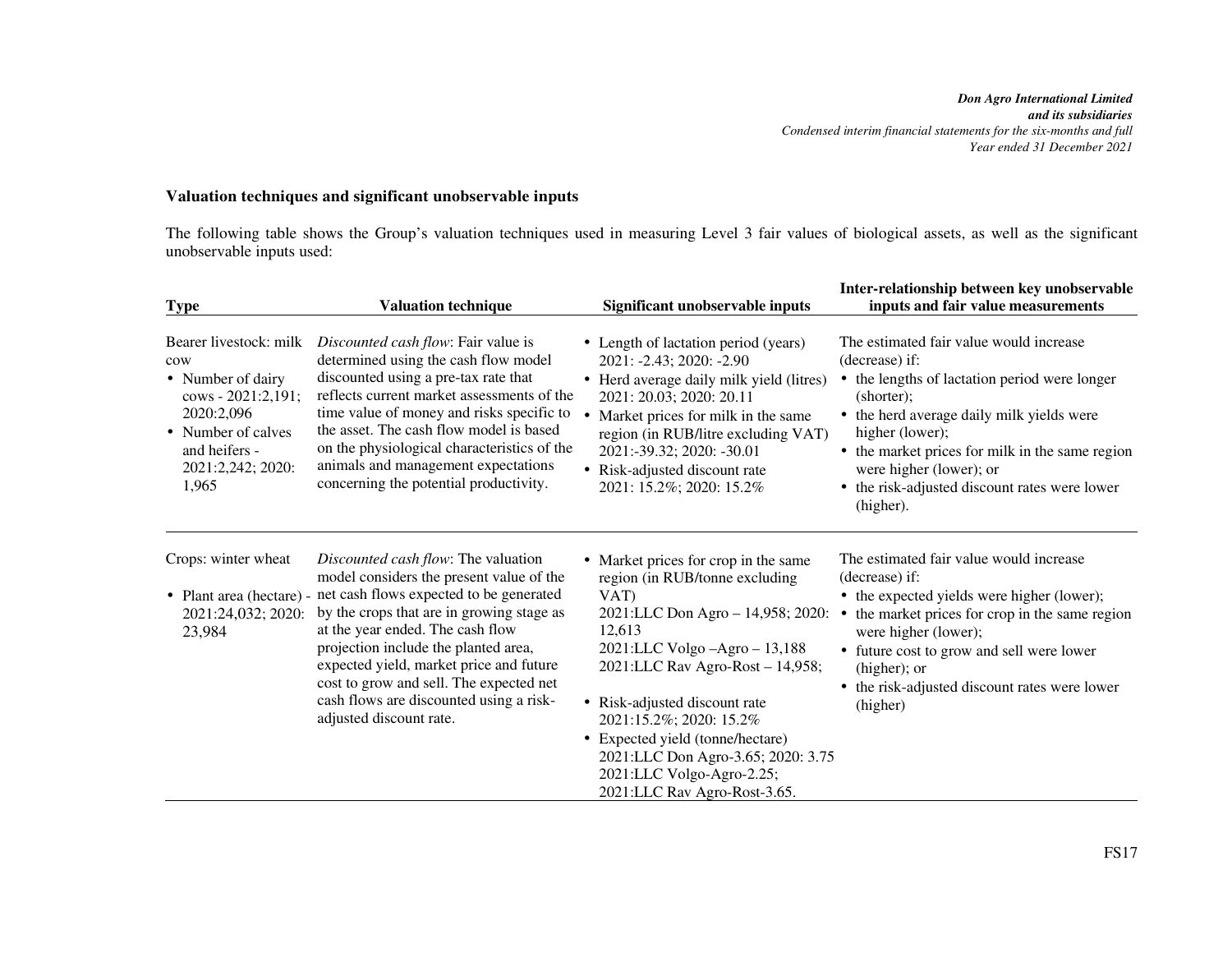*Don Agro International Limited and its subsidiaries Condensed interim financial statements for the six-months and full Year ended 31 December 2021*

• Future cost to grow and sell (in RUB/hectare) 2021:LLC Don Agro – 15,630; 2020: 14,367 2021:LLC Volgo-Agro – 6,415; 2021:LLC Rav Agro-Rost – 23,859.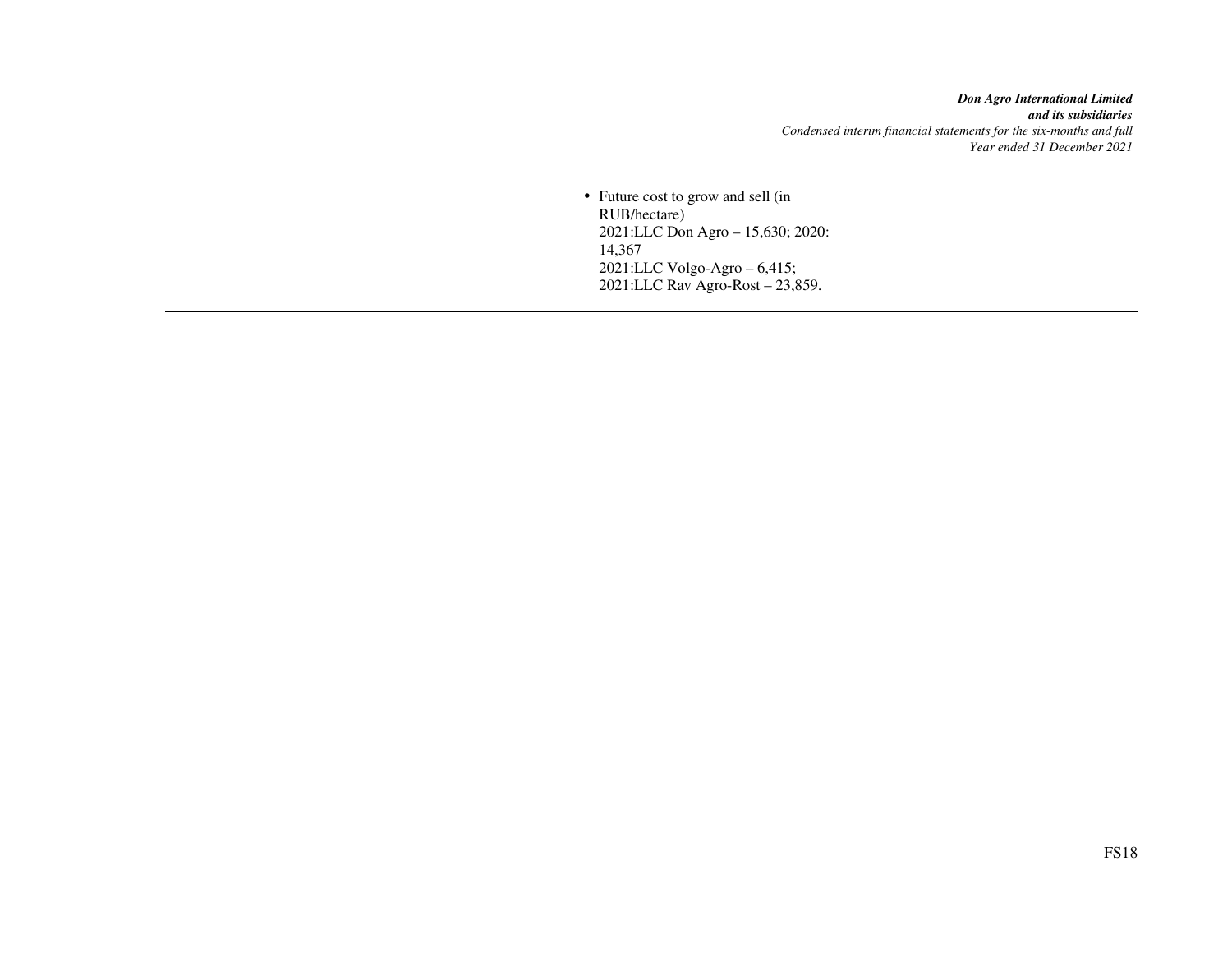### **8 Inventories**

|                                        | 2021<br>\$3000 | 2020<br>\$'000 |
|----------------------------------------|----------------|----------------|
| Raw materials and consumables          | 3,544          | 3,504          |
| Work in progress                       | 2,090          | 1,922          |
| Finished goods – agricultural produce  | 12,102         | 4,470          |
|                                        | 17,736         | 9,896          |
| Less: Provision for foreseeable losses | (187)          | (17)           |
|                                        | 17.549         | 9.879          |

### **9 Investments**

|                                                                                                     | 2021<br>\$'000 | 2020<br>\$'000 |
|-----------------------------------------------------------------------------------------------------|----------------|----------------|
| Short-term loan issued                                                                              |                |                |
| Less: Impairment loss                                                                               |                |                |
| Short-term bank deposits with maturities of three<br>months or more (RUB denominated, 5.8%-6.4% per |                |                |
| annum)                                                                                              |                | 4,246          |
|                                                                                                     |                | 4.246          |

### **10 Trade and other receivables**

|                                                       | Group             |                | Company        |                |
|-------------------------------------------------------|-------------------|----------------|----------------|----------------|
|                                                       | 2021<br>\$3000    | 2020<br>\$2000 | 2021<br>\$3000 | 2020<br>\$3000 |
| Trade receivables                                     | 55                | 175            |                |                |
| Other receivables                                     | 32                | 43             | 88             |                |
| Less: Impairment losses                               | $\left( 4\right)$ | (3)            |                |                |
|                                                       | 83                | 215            | 88             |                |
| Dividends receivable                                  |                   |                | 2,973          | 4,326          |
| Advances paid to suppliers<br>Value-added tax ("VAT") | 2,987             | 2,521          | 8              |                |
| receivables                                           | 306               | 437            |                |                |
|                                                       | 3,376             | 3,173          | 3,069          | 4.326          |

During the year, a wholly-owned subsidiary has declared an interim dividend of RUB91,108,380 (RUB1.45 (2.59 Singapore cents) per share) and final dividends of RUB83,000,000 (RUB 1.33 (2.40 Singapore cents) per share) (2020: RUB4.08 (7.29 Singapore cents)) per share, total amounting to RUB174,108,380 (\$2,973,000) (2020: RUB255,000,000 (\$4,326,000)) to the Company for the financial year ended 31 December 2021. The dividends have not been paid to the shareholders.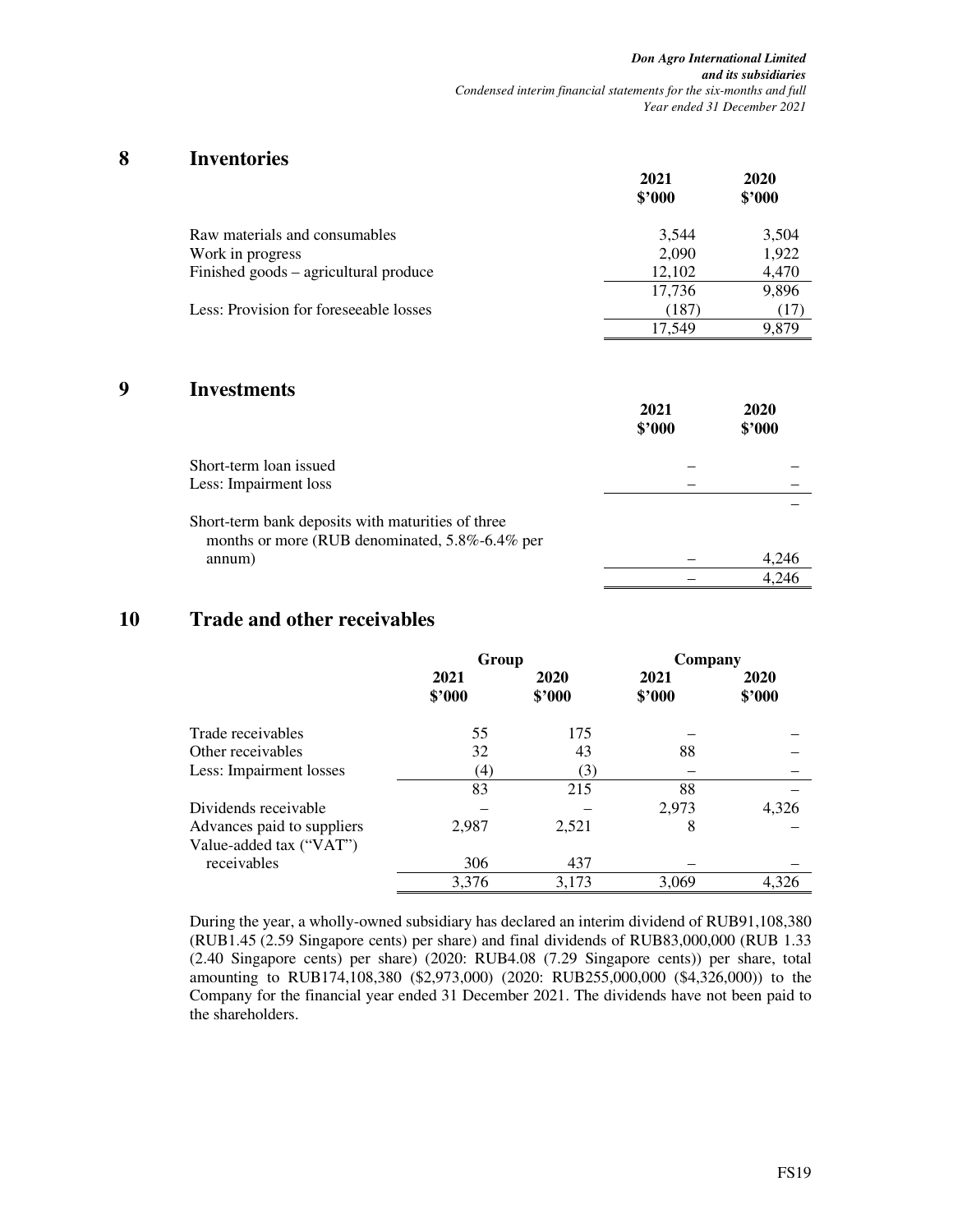### **11 Cash and cash equivalents**

|                                                             | Group          |                | Company        |                |
|-------------------------------------------------------------|----------------|----------------|----------------|----------------|
|                                                             | 2021<br>\$2000 | 2020<br>\$2000 | 2021<br>\$'000 | 2020<br>\$'000 |
| Petty cash                                                  | 3              | 3              |                |                |
| <b>Bank balances</b>                                        | 1,978          | 4.504          | 1,544          | 3,713          |
| Short-term bank deposits with<br>maturities of three months |                |                |                |                |
| or less                                                     | 4,788          | 5,485          |                |                |
|                                                             | 6,769          | 9,992          | 1.544          | 3.713          |

### **12 Capital and reserves**

Share capital as presented in the statements of financial position refers to shares issued to the controlling shareholders pursuant to the Restructuring Exercise, which is deemed to have taken place since the beginning of the earliest period presented.

#### *Share capital*

|                                                                   |                                                 | Number of shares                                | Amount                                                    |                                                           |  |
|-------------------------------------------------------------------|-------------------------------------------------|-------------------------------------------------|-----------------------------------------------------------|-----------------------------------------------------------|--|
|                                                                   | For year<br>ended 31<br><b>December</b><br>2021 | For year<br>ended 31<br><b>December</b><br>2020 | For year<br>ended 31<br><b>December</b><br>2021<br>\$'000 | For year<br>ended 31<br><b>December</b><br>2020<br>\$'000 |  |
| <b>Issued and fully paid</b><br>ordinary shares, at par<br>value: |                                                 |                                                 |                                                           |                                                           |  |
| At 1 January                                                      | 150,272,700                                     | 10,000,000                                      | 40,667                                                    | 35,741                                                    |  |
| Issued during the year                                            |                                                 |                                                 |                                                           |                                                           |  |
| Share split in the proportion of                                  |                                                 |                                                 |                                                           |                                                           |  |
| 1 share for 12.5 shares                                           |                                                 | 115,000,000                                     |                                                           |                                                           |  |
| Placement Shares issued                                           |                                                 |                                                 |                                                           |                                                           |  |
| pursuant to the Placement                                         |                                                 | 23,000,000                                      |                                                           | $4,426*$                                                  |  |
| <b>Issue of PPCF Shares</b>                                       |                                                 | 2,272,700                                       |                                                           | 500                                                       |  |
| At end of the period                                              | 150,272,700                                     | 150,272,700                                     | 40,667                                                    | 40,667                                                    |  |

*\* Listing expenses incurred pursuant to the IPO amounted to approximately \$4.4 million, of which \$0.7 million has been capitalised against share capital in accordance with the SFRS(I) while the remaining approximate amount of \$3.7 million has been included in our Group's statements of profit or loss and other comprehensive income.* 

The Company did not have any outstanding options, convertibles or treasury shares, and there were no subsidiary holdings as at 31 December 2021 and 31 December 2020. The Company was incorporated on 16 October 2018.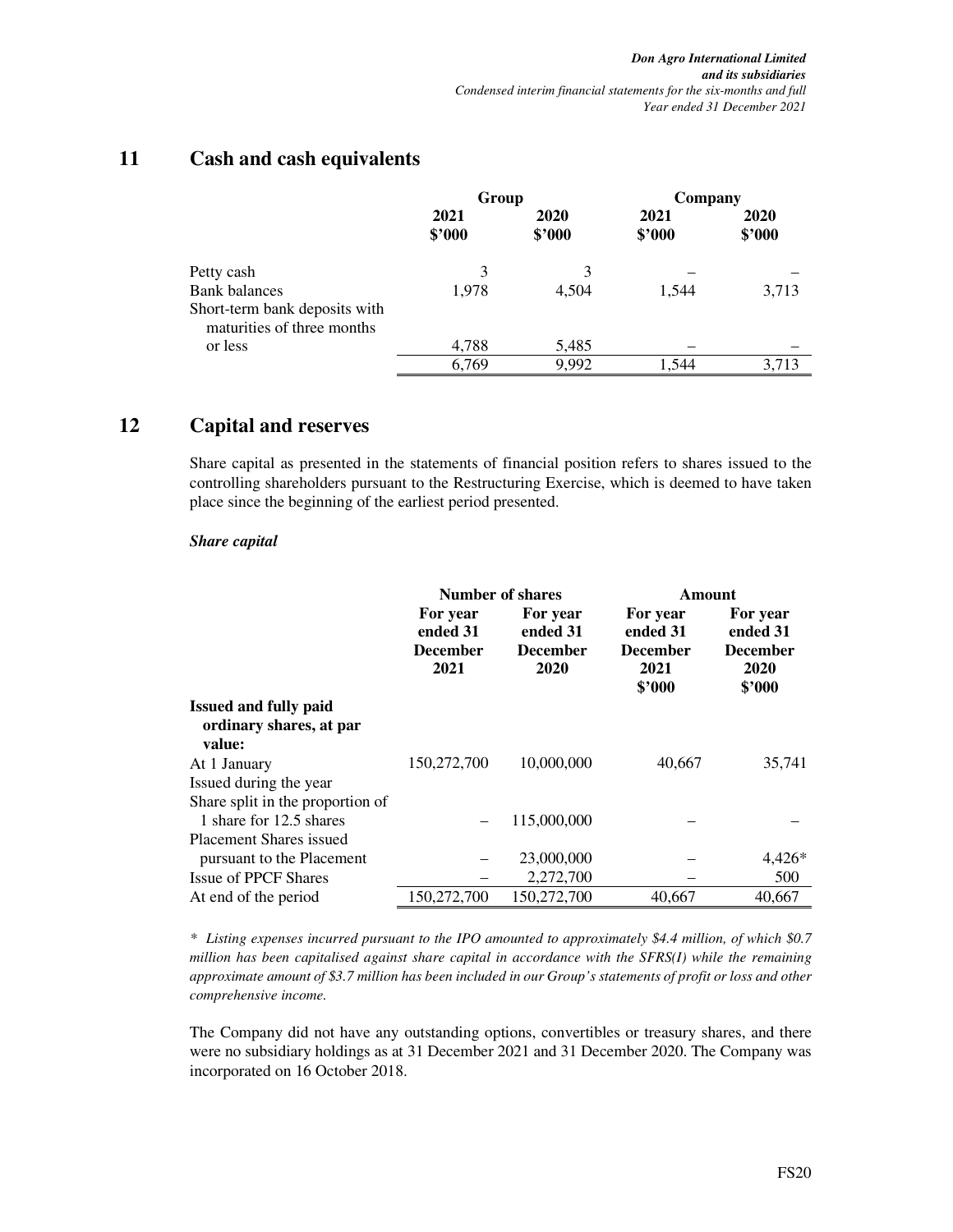The issuance and allotment of PPCF Shares (2,272,700) and the placement shares (23,000,000) occurred on 6 February 2020 and 12 February 2020 respectively. The Company did not have any treasury shares as at 31 December 2020 and 31 December 2021.

#### *Net asset value*

|                                                | Group       |                                     | Company |       |  |
|------------------------------------------------|-------------|-------------------------------------|---------|-------|--|
|                                                | 31 December | 31 December 31 December 31 December |         |       |  |
|                                                | 2021        | 2020                                | 2021    | 2020  |  |
| Net asset value per<br>ordinary shares (cents) | 44.99       | 28.86                               | 13.62   | 14.21 |  |

#### **Dividends**

During the twelve months ended 31 December 2021, the Group declared dividends in amount of \$1,739,000 (\$0.01157363 per ordinary share) for FY 2020 and paid in FY 2021 and interim dividends in amount of \$1,280,000 (\$0.008517848 per ordinary share) for FY 2021 and paid this year (twelve months period ended 31 December 2020: \$1,042,000 (\$0.00693406 per ordinary share) for FY 2019). The dividends were paid partially, unpaid dividends are included as a dividends payable in 'trade and other payables' in the statement of financial position.

#### **Ordinary shares**

The holders of ordinary shares are entitled to receive dividends as declared from time to time, and are entitled to one vote per share at meetings of the Company. All shares rank equally with regard to the Company's residual assets.

### **13 Loans and borrowings**

|                                | 2021<br>\$'000 | 2020<br>\$'000 |
|--------------------------------|----------------|----------------|
| <b>Non-current liabilities</b> |                |                |
| Secured bank loans             | 450            | 1,058          |
| Loans from third parties       | 2              |                |
|                                | 452            | 1,061          |
|                                |                |                |
| <b>Current liabilities</b>     |                |                |
| Secured bank loans             | 6,298          | 6,082          |
| Loans from third parties       |                |                |
|                                | 6.299          | 6,085          |
|                                |                |                |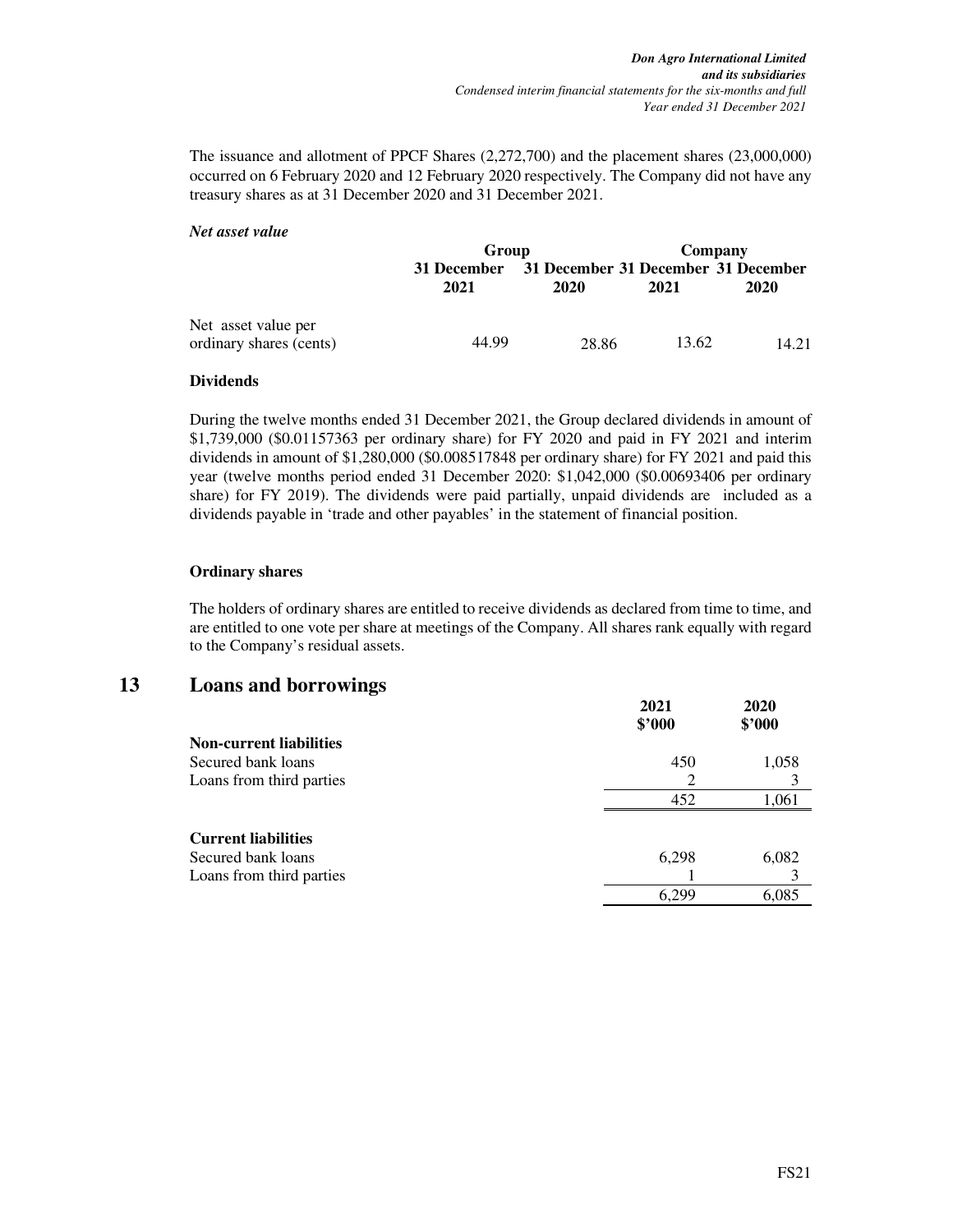#### **Terms and debt repayment schedule**

The terms and conditions of outstanding loans and borrowings are as follows:

|               |                 |                                            |                     |                         |                              | 2021                    |                              | 2020 |  |
|---------------|-----------------|--------------------------------------------|---------------------|-------------------------|------------------------------|-------------------------|------------------------------|------|--|
|               | <b>Currency</b> | <b>Nominal</b><br>interest<br>rate<br>$\%$ | Year of<br>maturity | Face<br>value<br>\$2000 | Carrying<br>amount<br>\$2000 | Face<br>value<br>\$2000 | Carrying<br>amount<br>\$3000 |      |  |
| Secured bank  |                 |                                            |                     |                         |                              |                         |                              |      |  |
| loans         | <b>RUB</b>      | 2.88%-8.35% 2022 - 2024                    |                     | 6.748                   | 6.748                        | 7.140                   | 7,140                        |      |  |
| Loans from    |                 |                                            |                     |                         |                              |                         |                              |      |  |
| third parties | <b>RUB</b>      | 3%                                         | 2024                | 3                       | 3                            | 6                       | 6                            |      |  |
|               |                 |                                            |                     | 6,751                   | 6.751                        | 7.146                   | 7.146                        |      |  |

#### **Details of any collateral**

The Group's bank loans are secured by (i) charges over fixed deposits and accounts maintained with banks; (ii) corporate guarantees given by subsidiary Tetra Joint-Stock Company ("JSC"); (iii) pledge of property, plant and equipment; and (iv) personal guarantees from the Chief Executive Officer and Executive Director.

### **14 Lease liabilities**

|                    | 2021<br>\$'000 | 2020<br>\$'000 |
|--------------------|----------------|----------------|
| <b>Non-current</b> |                |                |
| Lease liabilities  | 5,396          | 4,530          |
|                    |                |                |
| Current            |                |                |
| Lease liabilities  | 1.123          | 652            |

The Group leases agricultural equipment and land plots. Lease liabilities are secured by the leased assets.

|             |                 |                                            |                            |                         | 2021                         |                         | 2020                                |
|-------------|-----------------|--------------------------------------------|----------------------------|-------------------------|------------------------------|-------------------------|-------------------------------------|
|             | <b>Currency</b> | <b>Nominal</b><br>interest<br>rate<br>$\%$ | Year of<br>maturity        | Face<br>value<br>\$2000 | Carrying<br>amount<br>\$2000 | Face<br>value<br>\$2000 | <b>Carrying</b><br>amount<br>\$2000 |
| Lease       |                 |                                            |                            |                         |                              |                         |                                     |
| liabilities | <b>RUB</b>      |                                            | $5\% - 13\% - 2022 - 2040$ | 9.711                   | 6.519                        | 7.816                   | 5,182                               |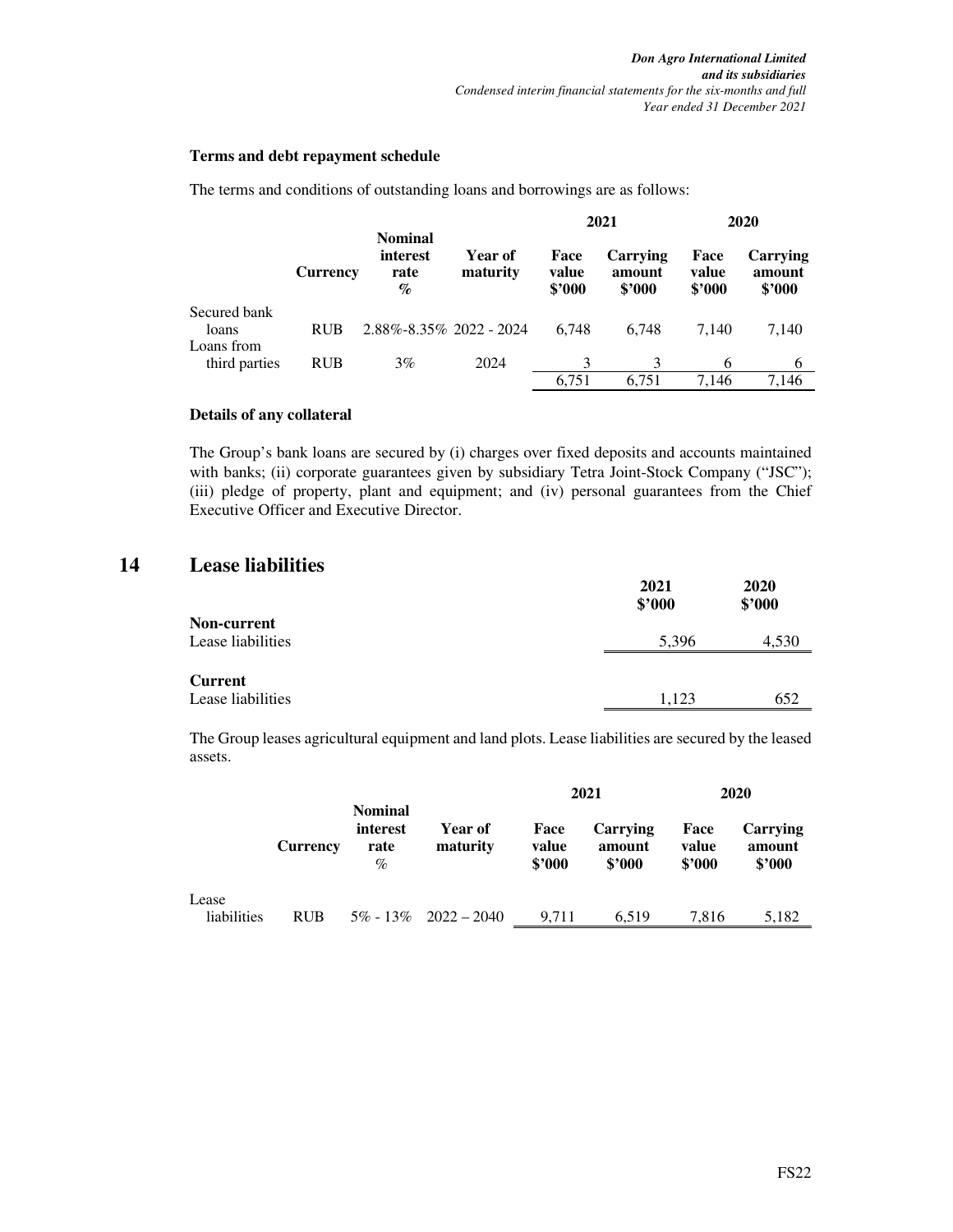#### **Right-of-use assets**

Right-of-use assets related to leased properties: Land plots and agricultural equipment:

|                                       | Land<br>plots<br>\$'000 | <b>Agricultural</b><br>equipment<br>\$'000 | <b>Total</b><br>\$3000 |
|---------------------------------------|-------------------------|--------------------------------------------|------------------------|
| 2021                                  |                         |                                            |                        |
| Balance at 1 January                  | 4,775                   | 45                                         | 4,820                  |
| Depreciation charge for the year      | (907)                   | (17)                                       | (924)                  |
| Additions to right-of-use assets      | 2                       |                                            | 2                      |
| Remeasurement of right-of-use assets  | 1,121                   |                                            | 1,121                  |
| Modification of right-of-use assets   | 534                     |                                            | 534                    |
| Acquisition of subsidiary             | 335                     | 85                                         | 420                    |
| Effect on movements in exchange rates | 21                      | (1)                                        | 20                     |
| Balance at 31 December                | 5,881                   | 112                                        | 5,993                  |
| 2020                                  |                         |                                            |                        |
| Balance at 1 January                  | 4,508                   | 76                                         | 4,584                  |
| Depreciation charge for the year      | (580)                   | (15)                                       | (595)                  |
| Additions to right-of-use assets      | 9                       |                                            | 9                      |
| Remeasurement of right-of-use assets  | 1,415                   |                                            | 1,415                  |
| Modification of right-of-use assets   | 234                     |                                            | 234                    |
| Acquisition of subsidiary             | 36                      |                                            | 36                     |
| Effect on movements in exchange rates | (847)                   | (16)                                       | (863)                  |
| Balance at 31 December                | 4,775                   | 45                                         | 4,820                  |
| Amounts recognised in profit or loss  |                         |                                            |                        |

|                                                                                      | 2021<br>\$3000 | 2020<br>\$'000 |
|--------------------------------------------------------------------------------------|----------------|----------------|
| Interest on lease liabilities<br>Income from remeasurement and modification of lease | (735)          | (556)          |
| liabilities presented in 'other income'                                              | 18             | (133)          |
|                                                                                      |                | 689            |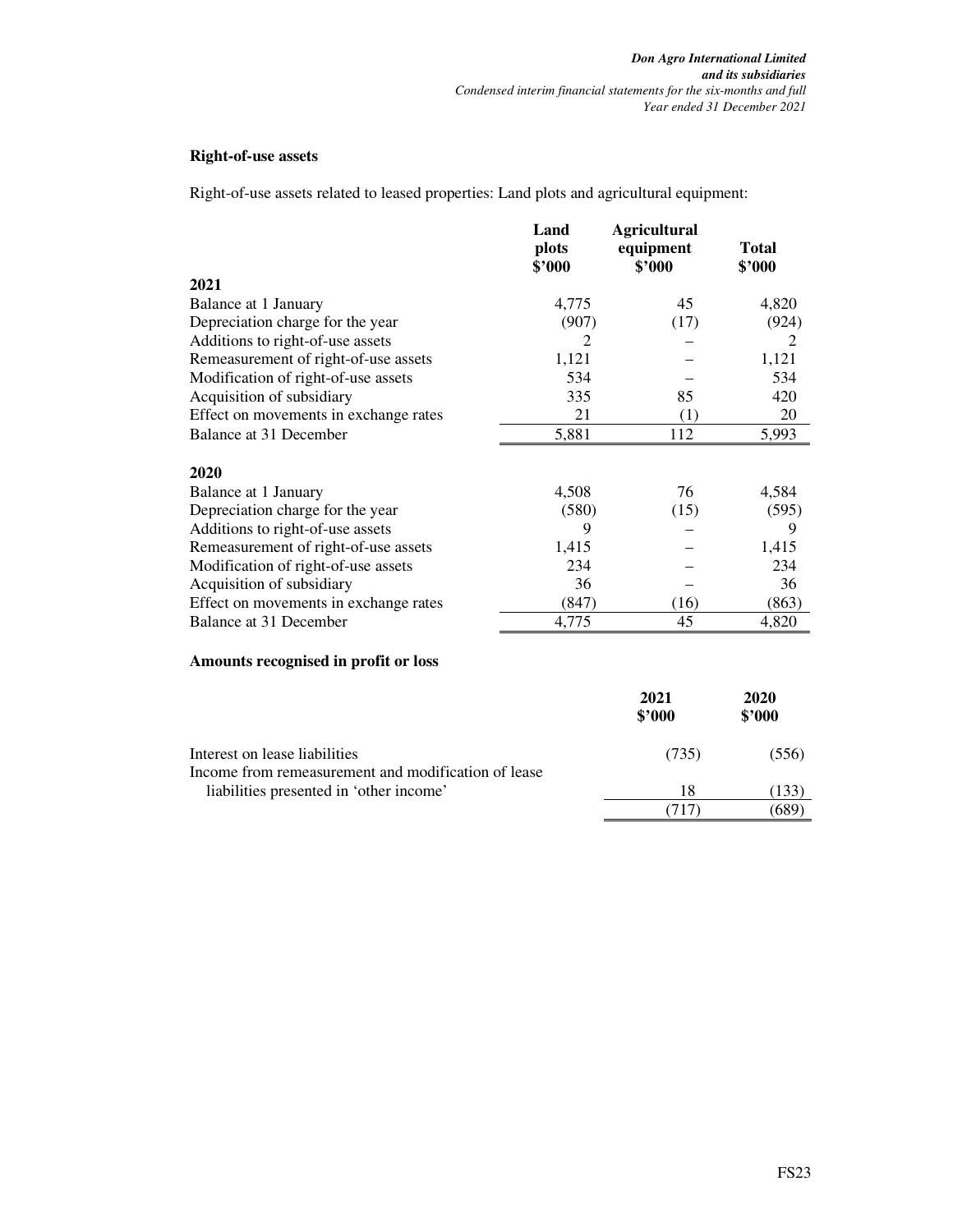### **15 Trade and other payables**

|                                                |                | Company        |  |  |
|------------------------------------------------|----------------|----------------|--|--|
|                                                | 2021<br>\$'000 | 2020<br>\$'000 |  |  |
| <b>Non-current</b><br>Amount due to subsidiary |                | 70             |  |  |

Amount due to subsidiary is unsecured, interest bearing of 6.10% per annum and is payable in 2022.

|                               | Group  |        | Company |        |  |
|-------------------------------|--------|--------|---------|--------|--|
|                               | 2021   | 2020   | 2021    | 2020   |  |
|                               | \$3000 | \$2000 | \$3000  | \$'000 |  |
| <b>Current</b>                |        |        |         |        |  |
| Trade payables                | 412    | 324    |         |        |  |
| Other payables                | 672    | 1,467  | 537     | 545    |  |
| Payables to employees         | 138    | 87     |         |        |  |
| Advances received from        |        |        |         |        |  |
| customers                     | 1,105  | 1,072  |         |        |  |
| Dividends payable             | 171    | 52     | 171     | 52     |  |
| Amount due to subsidiary      |        |        | 70      |        |  |
| Tax payable other than income |        |        |         |        |  |
| tax                           | 389    | 518    |         | 22     |  |
|                               | 2,887  | 3,520  | 778     | 619    |  |

### **16 Provisions**

Provisions were created mainly for employees' unused vacation and year-end bonuses. The unused vacation and year-end bonuses provisions are expected to be utilised within the next 12 months.

|                                       | 2021<br>\$3000 | 2020<br>\$'000 |
|---------------------------------------|----------------|----------------|
| At 1 January                          | 700            | 936            |
| Provision made during the year        | 679            | 705            |
| Staff's unused vacation<br>H.         | 679            | 433            |
| Staff's year-end bonuses<br>l-        |                | 272            |
| Acquisition of subsidiary             | 27             | 14             |
| Provision used during the year        | (765)          | (795)          |
| Write back provision                  | (19)           |                |
| Effect on movements in exchange rates | 6              | (160)          |
| At 31 December                        | 628            | 700            |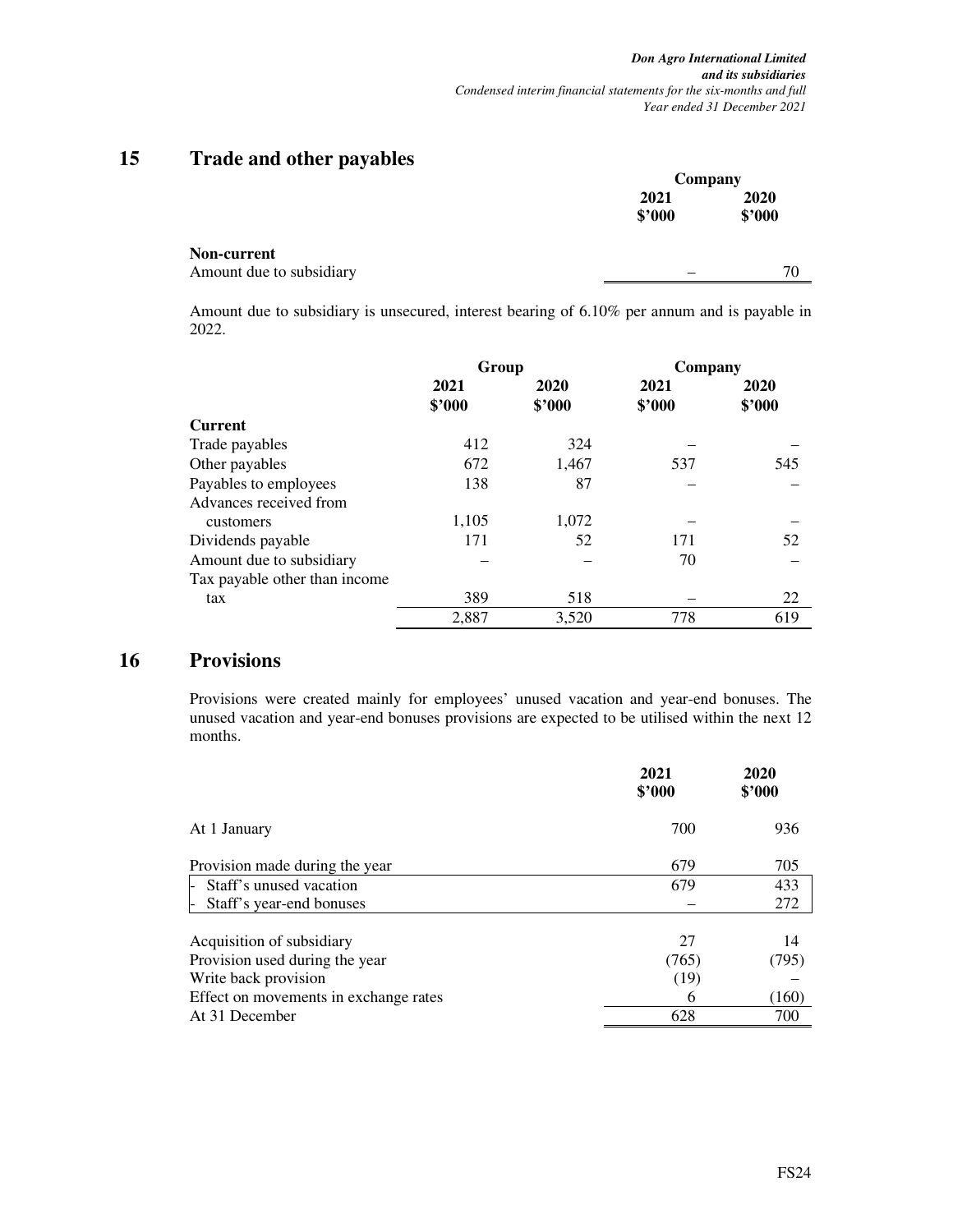### **17 Deferred tax liabilities**

The movements in the deferred tax account are as follows:

|                                                                    | <b>Note</b> | 2021<br>\$3000 | 2020<br>\$'000 |
|--------------------------------------------------------------------|-------------|----------------|----------------|
| At 1 January                                                       |             |                |                |
| Revaluation of land plots<br>Effect on movements in exchange rates | 29          | 4,244<br>(49)  |                |
| At 31 December                                                     |             | 4.195          |                |

### **18 Revenue**

|                                            | 6 months<br>ended 31<br><b>December</b><br>2021<br>\$2000 | 6 months<br>ended 31<br><b>December</b><br>2020<br>\$3000 | 12 months<br>ended 31<br><b>December</b><br>2021<br>\$3000 | 12 months<br>ended 31<br><b>December</b><br>2020<br>\$'000 |
|--------------------------------------------|-----------------------------------------------------------|-----------------------------------------------------------|------------------------------------------------------------|------------------------------------------------------------|
| Revenue from sale of crop<br>production    | 16,241                                                    | 19,370                                                    | 20,583                                                     | 21,060                                                     |
| Revenue from sale of<br>livestock and milk | 5,223                                                     | 4,655                                                     | 10,263                                                     | 9,834                                                      |
| Revenue from services<br>provided          | 53                                                        | 55                                                        | 98                                                         | 102                                                        |
|                                            | 21,517                                                    | 24,080                                                    | 30,944                                                     | 30,996                                                     |

### **19 Cost of sales**

|                                                      | 6 months<br>ended 31<br><b>December</b><br>2021<br>\$'000 | 6 months<br>ended 31<br><b>December</b><br>2020<br>$$^{\prime}000$ | 12 months<br>ended 31<br><b>December</b><br>2021<br>\$3000 | 12 months<br>ended 31<br><b>December</b><br>2020<br>\$'000 |
|------------------------------------------------------|-----------------------------------------------------------|--------------------------------------------------------------------|------------------------------------------------------------|------------------------------------------------------------|
| Biological assets sold                               | 13,217                                                    | 14,338                                                             | 17,339                                                     | 16,486                                                     |
| Wages and salaries                                   | 3,226                                                     | 2,912                                                              | 5,100                                                      | 4,504                                                      |
| Depreciation of property, plant and<br>equipment and |                                                           |                                                                    |                                                            |                                                            |
| amortisation of ROU assets                           | 1,788                                                     | 1,284                                                              | 2,555                                                      | 1,877                                                      |
| Operating lease expenses                             | <b>200</b>                                                | 172                                                                | 266                                                        | 172                                                        |
| Growing and harvesting services                      | 532                                                       | 422                                                                | 896                                                        | 706                                                        |
| Energy utilities                                     | 250                                                       | 213                                                                | 418                                                        | 393                                                        |
| Taxes not relating to income tax                     | 69                                                        | 58                                                                 | 114                                                        | 101                                                        |
| Impairment loss on inventories                       |                                                           |                                                                    |                                                            |                                                            |
| relating to agriculture produce                      | 151                                                       | 50                                                                 | 457                                                        | 83                                                         |
| Others                                               | 1,505                                                     | 1,001                                                              | 1,880                                                      | 1,265                                                      |
|                                                      | 20,938                                                    | 20,450                                                             | 29,025                                                     | 25,587                                                     |

Biological assets sold consist of the cost of material expenses incurred and the cumulative fair value changes of the agricultural produce at the date of harvest.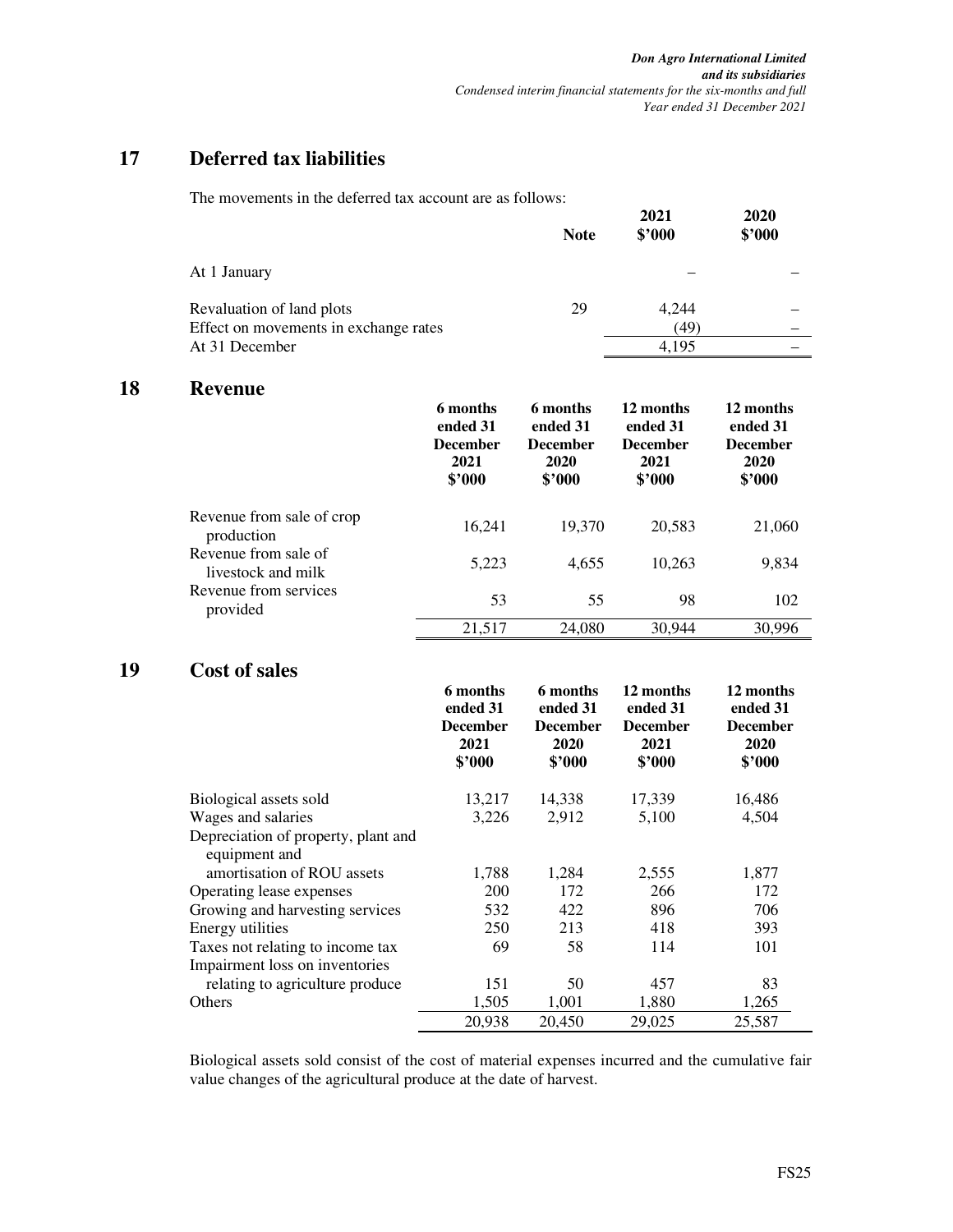|                                                                                                                           | 6 months<br>ended 31<br><b>December</b><br>2021<br>\$'000 | 6 months<br>ended 31<br><b>December</b><br>2020<br>\$'000 | 12 months<br>ended 31<br><b>December</b><br>2021<br>\$'000 | 12 months<br>ended 31<br><b>December</b><br>2020<br>\$'000 |
|---------------------------------------------------------------------------------------------------------------------------|-----------------------------------------------------------|-----------------------------------------------------------|------------------------------------------------------------|------------------------------------------------------------|
| <b>Administrative expenses</b>                                                                                            |                                                           |                                                           |                                                            |                                                            |
| Wages and salaries                                                                                                        | 777                                                       | 870                                                       | 1,729                                                      | 1,599                                                      |
| Depreciation property, plant and equipment<br>and amortisation of ROU assets                                              | 11                                                        | 9                                                         | 22                                                         | 19                                                         |
| Information, consulting and other professional                                                                            |                                                           |                                                           |                                                            |                                                            |
| services                                                                                                                  | 944                                                       | 804                                                       | 1,268                                                      | 1,238                                                      |
| Operating lease expenses                                                                                                  | 32                                                        | 24                                                        | 48                                                         | 52                                                         |
| Repair costs                                                                                                              | 10                                                        | $\overline{2}$                                            | 18                                                         | 10                                                         |
| Business travel expenses                                                                                                  | 28                                                        | 6                                                         | 58                                                         | 58                                                         |
| Other material expenses                                                                                                   | 78                                                        | 29                                                        | 102                                                        | 57                                                         |
| Others                                                                                                                    | 50<br>1,930                                               | 56<br>1,800                                               | 90<br>3,335                                                | 84<br>3,117                                                |
| Other operating income/(expenses)                                                                                         |                                                           |                                                           |                                                            |                                                            |
| Government grants received                                                                                                | 535                                                       | 375                                                       | 887                                                        | 631                                                        |
| Income from trade payable write-off                                                                                       | 22                                                        |                                                           | 22                                                         |                                                            |
| Income from write back of unused vacation<br>Impairment loss on trade and other<br>receivables and short-term investments | 19                                                        |                                                           | 19                                                         |                                                            |
| reversed                                                                                                                  | (4)                                                       | 219                                                       | (4)                                                        | 219                                                        |
| <b>Bank</b> services                                                                                                      | (74)                                                      | (57)                                                      | (102)                                                      | (90)                                                       |
| Gain/(Loss) on disposal of property, plant and                                                                            |                                                           |                                                           |                                                            |                                                            |
| equipment                                                                                                                 | 1                                                         | (62)                                                      | 46                                                         | (60)                                                       |
| Penalties                                                                                                                 | (15)                                                      | (10)                                                      | (21)                                                       | (153)                                                      |
| Other taxes                                                                                                               | (85)                                                      | (17)                                                      | (137)                                                      | (110)                                                      |
| (Impairment loss)/Reversal of impairment on                                                                               |                                                           |                                                           |                                                            |                                                            |
| other inventories                                                                                                         | (165)                                                     | $\tau$                                                    | (165)                                                      | 54                                                         |
| Other expenses                                                                                                            | (230)                                                     | (898)                                                     | (269)                                                      | (1,003)                                                    |
| Listing expenses                                                                                                          |                                                           |                                                           |                                                            | (1,295)                                                    |
|                                                                                                                           | $\overline{4}$                                            | (443)                                                     | 276                                                        | (1, 807)                                                   |

## **20 Operating income and expenses**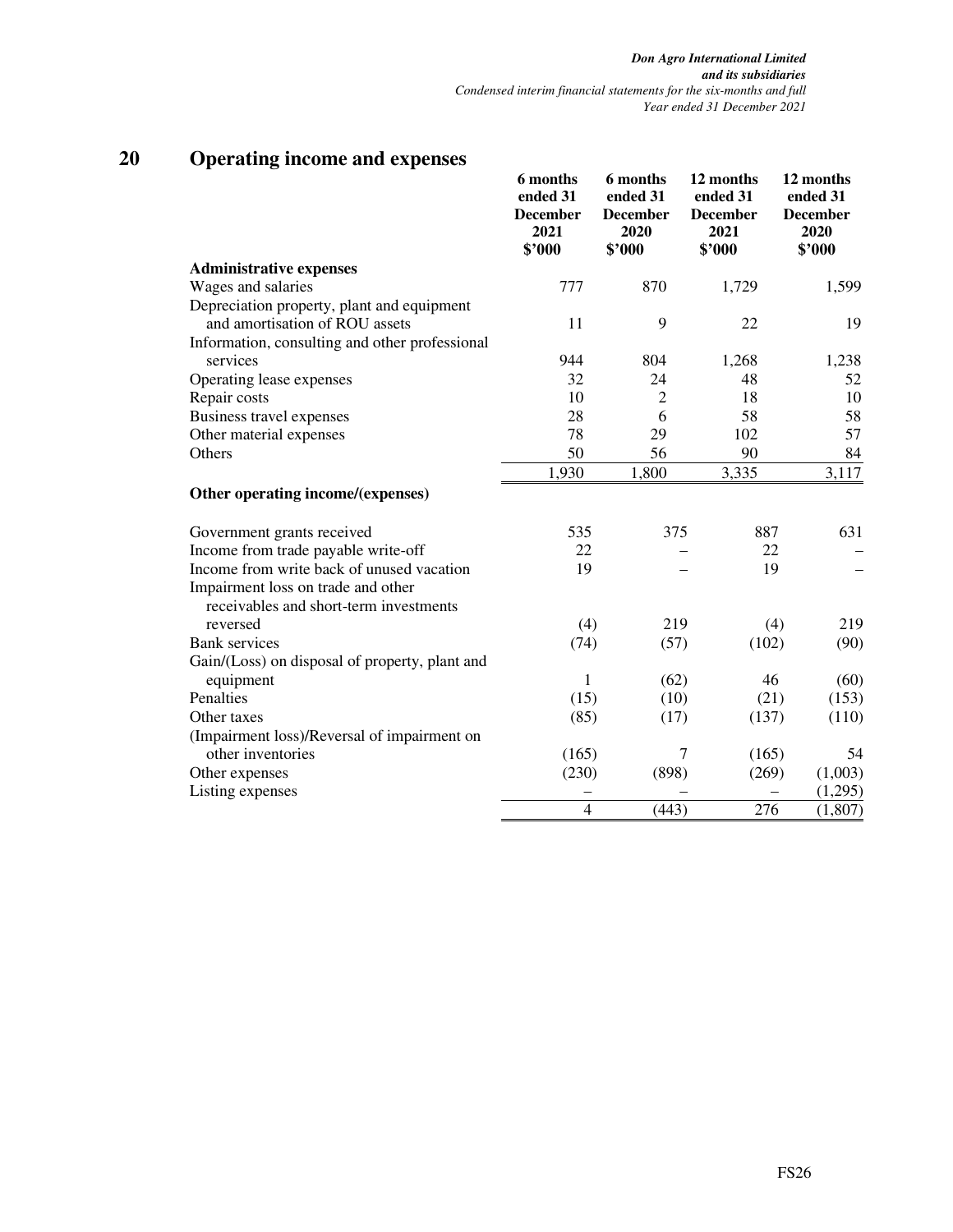### **21 Employee benefits**

|                                    | 6 months<br>ended 31<br><b>December</b><br>2021<br>\$2000 | 6 months<br>ended 31<br><b>December</b><br>2020<br>\$3000 | 12 months 12 months<br>ended 31<br><b>December</b><br>2021<br>\$2000 | ended 31<br><b>December</b><br>2020<br>\$'000 |
|------------------------------------|-----------------------------------------------------------|-----------------------------------------------------------|----------------------------------------------------------------------|-----------------------------------------------|
| Salaries and related expenses      | (2,964)                                                   | (2,478)                                                   | (5,369)                                                              | (4,677)                                       |
| Contributions to defined           |                                                           |                                                           |                                                                      |                                               |
| contribution plans                 | (927)                                                     | (779)                                                     | (1,637)                                                              | (1, 468)                                      |
| Provision made for unused vacation | (418)                                                     | (207)                                                     | (679)                                                                | (433)                                         |
| Provision for bonuses              |                                                           | (272)                                                     |                                                                      | (272)                                         |
|                                    | (4,309)                                                   | (3,736)                                                   | (7,685)                                                              | (6, 850)                                      |

Employee benefits expense for the year are charged to the accounts stated as follows:

|                          | 6 months<br>ended 31<br><b>December</b><br>2021<br>\$3000 | 6 months<br>ended 31<br><b>December</b><br>2020<br>\$3000 | ended 31<br>December December<br>2021<br>\$3000 | 12 months 12 months<br>ended 31<br>2020<br>\$2000 |
|--------------------------|-----------------------------------------------------------|-----------------------------------------------------------|-------------------------------------------------|---------------------------------------------------|
| <b>Biological assets</b> | 733                                                       | 1,008                                                     | (1,151)                                         | (806)                                             |
| Inventories              | (1,175)                                                   | (501)                                                     | (1,203)                                         | (703)                                             |
| Cost of sales            | (3,064)                                                   | (3,373)                                                   | (3,602)                                         | (3,742)                                           |
| Administrative expenses  | (803)                                                     | (870)                                                     | (1,729)                                         | (1,599)                                           |
|                          | (4,309)                                                   | (3,736)                                                   | (7,685)                                         | (6, 850)                                          |

### **22 Tax expense**

The income tax rate applicable to the majority of the Group's income is 0% for activities related to agricultural production; other activities are taxed at 20% respectively.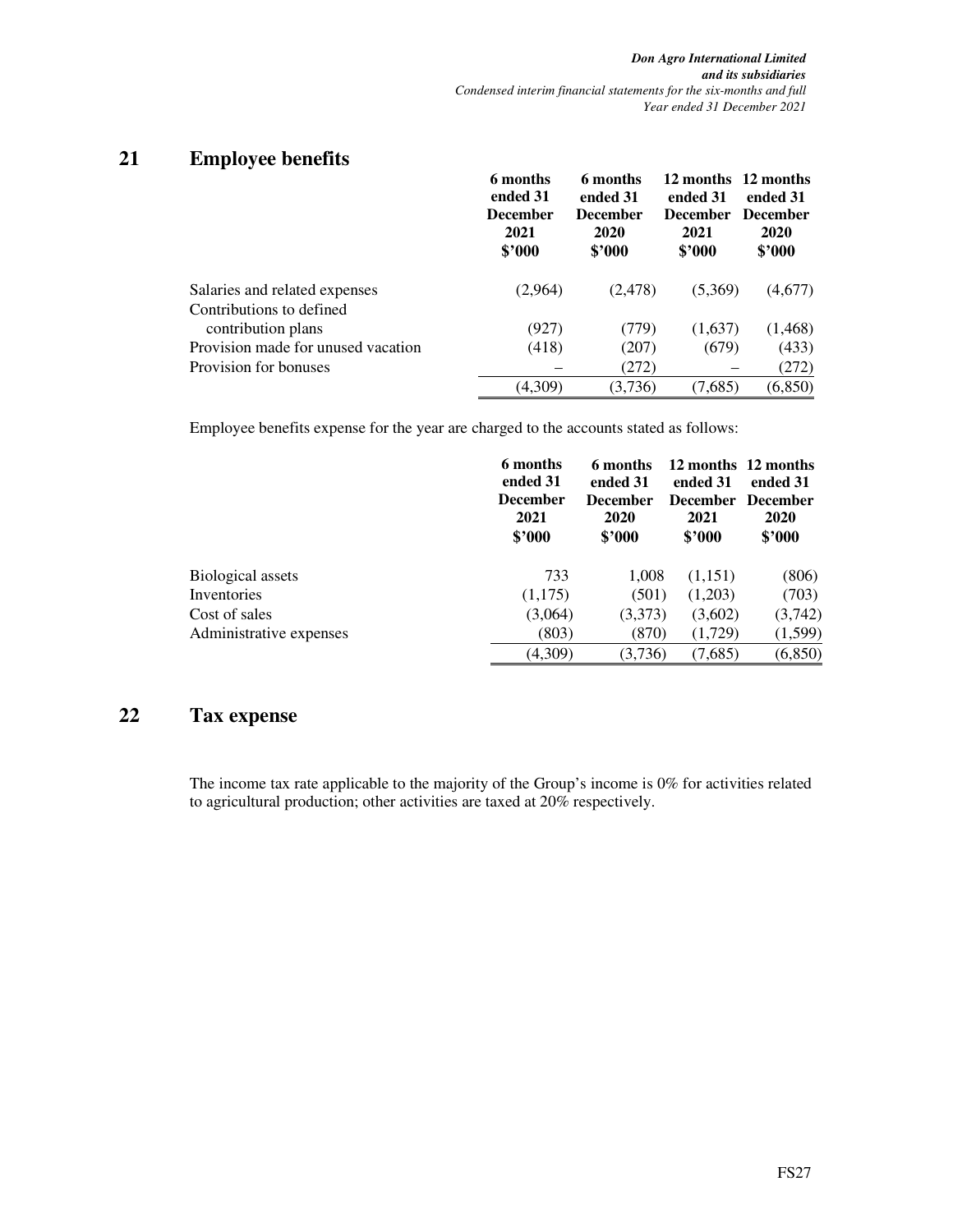### **23 Contingencies and commitments**

#### *Insurance*

The insurance industry in the Russian Federation is in a developing state and many forms of insurance protection common in other parts of the world are not yet generally available. The Group does not have full coverage for its plant facilities, biological assets, business interruption, or third party liability in respect of property or environmental damage arising from accidents on the Group's property or relating to the Group's operations. Until the Group obtains adequate insurance coverage, there is a risk that the loss or destruction of certain assets could have a material adverse effect on the Group's operations and financial position.

#### *Taxation*

The taxation system in the Russian Federation continues to evolve and is characterised by frequent changes in legislation, official pronouncements and court decisions, which are sometimes contradictory and subject to varying interpretation by different tax authorities.

The tax authorities have the power to impose fines and penalties for tax arrears. A tax year is generally open for review by the tax authorities during three subsequent calendar years. Currently the tax authorities are taking a more assertive and substance-based approach to their interpretation and enforcement of tax legislation in the Russian Federation.

In addition, changes aimed at regulating tax consequences of transactions with foreign companies have been introduced, such as concept of beneficial ownership of income, taxation of controlled foreign companies, tax residency rules, etc. These changes may potentially impact the Group's tax position and create additional tax risks.

All these circumstances may create tax risks in the Russian Federation that are substantially more significant than in other countries. Management believes that it has provided adequately for tax liabilities based on its interpretations of applicable Russian tax legislation, official pronouncements and court decisions. However, the interpretations of the tax authorities and courts could differ and the effect on these consolidated financial statements, if the authorities are successful in enforcing their interpretations, could be significant.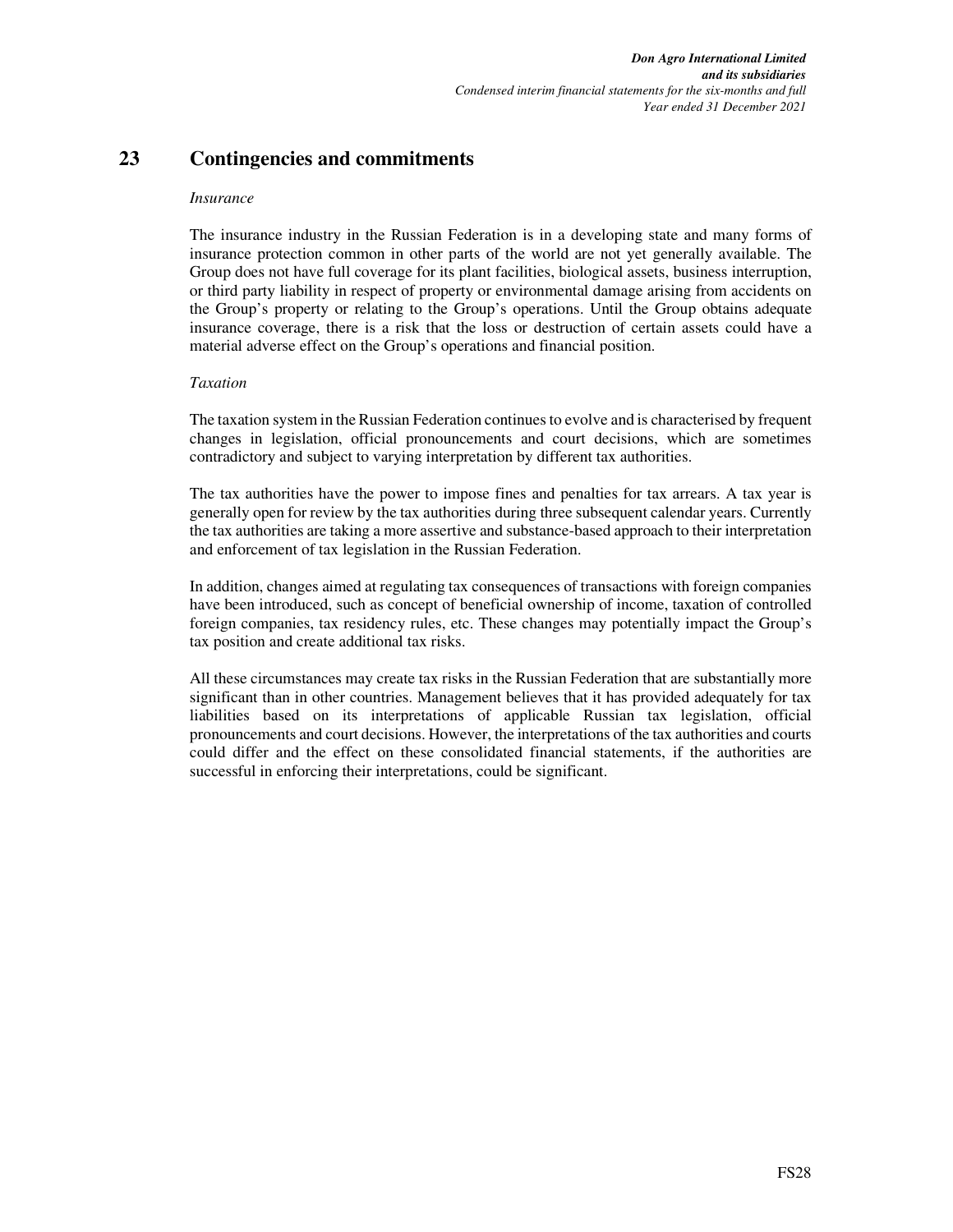### **24 Related parties**

#### *Key management personnel compensation*

Key management personnel of the Group are those persons having authority and responsibility for planning, directing and controlling the activities of the Group.

Key management received the following remuneration during the year, which is included in employee benefits expense (see note 20):

|                                                                        | 6 months<br>ended 31<br><b>December</b><br>2021<br>\$'000 | 6 months<br>ended 31<br><b>December</b><br>2020<br>\$2000 | 12 months<br>ended 31<br><b>December</b><br>2021<br>\$2000 | 12 months<br>ended 31<br><b>December</b><br>2020<br>\$'000 |
|------------------------------------------------------------------------|-----------------------------------------------------------|-----------------------------------------------------------|------------------------------------------------------------|------------------------------------------------------------|
| Salaries and related expenses<br>Contributions to defined contribution | 372                                                       | 323                                                       | 1,082                                                      | 699                                                        |
| plans                                                                  | 70                                                        | 60                                                        | 221                                                        | 157                                                        |
|                                                                        | 442                                                       | 383                                                       | 1.303                                                      | 856                                                        |

#### *Guarantees*

At 31 December 2021 and 2020, the Group received a number of guarantees from a related party in connection with certain bank loans obtained by the Group amounting to \$6,748,000 and \$7,140,000 respectively.

### **25 Earnings per share**

#### *Basic earnings per share*

The calculation of basic earnings per share for the six months period ended 31 December 2021, twelve months period ended 31 December 2021, six months period ended 31 December 2020 and twelve months period ended 31 December 2020 is based on the profit attributable to ordinary shareholders of \$5,560,000, \$10,321,000, \$4,298,000 and \$8,696,000 respectively and the weighted-average number of ordinary shares outstanding during the periods, as follows:

|                                      | For the six-month period ended<br>31 December |                                     | For the twelve-month period ended | 31 December           |
|--------------------------------------|-----------------------------------------------|-------------------------------------|-----------------------------------|-----------------------|
|                                      | 2021                                          | 2020<br>No. of shares No. of shares | 2021<br>No. of shares             | 2020<br>No. of shares |
| Weighted average<br>number of shares |                                               |                                     |                                   |                       |
| during the period                    | 150,272,700                                   | 150,272,700                         | 150,272,700                       | 147,749,603           |

Diluted earnings per share

As at 31 December 2021 and 31 December 2020, there were no outstanding dilutive potential ordinary shares.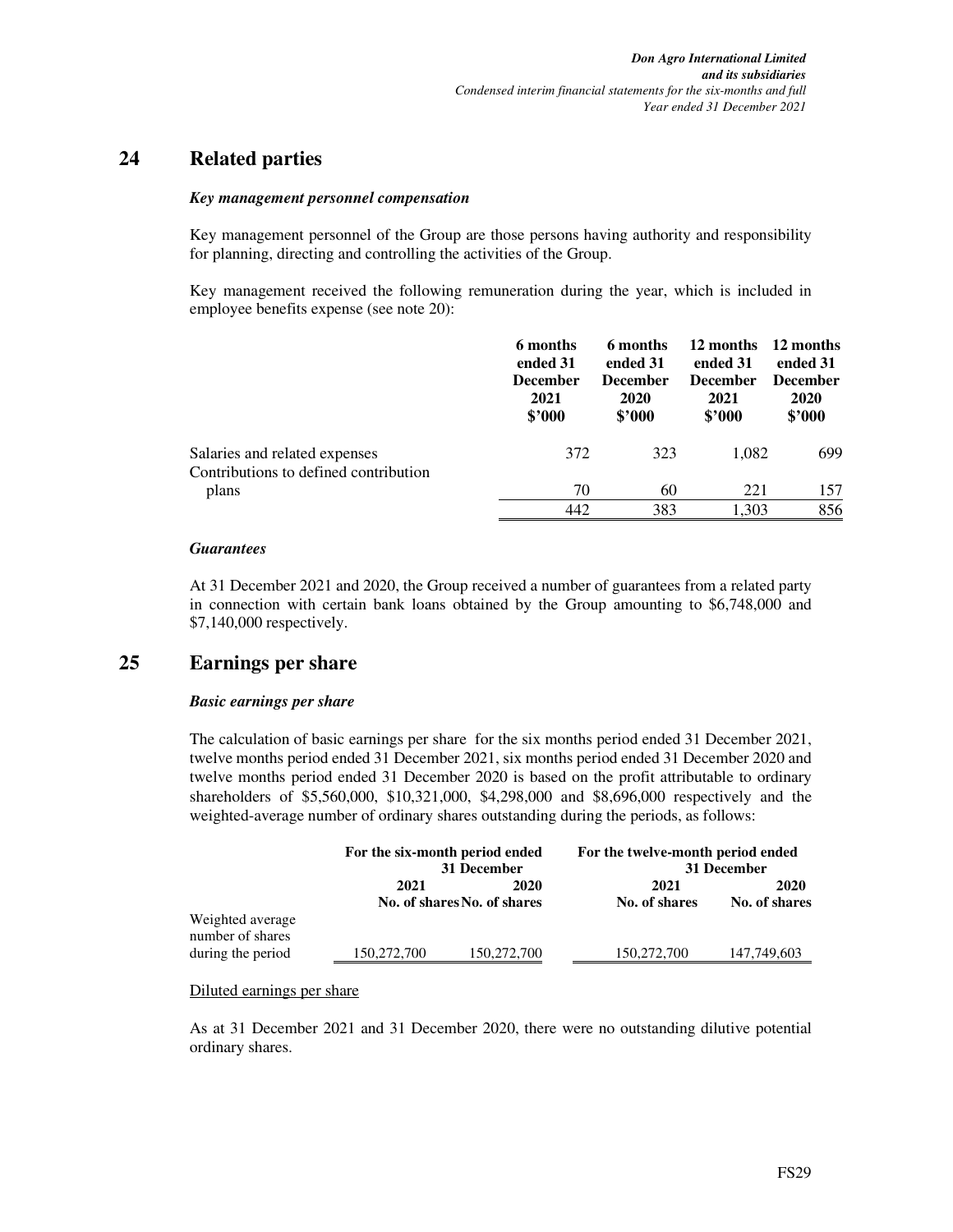### **26 Operating segments**

#### *Basis of segmentation*

The Group has the following two strategic divisions, which are its reportable segments. These divisions offer different products and are managed separately because they require different technology and marketing strategies.

The following summary describes the operations in each of the Group's reportable segment.

| <b>Reportable segments</b> | <b>Operations</b>                                                                                                            |
|----------------------------|------------------------------------------------------------------------------------------------------------------------------|
| Crops                      | It includes production and sale of agriculture produce in the Russian<br>Federation, mainly winter wheat, sunflower and corn |
| Livestock                  | It includes the breeding of dairy cows for milk production and sale of<br>livestock                                          |

The Group's chief executive officer reviews the internal management reports of each division at least quarterly.

Other operations include other non-significant segments. None of these segments met the quantitative thresholds for reportable segments in 2020 and 2021.

There are varying levels of integration between the Crop segment and Livestock segment. This integration includes transfer of harvested crops for production of feed for dairy cow consumption. Inter-segment pricing is determined on an arm's length basis.

#### **Information about reportable segments**

Information related to each reportable segment is set out below. Segment profit (loss) before tax is used to measure performance because management believes that such information is the most relevant in evaluating the results of the respective segments relative to other entities that operate in the same industries.

#### **Reportable segments**

**Total** 

| <b>Crops</b><br>\$2000 | <b>Livestock</b><br>\$3000 | 1 otal<br>reportable<br>segments<br>\$3000 | All other<br>segments<br>\$2000 |
|------------------------|----------------------------|--------------------------------------------|---------------------------------|
|                        |                            |                                            |                                 |
| 20,582                 | 10,263                     | 30,845                                     | 99                              |
| 3,497                  |                            | 3,497                                      |                                 |
| 24,079                 | 10,263                     | 34,342                                     | 99                              |
| 9.972                  | 697                        | 10,669                                     | (57)                            |
| (98)                   | 376                        | 278                                        | (2)                             |
|                        |                            |                                            |                                 |
| 1,708                  | 851                        | 2,559                                      | 8                               |
| 130                    | 65                         | 195                                        | (4)                             |
| (996)                  | 34                         | (962)                                      |                                 |
|                        |                            |                                            |                                 |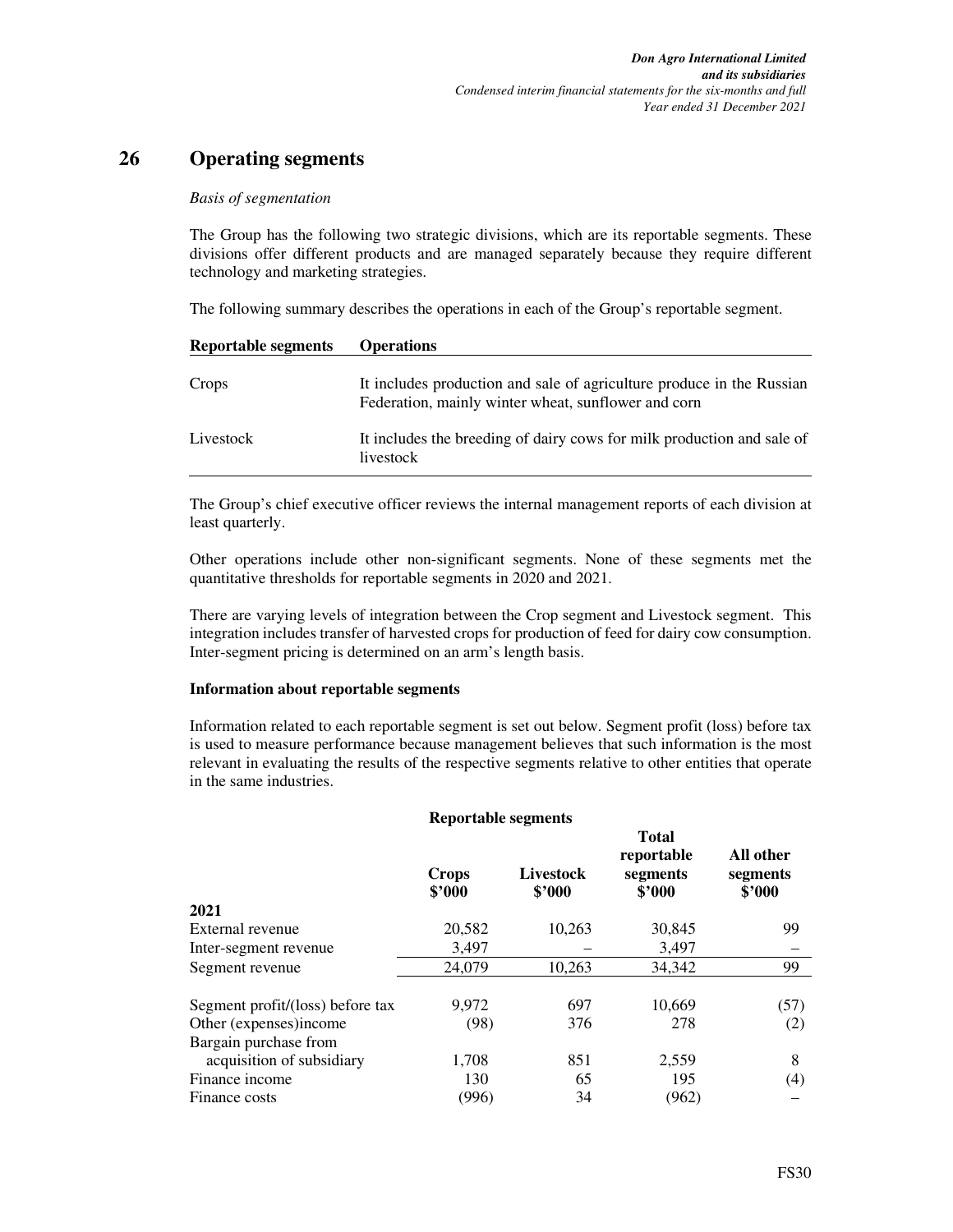|                                                        | iwpoi taon segments    |                            |                                                  |                                 |
|--------------------------------------------------------|------------------------|----------------------------|--------------------------------------------------|---------------------------------|
|                                                        | <b>Crops</b><br>\$'000 | <b>Livestock</b><br>\$'000 | <b>Total</b><br>reportable<br>segments<br>\$'000 | All other<br>segments<br>\$'000 |
| Depreciation                                           | (2,262)                | (262)                      | (2,524)                                          | (53)                            |
| <b>Segment assets</b>                                  | 74,980                 | 14,139                     | 89,119                                           | 25                              |
| Capital expenditure                                    | 2,424                  | 167                        | 2,591                                            | 16                              |
| Acquisition of subsidiary                              | 2,627                  | 628                        | 3,255                                            | 70                              |
| <b>Segment liabilities</b><br>Unallocated liabilities: | 19,956                 | 1,368                      | 21,324                                           | 5                               |
| Dividends payable                                      |                        |                            |                                                  | 171                             |
| 2020                                                   |                        |                            |                                                  |                                 |
| External revenue                                       | 21,059                 | 9,834                      | 30,893                                           | 103                             |
| Inter-segment revenue                                  | 2,505                  |                            | 2,505                                            |                                 |
| Segment revenue                                        | 23,564                 | 9,834                      | 33,398                                           | 103                             |
| Segment profit/(loss) before tax                       | 10,000                 | 408                        | 10,408                                           | (102)                           |
| Other (expenses)/income                                | (593)                  | 82                         | (511)                                            | (1)                             |
| Finance income                                         | 64                     | 30                         | 94                                               | (4)                             |
| Finance costs                                          | (759)                  | (23)                       | (782)                                            | 1                               |
| Depreciation                                           | (1,596)                | (220)                      | (1, 816)                                         | (80)                            |
| Unallocated expenses:<br>Listing expenses              |                        |                            |                                                  | (1,295)                         |
| <b>Segment assets</b>                                  | 45,220                 | 15,363                     | 60,583                                           | 47                              |
| Unallocated assets:                                    |                        |                            |                                                  |                                 |
| Prepaid listing expenses                               | 3,945                  | 127                        | 4,072                                            |                                 |
| Capital expenditure                                    | 952                    |                            | 952                                              |                                 |
| <b>Segment liabilities</b>                             | 15,331                 | 1,836                      | 17,167                                           | 12                              |
| Unallocated liabilities:                               |                        |                            |                                                  |                                 |
| Accrued listing expenses                               |                        |                            |                                                  | 52                              |

### **Reportable segments**

### **Reconciliations of information on reportable segments to SFRS(I) measures**

|                                                 | 2021<br>\$3000 | 2020<br>\$3000 |
|-------------------------------------------------|----------------|----------------|
| Revenue                                         |                |                |
| Total revenue for reportable segments           | 34,342         | 33,398         |
| Revenue for other segments                      | 99             | 103            |
| Elimination of inter-segment revenue            | (3, 497)       | (2,505)        |
| <b>Consolidated/Combined revenue</b>            | 30,944         | 30,996         |
| <b>Profit before tax</b>                        |                |                |
| Total profit before tax for reportable segments | 10,668         | 10,408         |
| Loss before tax for other segments              | (56)           | (102)          |
| Unallocated expenses: Listing expenses          |                | (1,295)        |
| Consolidated/Combined profit before tax         | 10.612         | 9.011          |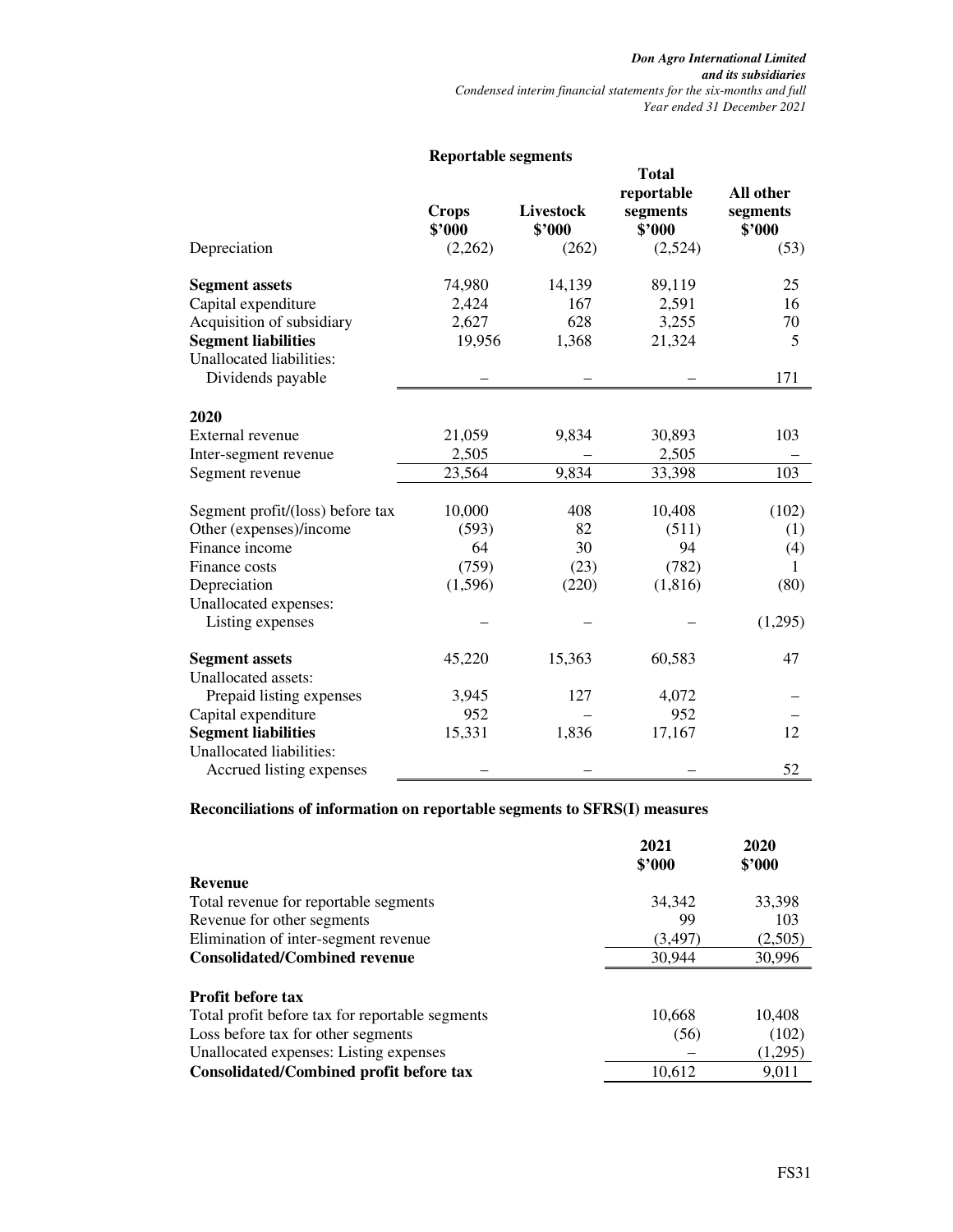#### **Reconciliations of information on reportable segments to SFRS(I) measures**

|                                           | 2021   | 2020   |
|-------------------------------------------|--------|--------|
|                                           | \$2000 | \$3000 |
| <b>Assets</b>                             |        |        |
| Total assets for reportable segments      | 89,119 | 60,583 |
| Assets for other segments                 | 25     | 47     |
| <b>Consolidated/Combined total assets</b> | 89.144 | 60,630 |
| <b>Liabilities</b>                        |        |        |
| Total liabilities for reportable segments | 21,324 | 17,167 |
| Liabilities for other segments            |        | 12     |
| Unallocated liabilities: Dividend payable | 171    | 52     |
| <b>Combined total liabilities</b>         | 21,500 | 17.231 |

#### **Other material items**

|                                      | Reportable<br>segment totals Adjustments<br>\$2000 | \$2000       | <b>Combined</b><br><b>Totals</b><br>\$'000 |
|--------------------------------------|----------------------------------------------------|--------------|--------------------------------------------|
| 2021                                 |                                                    |              |                                            |
| Bargain purchase from acquisition of |                                                    |              |                                            |
| subsidiary                           | 2,559                                              | 8            | 2,567                                      |
| Finance income                       | 195                                                | (4)          | 191                                        |
| Finance costs                        | (962)                                              |              | (962)                                      |
| Capital expenditure                  | 2,591                                              | 16           | 2,607                                      |
| Depreciation                         | (2,524)                                            | (53)         | (2,577)                                    |
| 2020                                 |                                                    |              |                                            |
| Finance income                       | 94                                                 | (4)          | 90                                         |
| Finance costs                        | (782)                                              | 1            | (781)                                      |
| Capital expenditure                  | 4,072                                              |              | 4,072                                      |
| Depreciation                         | (1,816)                                            | (80)         | (1,896)                                    |
|                                      | <b>Reportable segments</b>                         | <b>Total</b> |                                            |

|                                  | Reportable segments    |                     | 1 OL'AI                          |                                 |  |
|----------------------------------|------------------------|---------------------|----------------------------------|---------------------------------|--|
| For the six-month period ended   | <b>Crops</b><br>\$2000 | Livestock<br>\$3000 | reportable<br>segments<br>\$3000 | All other<br>segments<br>\$2000 |  |
| 31 December 2021                 |                        |                     |                                  |                                 |  |
| External revenues                | 16,240                 | 5,223               | 21,463                           | 54                              |  |
| Inter-segment revenue            | 1,868                  |                     | 1,868                            |                                 |  |
| Segment revenue                  | 18,108                 | 5,233               | 23,331                           | 54                              |  |
| Segment profit/(loss) before tax | 3,345                  | 2.424               | 5,769                            | (83)                            |  |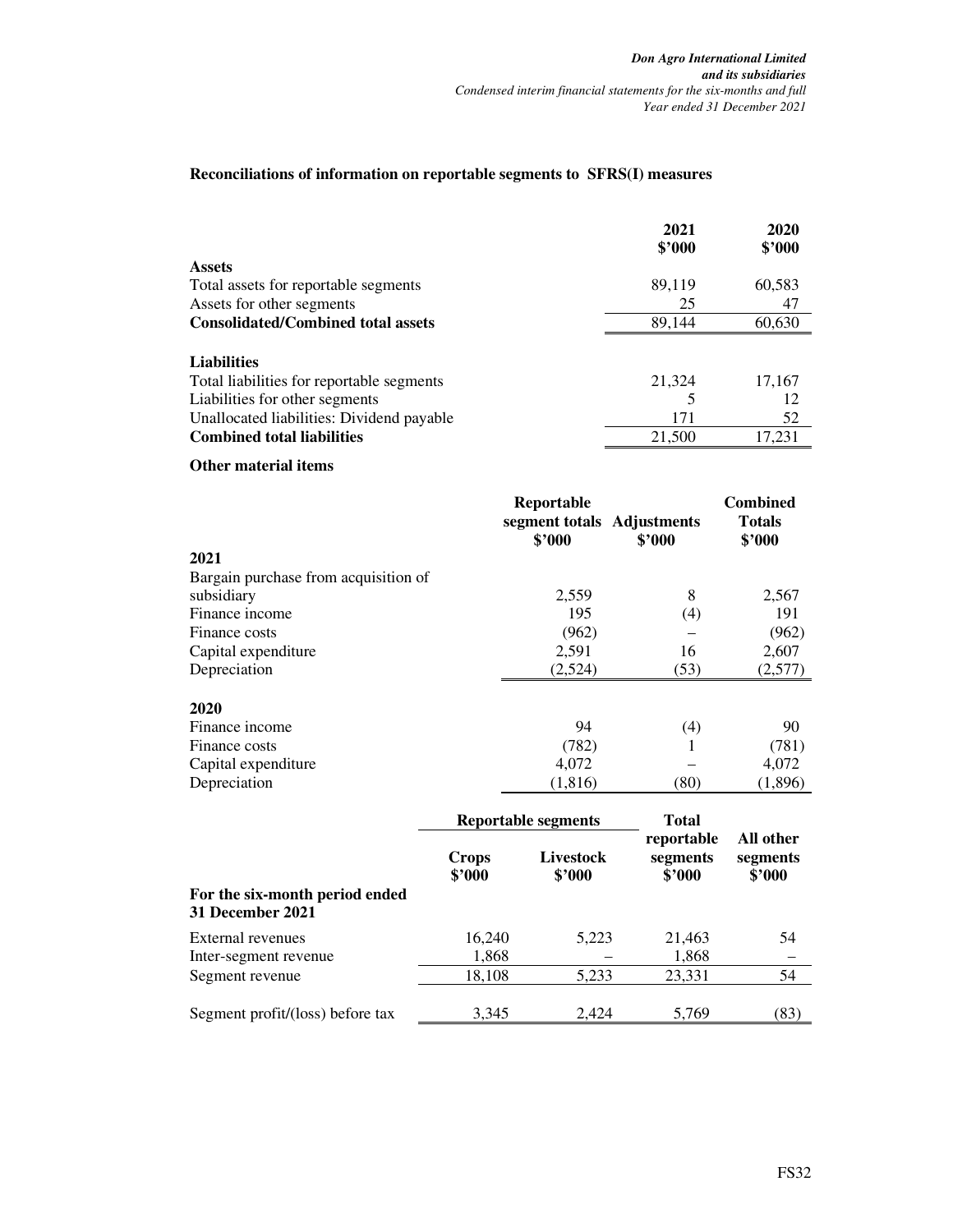|                                  | <b>Reportable segments</b> |                     | <b>Total</b>                     |                                 |
|----------------------------------|----------------------------|---------------------|----------------------------------|---------------------------------|
|                                  | <b>Crops</b><br>\$2000     | Livestock<br>\$3000 | reportable<br>segments<br>\$3000 | All other<br>segments<br>\$3000 |
| For the six-month period ended   |                            |                     |                                  |                                 |
| 31 December 2020                 |                            |                     |                                  |                                 |
| External revenues                | 19,369                     | 4,655               | 24,024                           | 56                              |
| Inter-segment revenue            | 1,309                      |                     | 1,309                            |                                 |
| Segment revenue                  | 20,678                     | 4,655               | 25,333                           | 56                              |
| Segment profit/(loss) before tax | 5,338                      | (622)               | 4,716                            | (126)                           |

**Reconciliations of information on reportable segments to SFRS(I) measures** 

|                                                 | For the six-month period<br>ended 31 December |                         |  |
|-------------------------------------------------|-----------------------------------------------|-------------------------|--|
| <b>Revenue</b>                                  | 2021<br>\$2000                                | 2020<br>$$^{\prime}000$ |  |
| Total revenue for reportable segments           | 23,331                                        | 25,333                  |  |
| Revenue for other segments                      | 54                                            | 56                      |  |
| Elimination of inter-segment revenue            | (1,868)                                       | (1,309)                 |  |
| <b>Consolidated revenue</b>                     | 21.517                                        | 24,080                  |  |
| <b>Profit before tax</b>                        |                                               |                         |  |
| Total profit before tax for reportable segments | 5,769                                         | 4.716                   |  |
| Profit before tax for other segments            | (83)                                          | (126)                   |  |
| Consolidated profit before tax                  | 5,686                                         | 4,590                   |  |

| <b>Other material items</b>                          | Reportable<br>segment totals Adjustments<br>\$2000 | \$3000 | <b>Consolidated</b><br><b>Totals</b><br>\$'000 |
|------------------------------------------------------|----------------------------------------------------|--------|------------------------------------------------|
| For the six-month period ended 31<br><b>December</b> |                                                    |        |                                                |
| 2021                                                 |                                                    |        |                                                |
| Finance income                                       | 191                                                |        | 191                                            |
| Finance costs                                        | (771)                                              |        | (771)                                          |
| Capital expenditure                                  | 901                                                | 16     | 917                                            |
| Depreciation and amortisation                        | (1,824)                                            | 25     | (1,799)                                        |
| 2020                                                 |                                                    |        |                                                |
| Finance income                                       | 94                                                 | (4)    | 90                                             |
| Finance costs                                        | (634)                                              |        | (634)                                          |
| Capital expenditure                                  | 2,618                                              |        | 2,618                                          |
| Depreciation and amortisation                        | (1,247)                                            | (46)   | (1,293)                                        |

#### **Geographical information**

External customers of the Group are located in the Russian Federation. The Group carries out its operations in the Russian Federation and all the Group's non-current assets are located in the Russian Federation.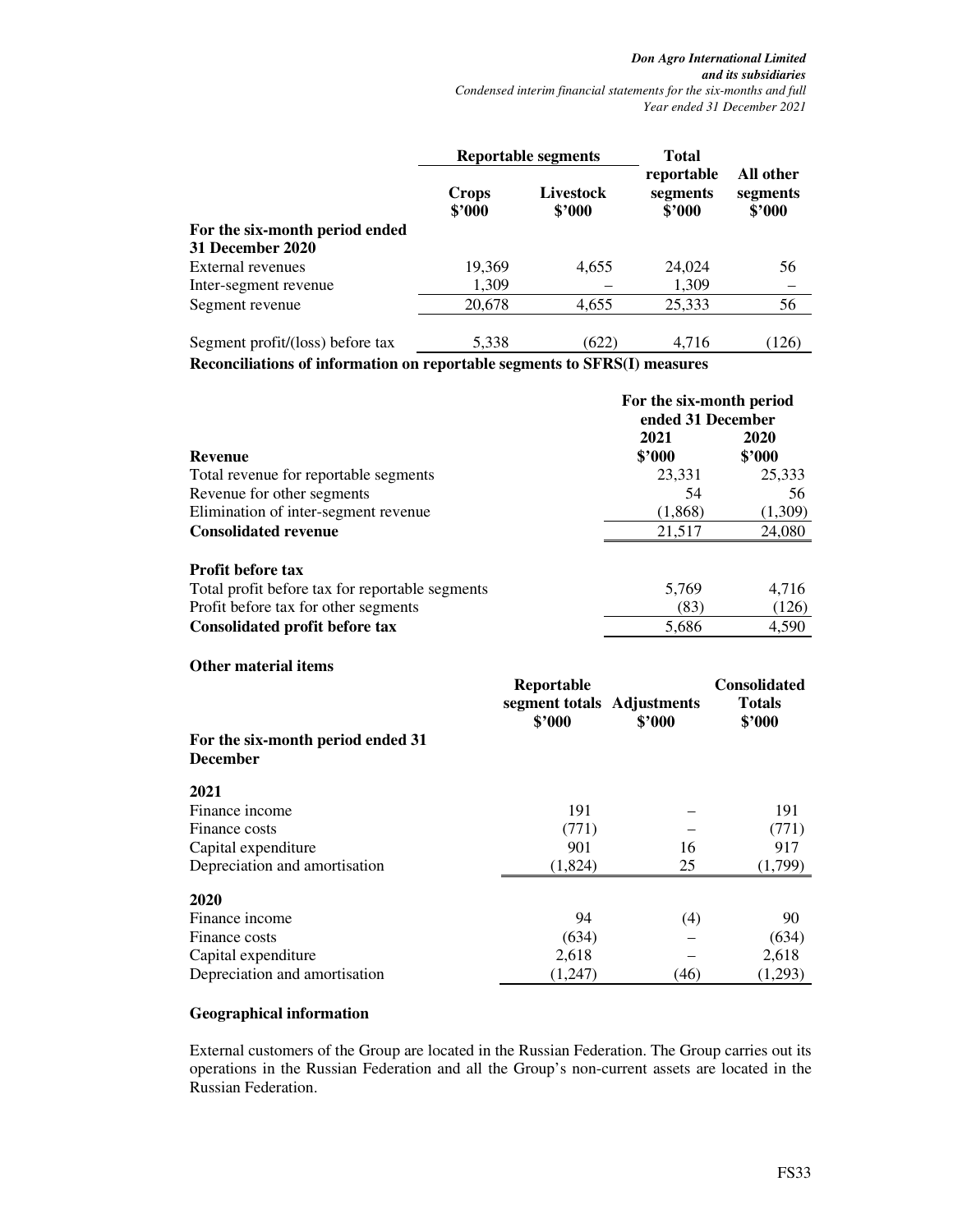#### **Major customers**

The following are major customers with revenue equal to more than 10% of the Group's total revenue during the year:

|                                      | 6 months<br>ended 31<br><b>December</b><br>2021<br>\$3000 | 6 months<br>ended 31<br><b>December</b><br>2020<br>\$3000 | 12 months<br>ended 31<br><b>December</b><br>2021<br>\$3000 | 12 months<br>ended 31<br><b>December</b><br><b>2020</b><br>\$3000 |
|--------------------------------------|-----------------------------------------------------------|-----------------------------------------------------------|------------------------------------------------------------|-------------------------------------------------------------------|
| LLC Grain Service                    | 11,013                                                    | 12,836                                                    | 12,001                                                     | 13,921                                                            |
| <b>JSC Voronezhsky Milk Combinat</b> | 4,476                                                     | 4,043                                                     | 9,095                                                      | 8,735                                                             |
| LLC MEZ Yug Rusi                     |                                                           | 6,554                                                     |                                                            | 6,554                                                             |
| LLC TD Zerno Zavolzhia               | 2,388                                                     |                                                           | 2,388                                                      |                                                                   |
|                                      | 17,877                                                    | 23.433                                                    | 23,484                                                     | 29,210                                                            |

### **27 Acquisition of subsidiary**

On 23 July 2021, LLC Rav Agro-Rost was acquired by the Group due to the sales of 100.00% of equity shares owned by Agro Proekt LLC for an aggregate consideration \$2,636,000. This consideration includes the purchase of a 100% stake in LLC Rav Agro - Rost for \$2,636,000 was settled in cash.

|    |                                                        | 2021<br>\$'000 |
|----|--------------------------------------------------------|----------------|
|    | Property, plant and equipment                          | 3,325          |
|    | Right-of use assets                                    | 420            |
|    | <b>Biological assets</b>                               | 1,894          |
|    | Current tax assets                                     | 135            |
|    | Inventories                                            | 468            |
|    | Trade and other receivables                            | 18             |
|    | Loans and borrowings                                   | (194)          |
|    | Lease liabilities                                      | (420)          |
|    | Provision for liabilities                              | (27)           |
|    | Trade and other payables                               | (416)          |
|    | Net assets acquired                                    | 5,203          |
|    | Total consideration transferred                        | 2,636          |
|    | Bargain purchase from acquisition of subsidiary        | 2,567          |
| i) | <b>Effect on cash flows of the Group</b>               |                |
|    |                                                        | 2021<br>\$'000 |
|    | Cash paid                                              | 2,636          |
|    | Less: cash and cash equivalents in subsidiary acquired |                |
|    | Net cash outflow from acquisition of subsidiaries      | 2,636          |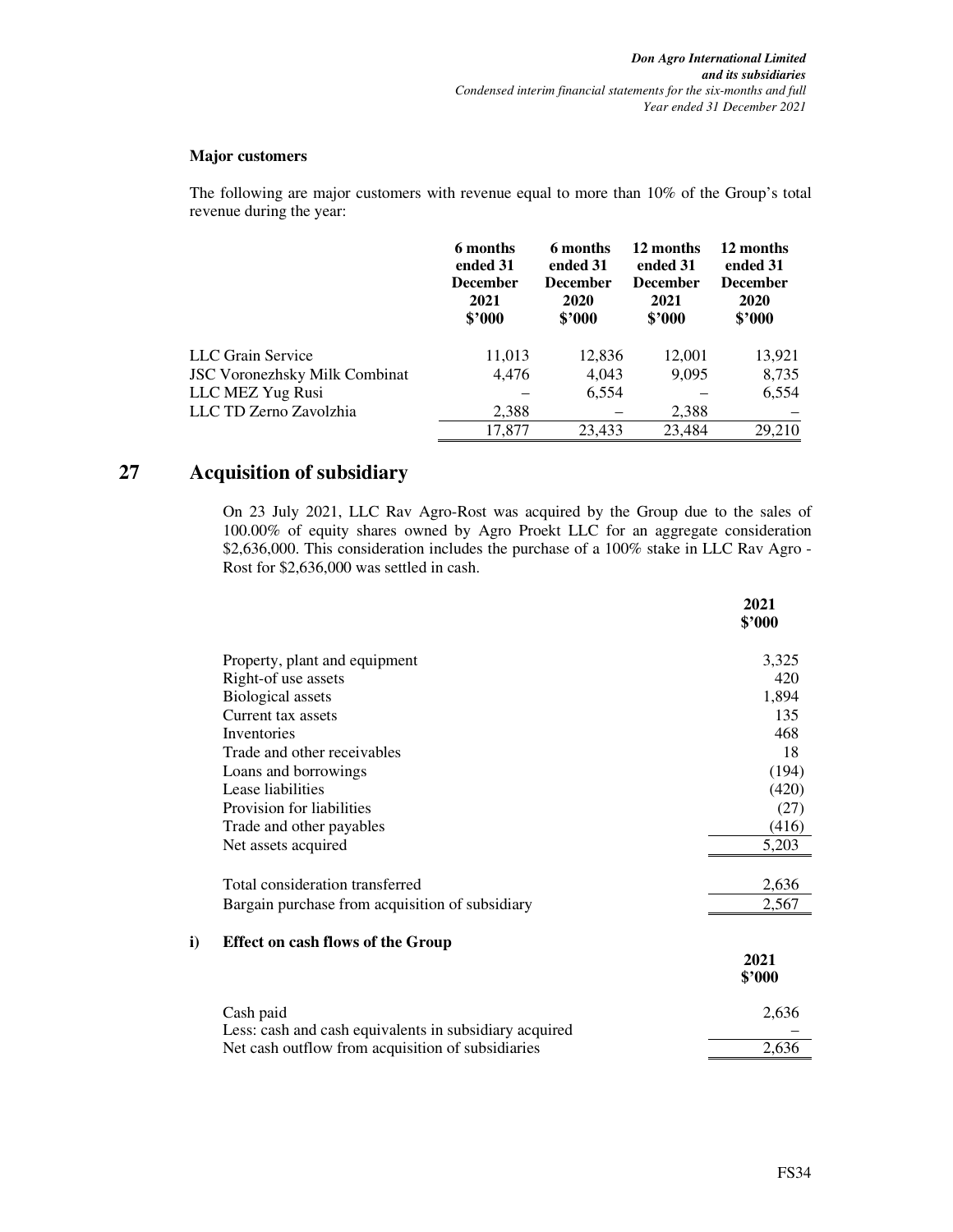### **28 Goodwill**

|                                           | \$'000 |
|-------------------------------------------|--------|
| 2021                                      |        |
| Balance at 1 January                      | 462    |
| Effect on movements in exchange rates     | 3      |
| Balance at 31 December                    | 465    |
| 2020                                      |        |
| Balance at 1 January                      |        |
| Acquisitions through business combination | 488    |
| Effect on movements in exchange rates     | (26)   |
| Balance at 31 December                    | 462    |

#### **Impairment testing for CGUs containing Goodwill**

Goodwill which was arising from the acquisition LLC Volgo-Agro has been allocated to the Group's CGU LLC Volgo-Agro.

The recoverable amount of this CGU was based on its value in use, determined by discounting the pre-tax future cash flows to be generated from the continuing use of the CGU. The estimated recoverable amount of the CGU is higher than the carrying value of the CGU. The key assumptions used in the estimation of the recoverable amount are set out below. The values assigned to the key assumptions represent management's assessment of future trends in the industry and have been based on historical data from internal sources:

|                            | 2021<br>$\mathcal{O}_0$ |
|----------------------------|-------------------------|
| Pre-tax discount rate      | 15.2                    |
| Terminal value growth rate | 3.5                     |

The discount rate was a pre-tax measure estimated based on management's estimate of the segment's weighted-average cost of capital. The cash flow projections included specific estimates for five years and a terminal growth rate thereafter. The terminal growth rate was determined based on management's estimate of the long-term compound annual revenue growth rate, consistent with the assumptions that a market participant would make. Revenue growth was projected taking into account the estimated sales volume and price growth for the next five years. In 2021, the estimated recoverable amount of the CGU exceeded its carrying amount by approximately \$2,816,000 and no impairment was recorded.

No sensitivity analysis was disclosed as the Group believes that any reasonable plausible change in the key assumption is not likely to materially cause the recoverable amount to be lower than its carrying value.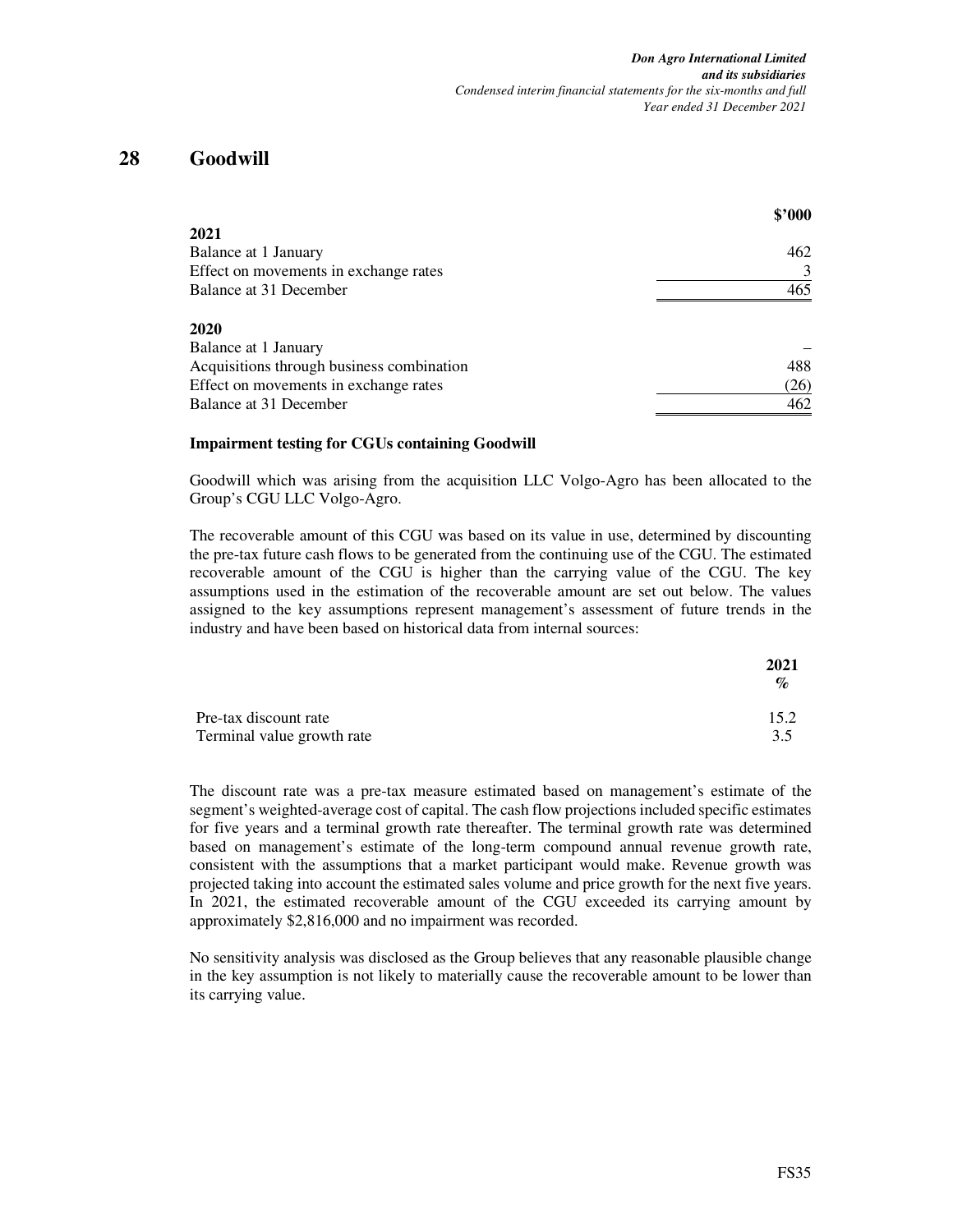### **29. Revaluation of land**

In 2021, management commissioned LLC AAR to independently appraise land as at 31 December 2021 which, in accordance with the Group's accounting policy, is measured at fair value. The fair value of land was determined to be \$26,765,000 and reflects market prices in recent transactions.

#### **Valuation**

As of 31 December 2021, had the freehold land been carried at historical costs, the carrying amount would have been \$5,791,000.

The carrying amounts of the freehold properties as at 31 December 2021 were based on independent valuations undertaken by an independent valuer, having appropriate professional qualifications and recent experience in the location and category of property being valued.

The fair value measurement for the freehold land has been categorised as a Level 3 fair value based on the inputs to the valuation technique used.

#### **Valuation technique**

The freehold land carried at valuation were valued using the comparison approcah which entails analysing recent transactions and asking prices of similar properties in and around the locality for comparison purposes with adjustments made for differences in location, size, condition, tenure, title restrictions, if any and other relevant charateristics.

The key unobservable input used in the valution are the sales price per hectare of \$1,491 for the argicultural lands in Rostov region, the sales price per hectare of \$200 for the argicultural lands in Volgograd region, the sales price per hectare of \$16,910 for the industrial lands derived from market data from an active and transparent market. The estimated fair value will increase when the sale price increases.

There were no transfers between the levels in the fair value hierachy.

The following table shows a reconciliation for Level 3 fair values.

|                                      | Land<br>2021<br>\$'000 |
|--------------------------------------|------------------------|
| At 1 January                         | 4,025                  |
| <b>Additions</b>                     | 548                    |
| Addition of subsidiary               | 1,207                  |
| Revaluation                          | 21,219                 |
| Effect of movement in exchange rates | (234)                  |
| At 31 December                       | 26,765                 |
|                                      |                        |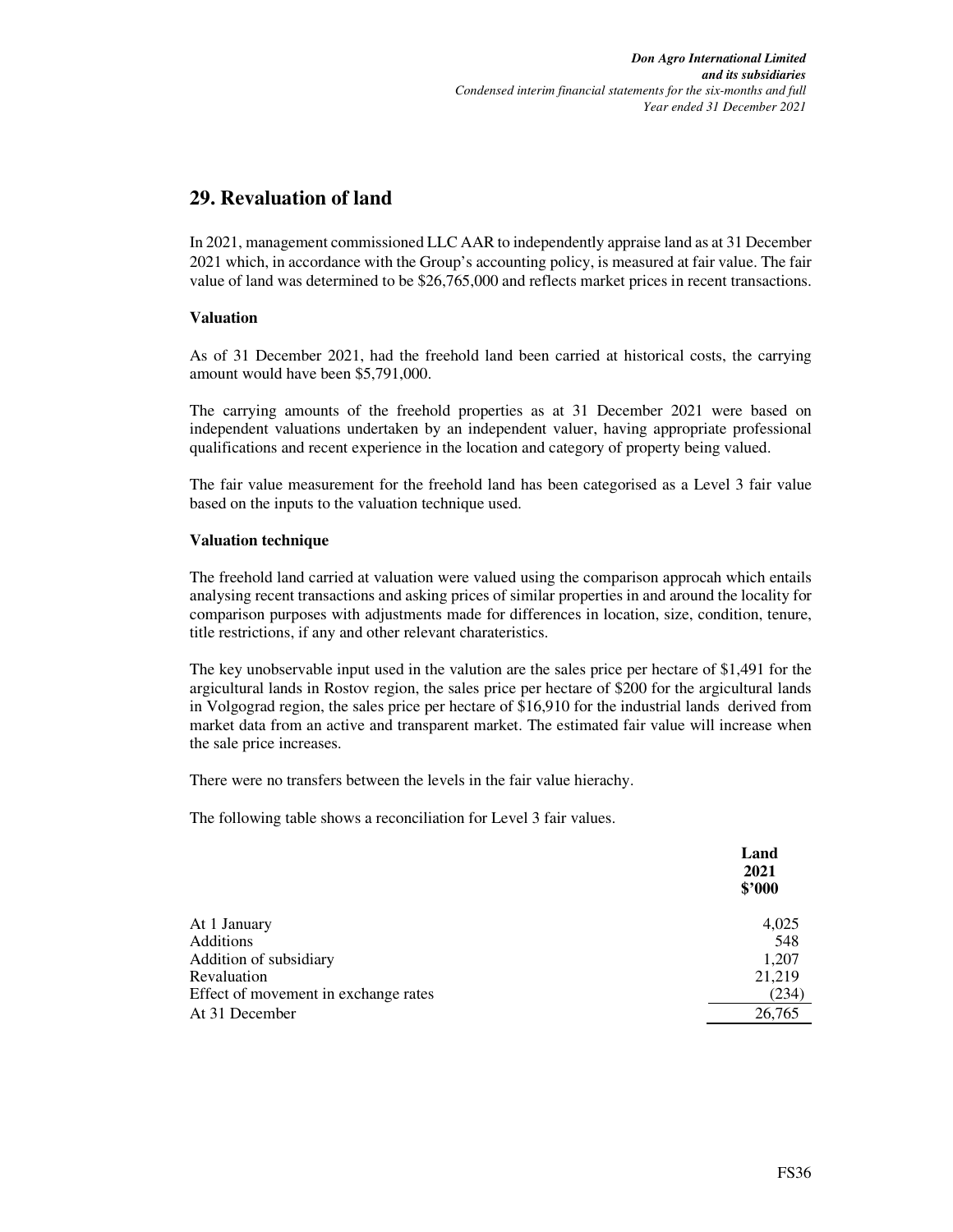### **30. Other information required by Catalist Rule Appendix 7C**

#### **30.1 Review**

The condensed consolidated statement of financial position of Don Agro International Limited and its subsidiaries as at 31 December 2021 and the related condensed consolidated profit or loss and other comprehensive income, condensed consolidated statement of changes in equity and condensed consolidated statement of cash flows for the six-month period then ended and full year and certain explanatory notes have not been audited or reviewed.

The Group's latest financial statements for the year ended 31 December 2020 were not subject to an adverse opinion, qualified opinion or disclaimer of opinion.

#### **30.2 Review of performance of the Group**

#### **Consolidated Statement of Comprehensive Income**

#### **Revenue**

The revenue for FY 2021 slightly decreased by approximately \$0.1 million or 0.3%, from \$31.0 million in FY2020 to \$30.9 million in FY2021. The decrease is mainly attributable to decrease in the revenue from sale of crops of approximately \$0.5 million. The major reason is that significant portion of harvested crops was not sold within the financial year in an expectation of higher prices in the next financial year.

The decrease in revenue from sales of crops is partially offset by higher sales of livestock and milk in FY2021. Sales of milk and livestock increased by approximately \$0.4 million due to slight increase in milk's price.

#### **Cost of sales**

The cost of sales increased by approximately \$3.4 million or 13.2% from approximately \$25.6 million in FY2020 to approximately \$29.0 million in FY2021. The increase in the cost of sales is mainly attributable to the sale of winter wheat harvested in FY2020 and sold in FY2021. Shift in terms of sales of wheat had the following impact: (i) an increase in biological assets sold of approximately \$0.9 million, (ii) an increase in wages and salaries of approximately \$0.6 million. Another major reasons of higher cost of sales include (i) an increase in depreciation of \$0.7 million, due to additions of property, plant and equipment in FY2021 after acquisition of subsidiary LLC Rav Agro- Rost and (ii) write-off of perennial grasses for \$0.4 million as a result of unfavourable weather conditions.

#### **Bargain purchase from acquisition of subsidiary**

The bargain purchase from acquisition of subsidiary increased by \$2.6 million or 100 % in FY 2021. The increase is mainly attributable to the excess net assets acquired compared to the consideration paid for the acquisition of subsidiary LLC Rav Agro-Rost. For details, please refer to the note 27.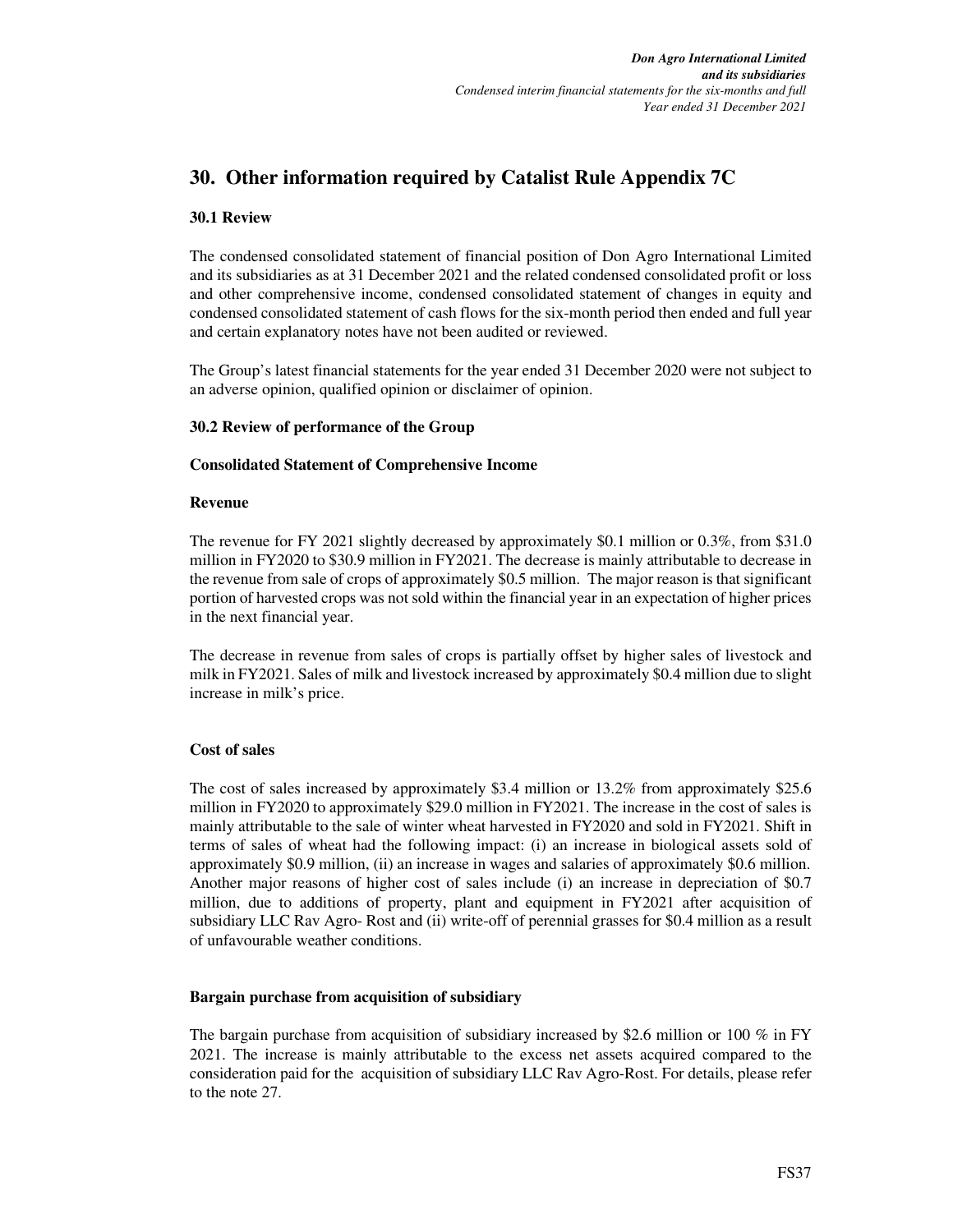#### **Gain/(loss) from change in fair value of biological assets and agricultural produce**

The gain from change in fair value of biological assets and agricultural produce increased by approximately \$0.7 million or 7.6% from a gain from change in fair value of approximately \$9.2 million in FY2020 to a gain from change in fair value of approximately \$9.9 million in FY2021. The increase is mainly attributable to an increase in the gain from change in fair value of crops in FY2021 of approximately \$1.0 million due to an increase in the prices of agricultural produce in line with world economic trend; and the acquired plant area of the subsidiary LLC ,Rav Agro - Rost , which was partly offset by the decrease in the gain from change in fair value of livestock in FY2021 of approximately \$0.3 million mainly due to the increase in herd management expenses due to higher prices of agricultural produce used as feeds for the cows.

#### **Gross profit and gross profit margin**

|                            | <b>FY2021</b> | <b>FY2020</b> | <b>Change</b> $(\%)$ |
|----------------------------|---------------|---------------|----------------------|
| Gross profit $(\$'000)$    | 11.875        | 14,626        | 18.8)                |
| Gross profit margin $(\%)$ | 38.4          | 47.2          | (8.8)                |

The gross profit decreased by approximately \$2.7 million from approximately \$14.6 million in FY2020 to approximately \$11.9 million in FY2021. The decrease is mainly attributable to i) decrease in the revenue from sale of crops production of approximately \$0.48 million mainly due to a significant portion of harvested crops not sold within the financial year in an expectation of higher prices in the next financial year, which was partly offset by the increase in the sale of winter wheat due to higher volume of winter wheat harvested in FY 2020 and sold in FY 2021; ii) increase in cost of sales of approximately \$3.4 million mainly due to an increase in sales volume of winter wheat, higher manpower costs and depreciation costs which was partly offset by an increase in the gain from change in fair value of biological assets and agricultural produce of approximately \$0.7 million.

#### **Other operating income, net**

The other operating income, net increased by approximately \$2.1 million or 117.0% from a net other operating expense of approximately \$1.8 million in FY2020 to a net operating income of approximately \$0.3 million in FY2021. This decrease in operating expense is mainly attributable to i) the absence of listing expenses of approximately \$1.3 million incurred in FY2021; ii) the absence of tax reserve in FY2020 after onsite audit in Don Agro LLC for assessment period 2016- 2017 of approximately \$0.1 million; iii) decrease in other expenses by approximately \$0.7 million which are mainly insignificant.

#### **Tax expense**

Tax expenses decreased by approximately \$0.02 million or 6.7% from approximately \$0.3 million in FY2020 to approximately \$0.28 million in FY2021. Our effective income tax rate in FY2021 was approximately 2.6% and approximately 3.5% in FY2020. The decrease in income tax rate was mainly due to a higher share of the Group's profits being generated from qualifying agriculture production which are not taxable.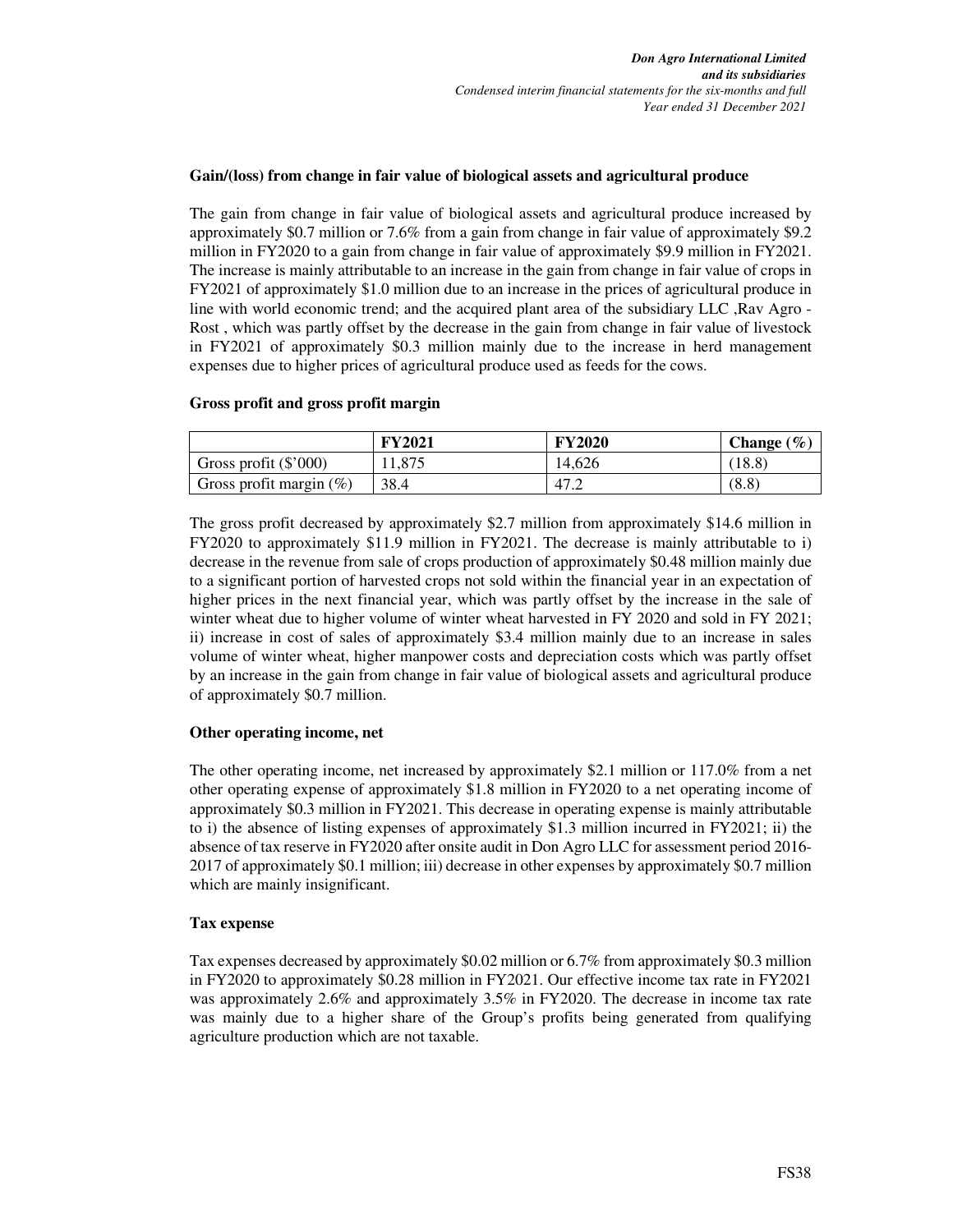#### **Consolidated Statement of Financial Position**

#### **Non-current assets**

#### **Property, plant and equipment**

Property, plant and equipment increased significantly in FY2021 by \$25.0 million mainly due to i) additions arising from the acquisition of subsidiary of approximately \$3.3 million and ii) revaluation of land plots in amount of approximately \$21.2 million.

#### **Biological assets**

Non-current biological assets comprised mainly livestock and permanent grasses. Non-current biological assets decreased by approximately \$0.2 million as at 31 December 2021 mainly due to the decrease in fair value of livestock due to an increase in management herd costs.

#### **Right-of-use assets**

Right-of-use assets increased by approximately \$1.2 million or 25.0% from approximately \$4.8 million as at 31 December 2020 to approximately \$6.0 million as at 31 December 2021. The increase is mainly due to increase in agricultural produce prices which was partly offset by the increase in depreciation of right-of-use assets

#### **Current assets**

#### **Biological assets**

Current biological assets comprised mainly unharvested crops. Current biological assets increased by approximately \$2.3 million in FY2021, mainly due to increase in fair value of our crops as a result of higher prices for agricultural produce in line with world economic trend.

#### **Inventories**

The Group's inventories increased by approximately \$7.7 million or 78.6% from approximately \$9.8 million as at 31 December 2020 to approximately \$17.5 million as at 31 December 2021 due to increase in the agricultural produce in anticipation of for better selling price in future.

#### **Investments**

Short term investments represent bank deposits placed with tenures not exceeding 3 months. Investments decreased by approximately \$4.2 million or 100% in FY2021, compared to the balance outstanding as at 31 December 2020, due to the utilisation of the short-term bank deposits for purposes of the Group's working capital.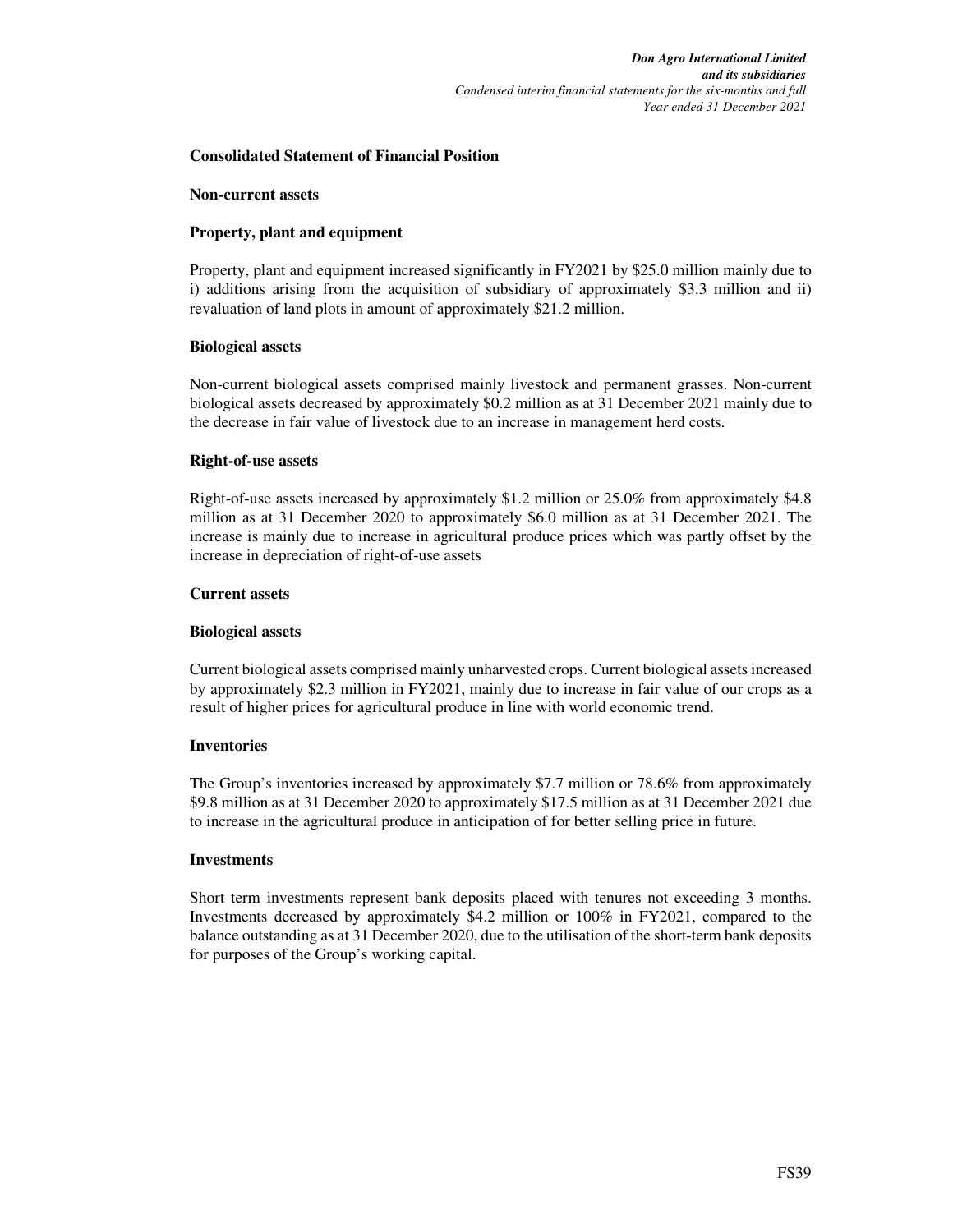#### **Trade and other receivables**

Trade and other receivables comprised mainly trade receivables from external parties, advances paid to suppliers, tax receivable and prepaid listing expenses. Trade and other receivables increased by approximately \$0.2 million or 6.2% from approximately \$3.2 million as at 31 December 2020 to approximately \$3.4 million as at 31 December 2021. This was mainly due to an increase in advances made to suppliers, as a result of the purchase of the seeds and fertilisers accordingly for spring sowing in FY2022, which was partly offset by the decrease in VAT receivables as a result of VAT refund.

#### **Cash and cash equivalents**

Cash and cash equivalents comprise petty cash, bank balances and short-term bank deposits. Cash and cash equivalents decreased by approximately \$3.2 million or 32.0% from approximately \$10.0 million as at 31 December 2020 to approximately \$6.8 million as at 31 December 2021.

Please refer the section entitled "Consolidated Statement of Cash Flows" below for further information.

#### **Non-current liabilities and Current liabilities**

#### **Loans and borrowings**

The borrowings mainly relate to the amount borrowed by our Group from banks and loans from third parties.

The Group's borrowings decreased by approximately \$0.4 million or 5.6% from approximately \$7.1 million as at 31 December 2020 to approximately \$6.7 million as at 31 December 2021. This is mainly attributable to the repayments of borrowings of approximately \$7.2 million by the Group. This was partially offset by an i) increase in new borrowings of approximately \$6.7 million in FY2021 for acquisition of supplies and new agriculture equipment, for construction of the warehouses for the storage of the agricultural produce, and for working capital financing and iii) increase in loans as result of acquisition of subsidiary LLC Rav Agro-Rost of approximately \$0.2 million.

#### **Lease liabilities**

The lease liabilities mainly relate to the lease arrangements for agricultural equipment and land plots.

The Group's lease liabilities increased by approximately \$1.3 million from approximately \$5.2 million as at 31 December 2020 to approximately \$6.5 million as at 31 December 2021. This is attributable to the increase in agricultural produce prices and increase in lease liabilities as a result of acquisition of LLC Rav Agro-Rost.

#### **Trade and other payables**

Trade and other payables comprised advances received from customers, taxes payables other than on income tax, accrued payables to employees and dividends payable.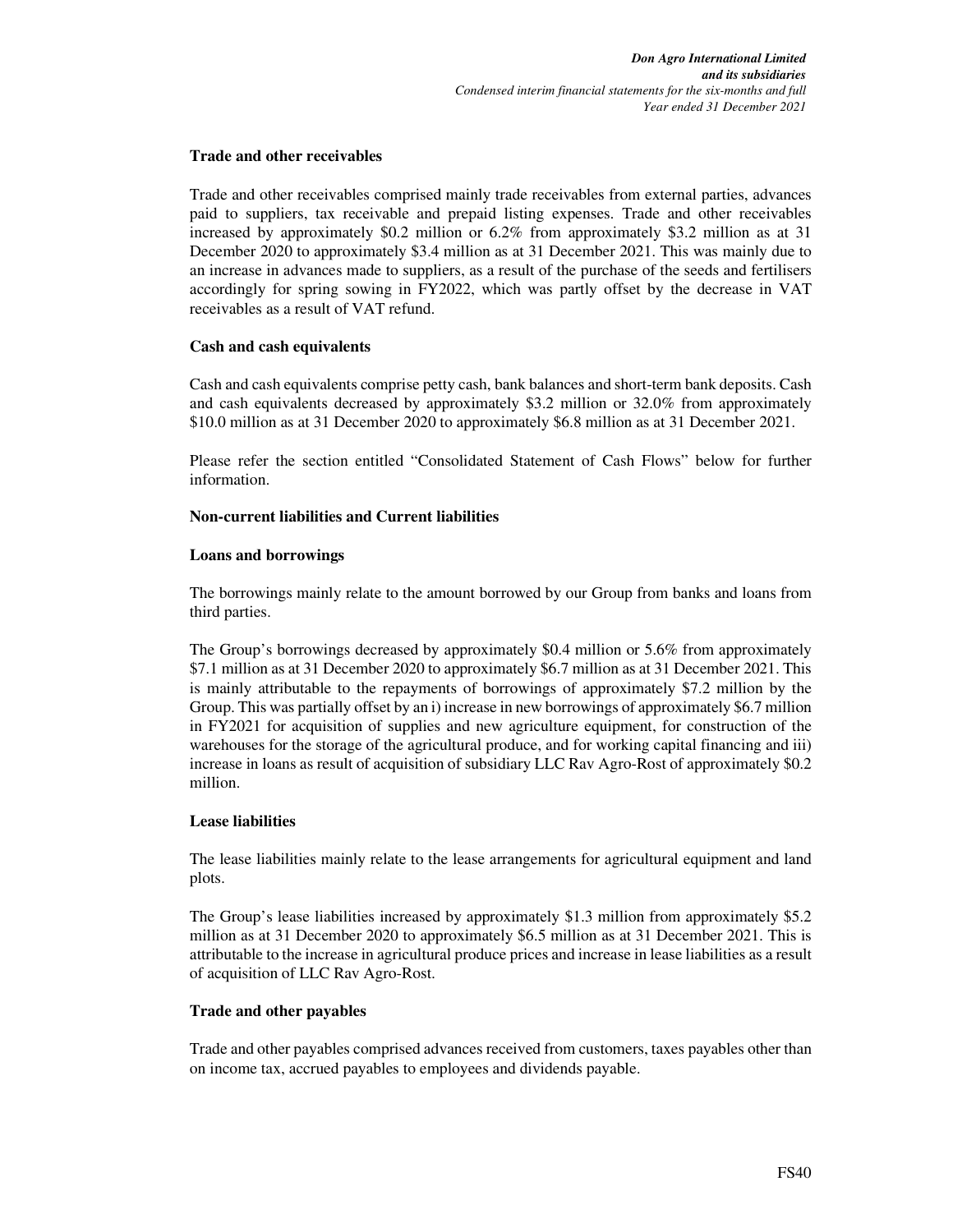The trade and other payables decreased by approximately \$0.6 million or 17.1% from approximately \$3.5 million as at 31 December 2020 to approximately \$2.9 million as at 31 December 2021. The decrease is mainly attributable to a decrease in other payables of approximately \$0.8 million due to settlement of the outstanding debt by the Group with New Invest Group LLC for acquisition of subsidiary Volgo-Agro LLC in FY2020.

#### **Consolidated Statement of Cash Flows**

#### **Net cash flows from operating activities**

Cash flows from operating activities of \$1.4 million in FY2021 was mainly due to (i) an adjustment of the revaluation of biological assets and agricultural produce amounted to \$9.9 million. This was partly offset by i) the revaluation of agricultural produce of \$7.8 million due to sales of agricultural produce in FY2021, including the winter wheat harvested in FY 2020 and ii) losses on inventories relating to agriculture produce by approximately \$0.6 million mainly due to write-down of the permanent grasses due to failure and impairment of haylage.

#### **Net cash flows used in investing activities**

Cash flows used in investing activities of \$0.7 million was mainly due to (i) proceeds from deposit returned of \$4.2 million; (ii) proceeds from interest received of \$0.2 million; (iii) outflow from purchase of property, plant and equipment of \$2.6 million. and (iv) outflow from the acquisition of subsidiary: of \$ 2.6 million in benefit to LLC Agro Proekt for acquisition of LLC Rav Agro-Rost.

#### **Net cash flows used in financing activities**

Net cash used in financing activities amounted to approximately \$4.0 million, which was mainly attributable to (i) repayment of borrowings of approximately \$7.2 million in relation to the bank loans; (ii) interest paid of approximately \$0.3 million and (iii) dividends paid of approximately of \$2.9 million.

This was partially offset by proceeds from borrowings of approximately \$6.7 million from the banks.

As a result of the above, cash and cash equivalents decreased by approximately \$3.3 million during FY2021. Cash and cash equivalents as at 31 December 2021 amounted to \$6.8 million.

#### **30.3 Where a forecast, or a prospect statement, has been previously disclosed to shareholders, any variance between it and the actual results**

There was no specified forecast or prospect statement previously disclosed to the shareholders.

**30.4 A commentary at the date of the announcement of the significant trends and competitive conditions of the industry in which the group operates and any known factors or events that may affect the group in the next reporting period and the next 12 months.**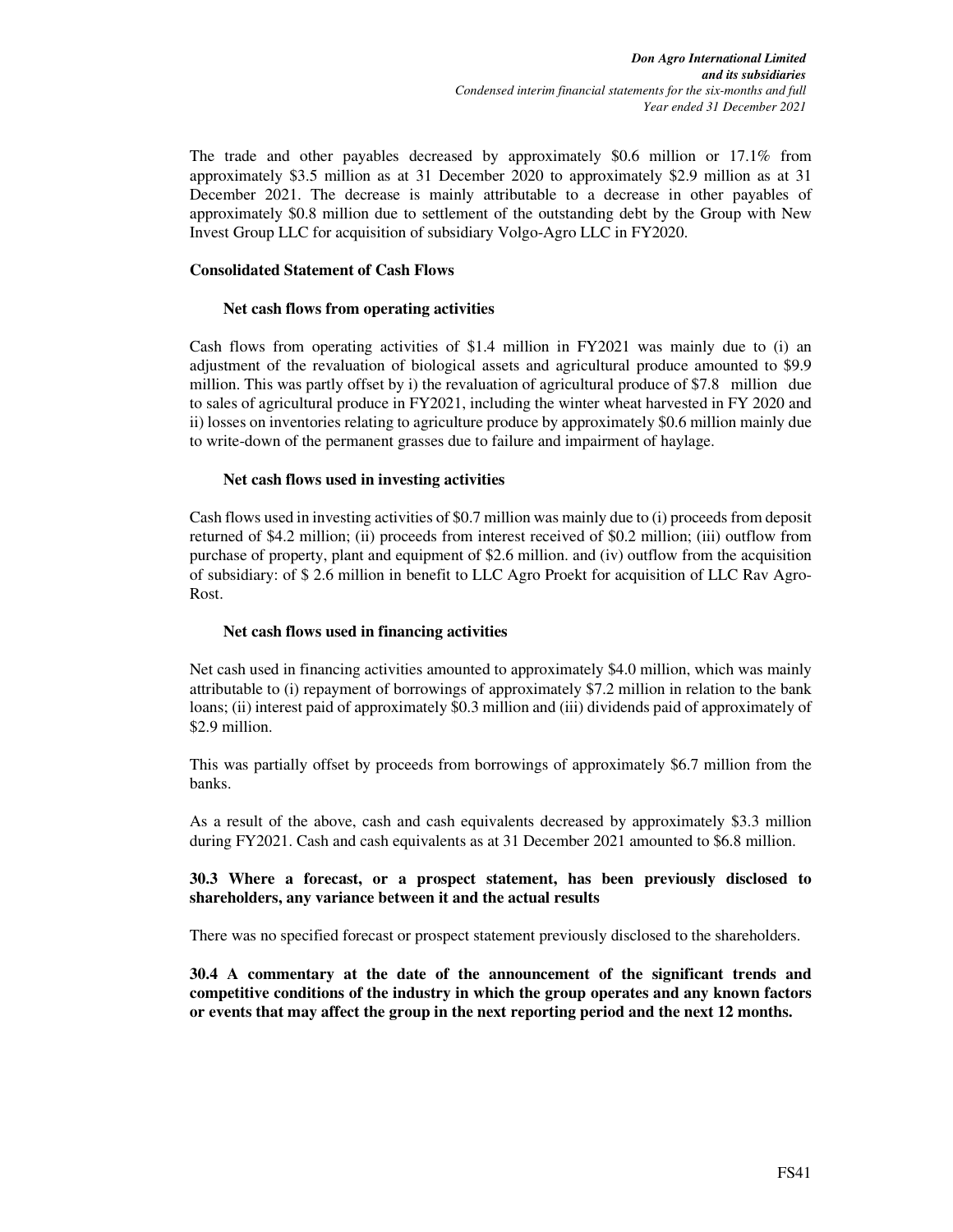The Group's operations are primarily located in the Russian Federation. Consequently, the Group is exposed to the economic and financial markets of the Russian Federation, which display the characteristics of an emerging market. The legal, tax and regulatory frameworks continue to develop and are subject to varying interpretations and frequent changes which contribute together with other legal and fiscal impediments to the challenges faced by entities operating in the Russian Federation.

Starting in 2014, the United States of America, the European Union and some other countries have imposed and gradually expanded economic sanctions against a number of Russian individuals and legal entities. The imposition of the sanctions has led to increased economic uncertainty, including more volatile equity markets, a depreciation of the Russian rouble, a reduction in both local and foreign direct investment inflows and a significant tightening in the availability of credit. As a result, some Russian entities may experience difficulties accessing the international equity and debt markets and may become increasingly dependent on state support for their operations. The longer-term effects of the imposed and possible additional sanctions are difficult to determine.

Also, the COVID-19 coronavirus pandemic has continued to create additional uncertainty in the business environment.

In February 2022, following the recognition of republics of Donetsk and Lugansk by the Russian Federation and a geopolitical Russia-Ukraine's situation, additional sanctions were introduced by the United States of America, the European Union and some other countries. This may have significant adverse impact on Russia's economy. These events have led to depreciation of the Russian rouble, increased volatility of financial markets and significantly increased the level of economic uncertainty in the Russian business environment.

On 28 February 2022, Central Bank of Russian Federation increased key interest rates from 9.5% to 20%. This circumstance will lead to significant increase in the interest rates of a new bank loan. However, the Group believes it has enough funds to redeem existing loans and to continue its normal operations without additional borrowings due to its financial position as at 31 December 2021. As at 31 December 2021, the Group's cash and cash equivalents balance is higher than its short-term and long-term loans and borrowings. The Group has finished goods amounting to \$12.1 million, and all the key raw materials needed for the spring agricultural works have already been purchased. In addition, the Group is working on obtaining subsidized interest rates loans for agricultural producers.

Further details on the impact of prevailing sanctions imposed on Russia on the Group's operations will be set out in a separate announcement to be released on SGXNet together with this announcement.

In relation to the existing loans provided by Russian banks, the Group does not expect an increase in bank interest rates and debt calling.

In USDA's report release in February 2022, the entire production of winter wheat in the season 2021/2022 in the world was forecasted to decrease as result of unclear weather conditions.

Food and Agriculture Organization of the United Nations (FAO) warns that given the "high costs, the ongoing pandemic and unclear climatic conditions," grain market is unlikely to stabilize this year. Due to existing uncertainty in grain market and possible supply constraints, the world prices of agricultural produce will be significantly higher than in previous year.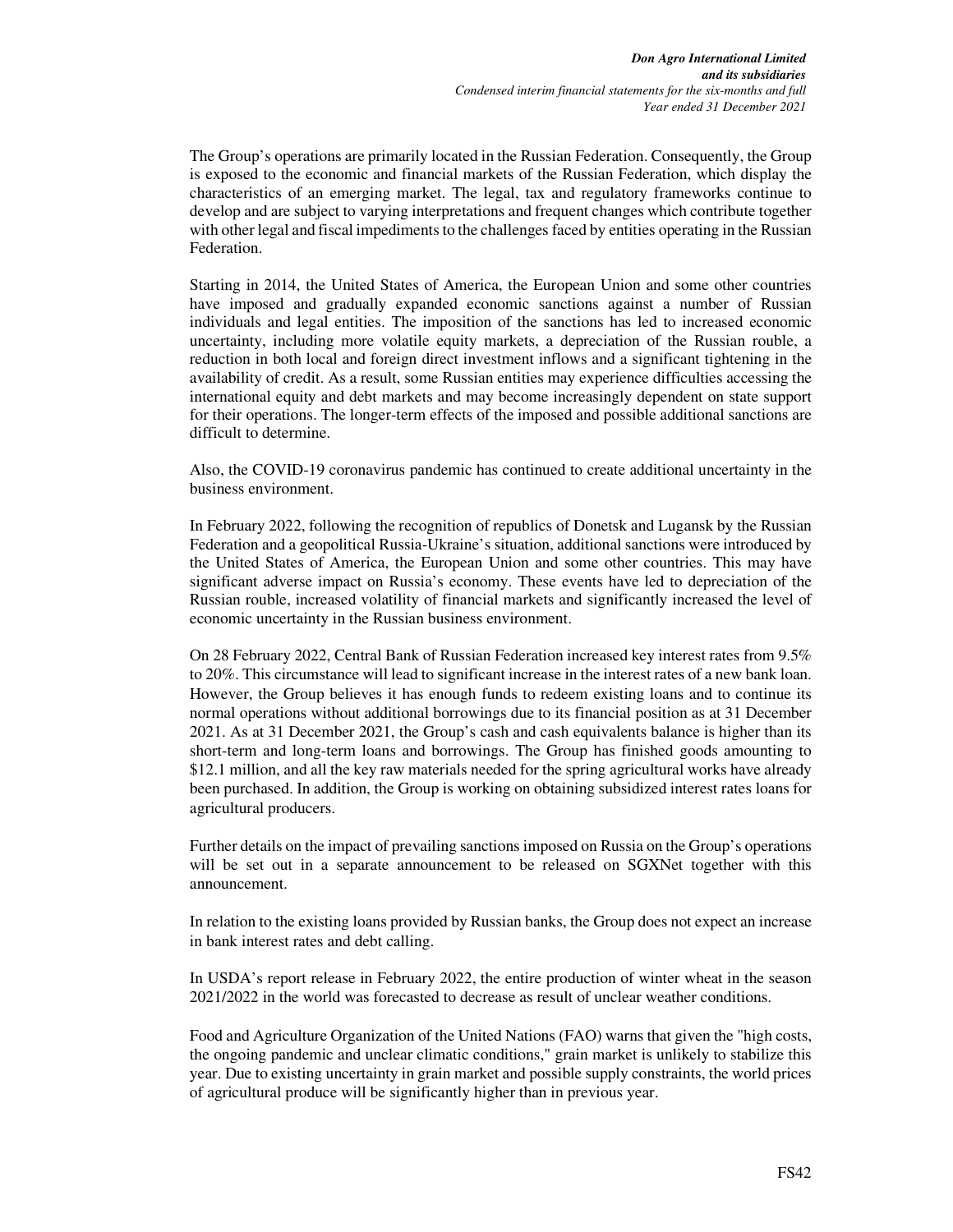In the dairy segment, the Group expects a growth in average milk prices as a result of significant increase in feed costs.

As such, the Group expects significant impact on the Group's margin and expect it to be higher than in previous financial year. The Group expects harvest yield for FY2022 to be in line with the average yield of previous financial years.

The Board does not recommend a final dividend for FY2021 to further support liquidity in current circumstances.

#### **30.5 Dividend information**

There is no final dividend declared or recommended for FY2021. The Directors recommended an interim tax exempt one-tier dividend of S\$0.008517848 per ordinary share (0.8517848 Singapore cents per ordinary share) for FY2021.

The directors recommended a tax exempt one-tier final dividend of \$0.01157363 per ordinary share in respect of FY2020.

The decrease in the proposed dividend rate for FY2021 as compared to FY2020 is due to the Group's plans to conserve cash, improving working capital for potential further expansion of the Group. The Group is exploring several acquisition opportunities which may require raising of significant loans.

#### **30.6 Interested person transactions**

The Group has not obtained a general mandate from shareholders for recurrent interested person transactions.

As at 31 December 2021 and 31 December 2020, the Group received a number of guarantees from a related party-Chief Executive Officer and Executive Director in connection with certain bank loans obtained by the Group in the amount of \$6.8 million and \$7.1 million, respectively.

As no compensation, fees or other benefits have been paid or are payable by our Group to Marat Devlet-Kildeyev for the provision of the sureties, our Directors are of the view that such sureties provided were not on an arm's length basis and not on normal commercial terms, but were not prejudicial to the interest of our Group and our minority Shareholders.

Please refer to pages 170 to 172 of the Company's Offer Document for further details.

#### **30.7 Use of IPO Proceeds**

Pursuant to the IPO on 14 February 2020, the Company received net proceeds of \$1.3 million (after deducting listing and processing fees, professional fees and placement commission and other expenses) from the placement of new shares.

The proposed use of IPO proceeds as at the date of this condensed interim financial statements, as set out in the Company's Offer Document, is as below: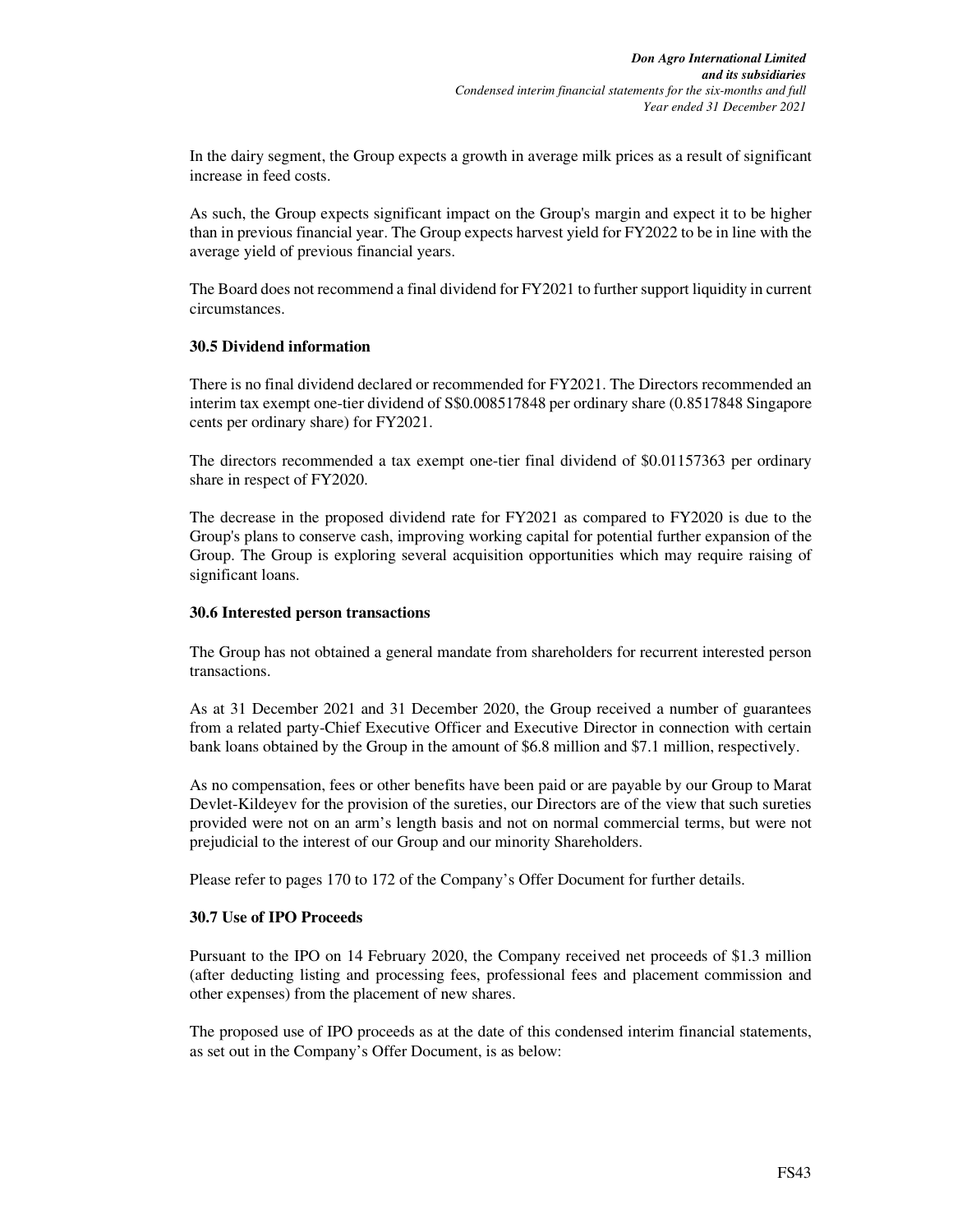*Don Agro International Limited and its subsidiaries Condensed interim financial statements for the six-months and full Year ended 31 December 2021*

| Use of IPO proceeds                  | Amount<br>allocated | Amount<br>utilised | Amount<br>unutilised |
|--------------------------------------|---------------------|--------------------|----------------------|
|                                      | \$2000              | \$'000             | \$'000               |
| Expansion of arable land bank        | 400                 |                    |                      |
| Acquisition of new equipment and     |                     |                    |                      |
| machinery                            | 400                 |                    |                      |
| To explore opportunities in mergers  |                     |                    |                      |
| and acquisitions, joint ventures and |                     |                    |                      |
| strategic alliances                  | 400                 | 1,310              |                      |
| General working capital              | 110                 |                    |                      |
| Total                                | 1.310               | 1.310              |                      |

IPO proceeds in entire amount \$1.3 million were used for acquisition a 100.0% stake in LLC Rav Agro - Rost on 23 July 2021 for an aggregate consideration of RUB145.0 million (approximately \$2.6 million).

As stated in the Offer Document, we have planned to utilise IPO proceeds for above mentioned purposes. In July 2021 the Group acquired a 100% share in LLC Rav Agro-Rost - a company which has arable land, equipment, machinery and working capital. Please refer to the note 27.

#### **30.8 In the review of performance, the factors leading to any material changes in contributions to turnover and earnings by the operating segments.**

Please refer to Paragraph 30.2 for the review of performance of the Group.

**30.9. Breakdown of Group's revenue and profit/(loss) after tax for first half year and second half year.** 

|     |                                                                                                   | <b>FY2021</b> | <b>FY2020</b> | Increase/<br>(Decrease) |
|-----|---------------------------------------------------------------------------------------------------|---------------|---------------|-------------------------|
|     |                                                                                                   | \$'000        | \$'000        | $\%$                    |
| (a) | Revenue reported for first half<br>year                                                           | 9,427         | 6,916         | 36.3                    |
| (b) | Profit after tax before<br>deducting non-controlling<br>interests reported for first half<br>year | 4,767         | 4,401         | 8.3                     |
| (c) | Revenue reported for second<br>half year                                                          | 21,517        | 24,080        | (10.6)                  |
| (d) | Profit after tax before<br>deducting non-controlling<br>interest reported for second<br>half year | 5,565         | 4,295         | 29.6                    |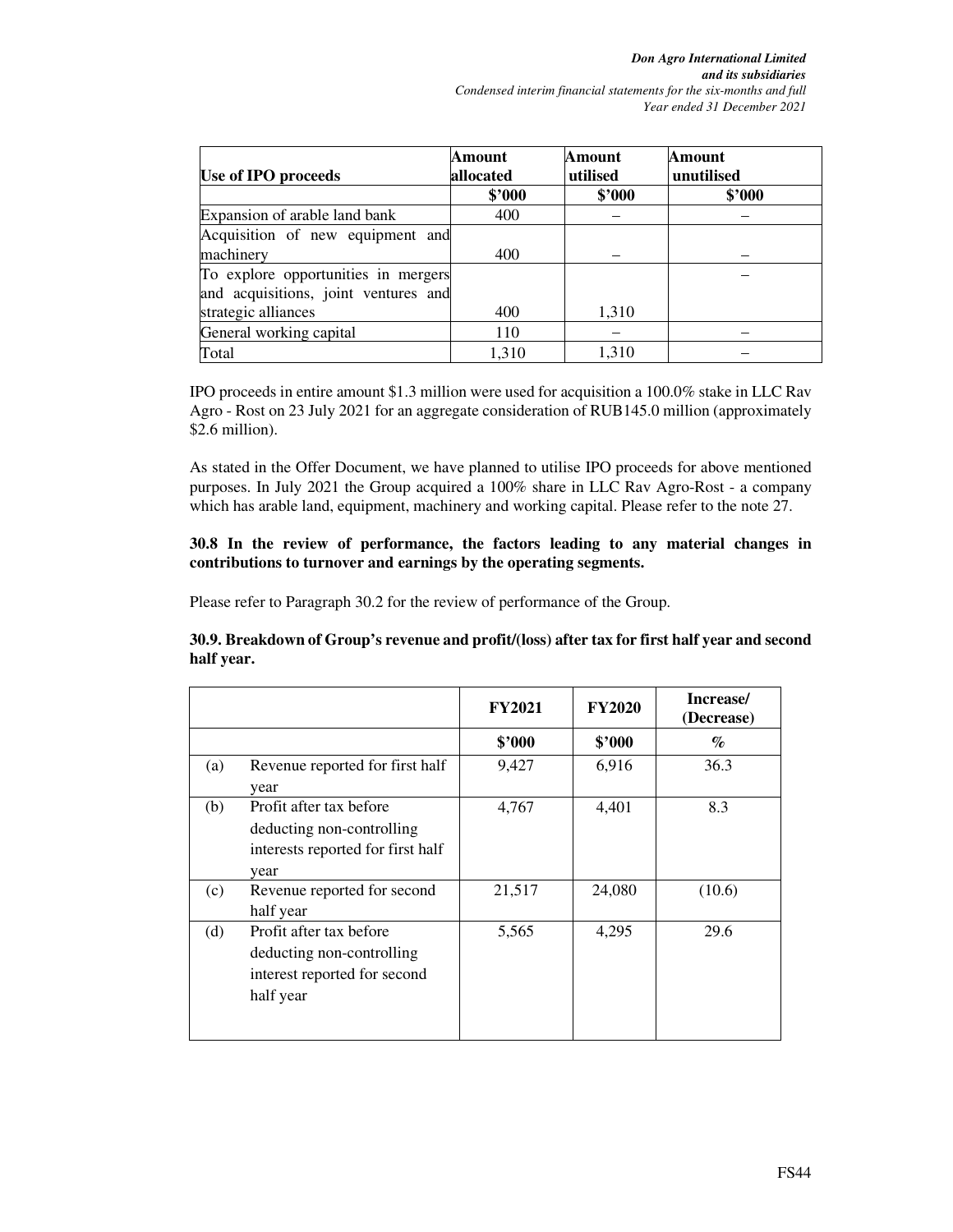|                                      | <b>FY2021</b> | <b>FY2020</b> |
|--------------------------------------|---------------|---------------|
|                                      | \$'000        | \$'000        |
| Ordinary shares (tax exempt 1- tier) |               |               |
| - Interim                            | 1,280         |               |
| - Final (Proposed)                   |               | 1,739         |
| <b>Total Annual Dividend</b>         | 1.280         | 1.739         |

#### **30.10. A breakdown of the total annual dividend (in dollar value) for the issuer's latest full year and its previous full year**

#### **30.11 Confirmation that the issuer has procured undertaking from all its directors and executive officers (in the format set out in Appendix 7H) under Catalist Rule 720(1)**

The Company has received undertaking from all its directors and executive officers in the format as set out in Appendix 7H under Catalist Rule 720(1) of the Listing Manual of the SGX-ST.

#### **30.12 Disclosure of acquisition (including incorporations) and sale of shares under Catalist Rule 706A**

Pursuant to the sale purchase agreement dated 09 July 2021 the Company acquired a subsidiary, LLC Rav Agro- Rost, from Agro Proekt LLC during FY2021. The details are set out below. Please refer to the Company's press release dated 28 July 2021 for more information.

| S/N | <b>Subsidiary</b> | Date         | of   Country<br>of <sub>l</sub> | $\mathcal{O}_{\mathcal{O}}$ | Paid<br>$\mathbf{u}\mathbf{p}$ | <b>Principal</b> |
|-----|-------------------|--------------|---------------------------------|-----------------------------|--------------------------------|------------------|
|     |                   | acquisition  | incorporation                   | acquired                    | capital                        | activity         |
| . . | <b>LLC</b><br>Rav | 23 July 2021 | Russia                          | 100.0%                      | 2.157                          | Crop<br>and      |
|     | Agro-Rost         |              |                                 |                             |                                | animal           |
|     |                   |              |                                 |                             |                                | activity         |

**30.13. Disclosure of person occupying a managerial position in the issuer or any of its principal subsidiaries who is a relative of a director or chief executive officer or substantial shareholder of the issuer pursuant to Rule 704(10) in the format below. If there are no such persons, the issuer must make an appropriate negative statement.** 

Pursuant to Rule 704(10) of the Listing Manual, Don Agro International Limited confirms that there are no persons occupying a managerial position in the Company or in any of its principal subsidiaries who is a relative of a director, chief executive officer or substantial shareholder of the Company.

#### **BY ORDER OF THE BOARD**

*Marat Devlet-Kildeyev* 

*Chief Executive Officer and Executive Director* 

*1 March 2022*